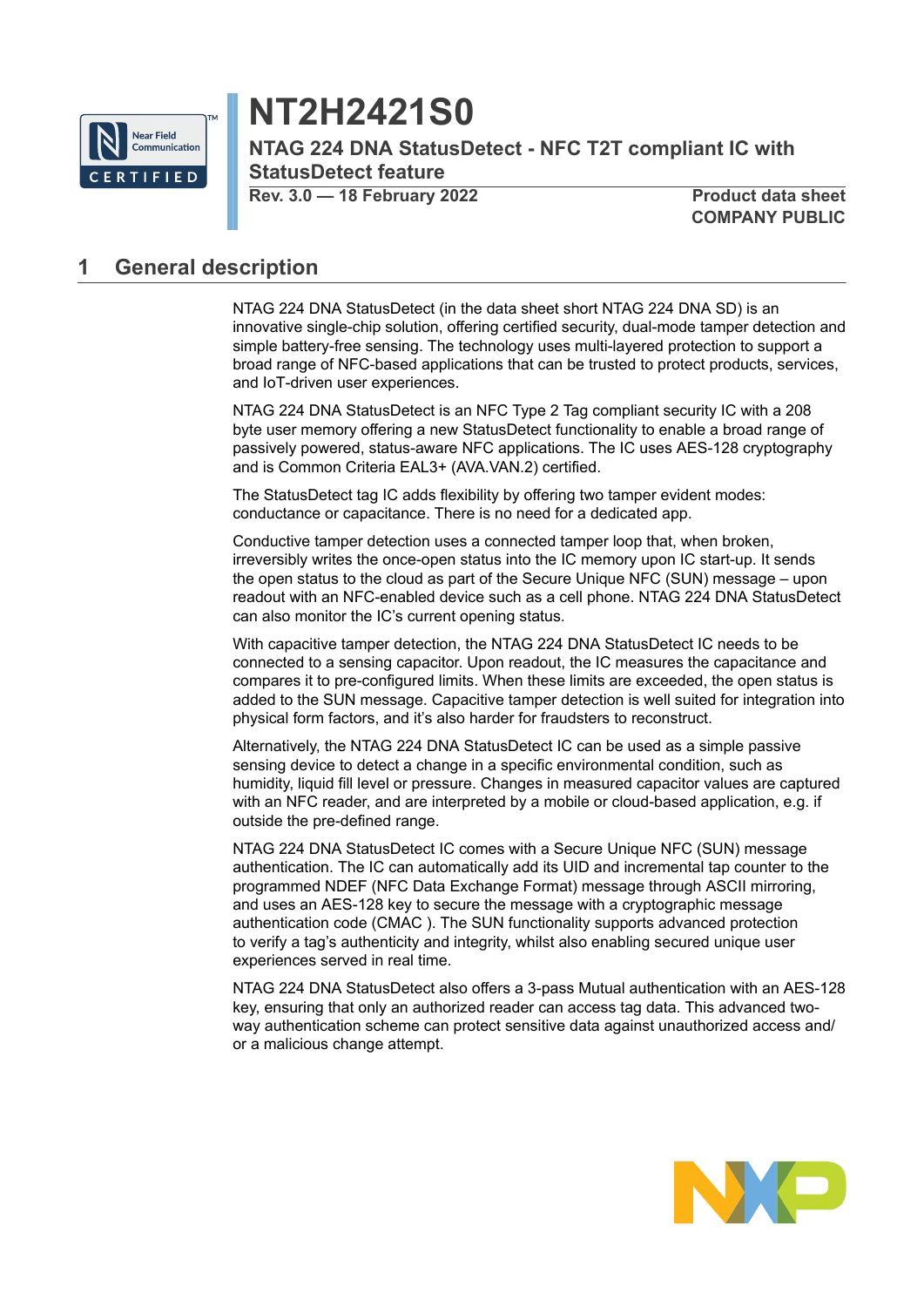The NTAG 224 DNA StatusDetect IC features in addition an ECC-based originality signature to assure tag origin. The originality signature can be further customized and permanently locked during tag initialization.

The NTAG 224 DNA StatusDetect is compliant with NFC Forum Type 2 Tag [\(Ref. 1\)](#page-63-0) and ISO/IEC14443 Type A part 1 to 3 [\(Ref. 2\)](#page-63-1).

## **1.1 Contactless energy and data transfer**

<span id="page-1-2"></span>Communication to NTAG 224 DNA SD can be established only when the IC is connected to an antenna. Form and specification of the coil is out of scope of this document, general recommendations can be found in the NTAG antenna design guide (see [\[4\]](#page-63-2)).

When NTAG 224 DNA SD is positioned in the RF field, the high-speed RF communication interface allows the transmission of the data with a baud rate of 106 kbit/ s.

<span id="page-1-0"></span>

<span id="page-1-1"></span>

## <span id="page-1-3"></span>**1.2 Simple deployment and better user experience**

NTAG 223 DNA SD offers specific features to enhance user experience:

**•** The fast read capability allows scanning the complete NDEF message with only one FAST\_READ command, therefore reducing the overhead in high throughput production environments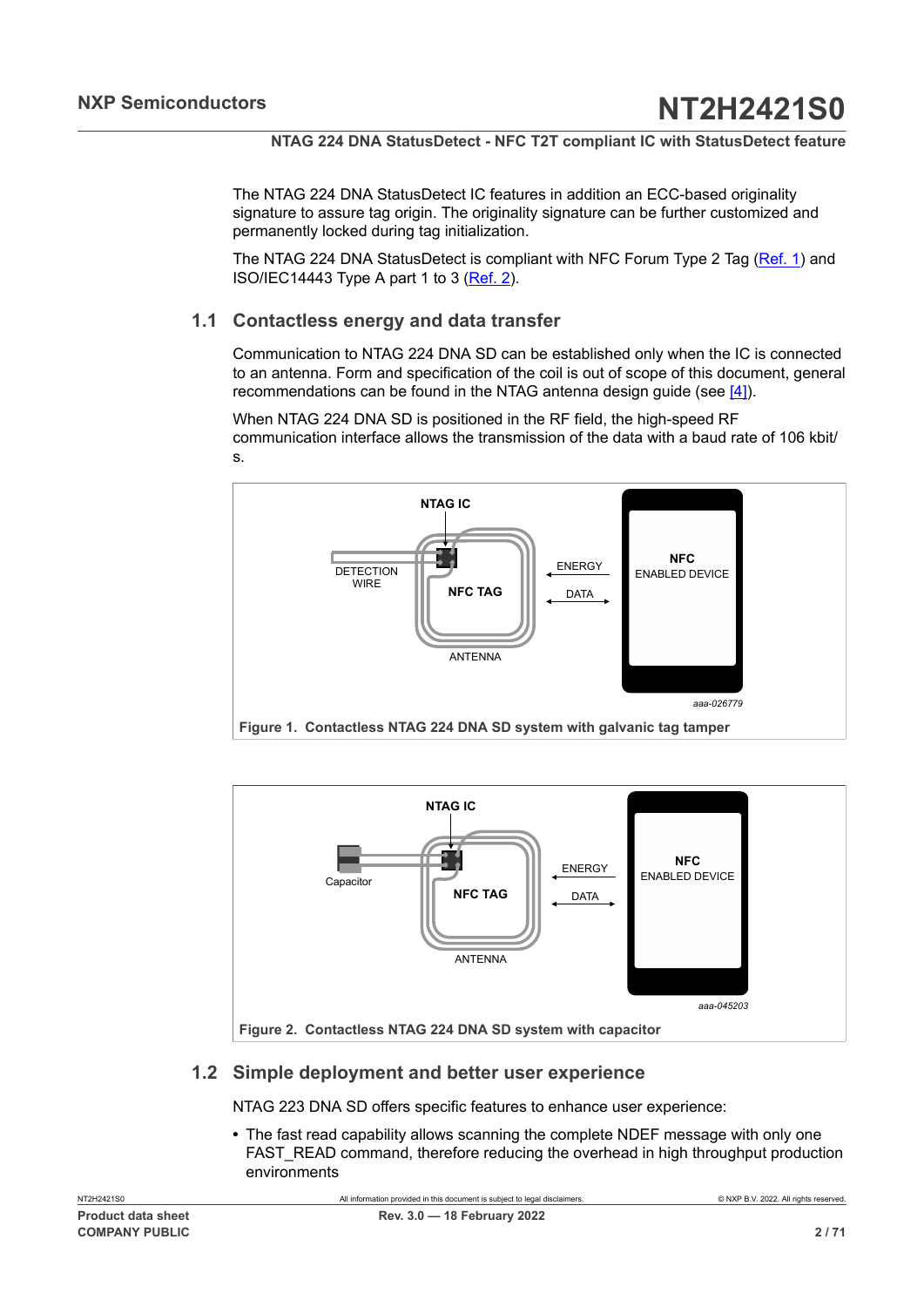**•** The RF performance allows for more flexibility in the choice of shape, dimension and material of form factors

## **1.3 Security**

- <span id="page-2-0"></span>**•** EAL3+ AVA.VAN.2 Common Criteria certification
- **•** Secure Unique NFC (SUN) message authentication for data authenticity and integrity protection
- **•** 3-pass mutual Authentication with AES-128 with 128-bit key length
- **•** Automatic NFC Tap Counter, which counts each tap
- **•** NXP programmed 7-byte UID for each device
- **•** Pre-programmed Capability container with one time programmable bits
- **•** Field programmable read-only locking function
- **•** Pre-programmed ECC-based originality signature with an option to customize and permanently lock the signature
- **•** AES-based originality key leveraging the AES authentication to check the NXP origin of the IC

**Note:** NTAG 224 DNA SD comes with an external CC EAL3+ certification targeting basic attack potential (AVA\_VAN.2). Hence, the contactless IC does not claim to be completely resistant. In case of broader protection is required, products with a higher security certification should be considered.

## **1.4 NFC Forum Tag 2 Type compliance**

<span id="page-2-1"></span>NTAG 224 DNA SD IC provides full compliance with the NFC Forum Tag 2 Type technical specification (see [Ref. 2\)](#page-63-1) and enables NDEF data structure (see [Ref. 3\)](#page-63-3).

## **1.5 Anti-collision**

<span id="page-2-2"></span>An anti-collision function allows operating more than one tag in the field simultaneously. The anti-collision algorithm selects each tag individually. It ensures that the execution of a transaction with a selected tag is performed correctly without interference from another tag in the field.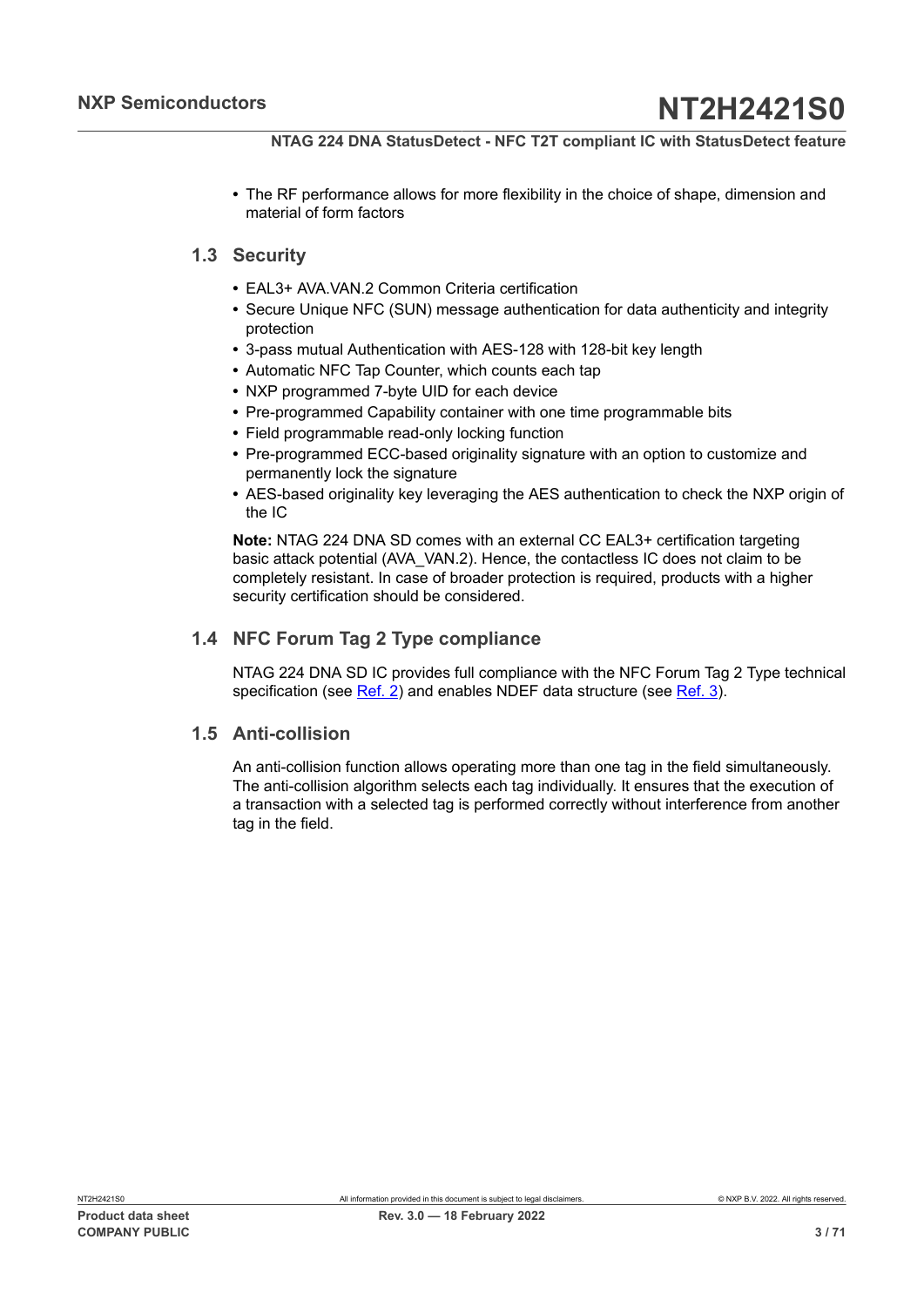## <span id="page-3-0"></span>**2 Features and benefits**

- **•** Contactless transmission of data and supply energy
- **•** Operating frequency of 13.56 MHz
- **•** Data transfer of 106 kbit/s
- **•** Data integrity of 16-bit CRC, parity, bit coding, bit counting
- **•** Operating distance up to 100 mm (depending on various parameters as e.g. field strength and antenna geometry)
- **•** 7-byte serial number (cascade level 2 according to ISO/IEC 14443-3)
- **•** Automatic NFC counter triggered at the first read command after a reset
- **•** StatusDetect feature which can be used in different modes
	- **–** Conductive Tag Tamper, detecting if the tamper loop is open at start-up
	- **–** Capacitive Tag Tamper, detecting if the connected capacitance is outside the userdefined value range at start-up
	- **–** Capacitive measurement, providing parameters to calculate the connected capacitance out of the measured values
- **•** Secure Unique NFC (SUN) message authentication feature implemented via ASCII mirroring of the UID, NFC counter, Tag Tamper information and CMAC into the NDEF message in the user memory, which changes on every readout after a reset
- **•** 3-pass mutual Authentication with AES-128 with 128-bit key length
- **•** ECC-based originality signature, offering the option to customize and permanently lock the signature
- **•** Fast read command
- **•** True anti-collision
- <span id="page-3-1"></span>**•** 50 pF input capacitance

## **2.1 EEPROM**

- **•** 304 bytes organized in 76 pages with 4 bytes per page
- **•** 208 bytes freely available user Read/Write area (52 pages)
- **•** 4 bytes initialized capability container with one time programmable access bits
- **•** Field programmable read-only locking function per page for the first 16 pages
- **•** Field programmable read-only locking function above the first 16 pages per 4 pages
- **•** Configurable memory access authentication protection with optional limit of unsuccessful attempts
- **•** Anti-tearing support for capability container (CC), lock bits and NFC counter
- **•** Pre-programmed ECC-based originality signature, offering the possibility for customizing and permanently locking the signature
- **•** Data retention time of 10 years
- **•** Write endurance 100.000 cycles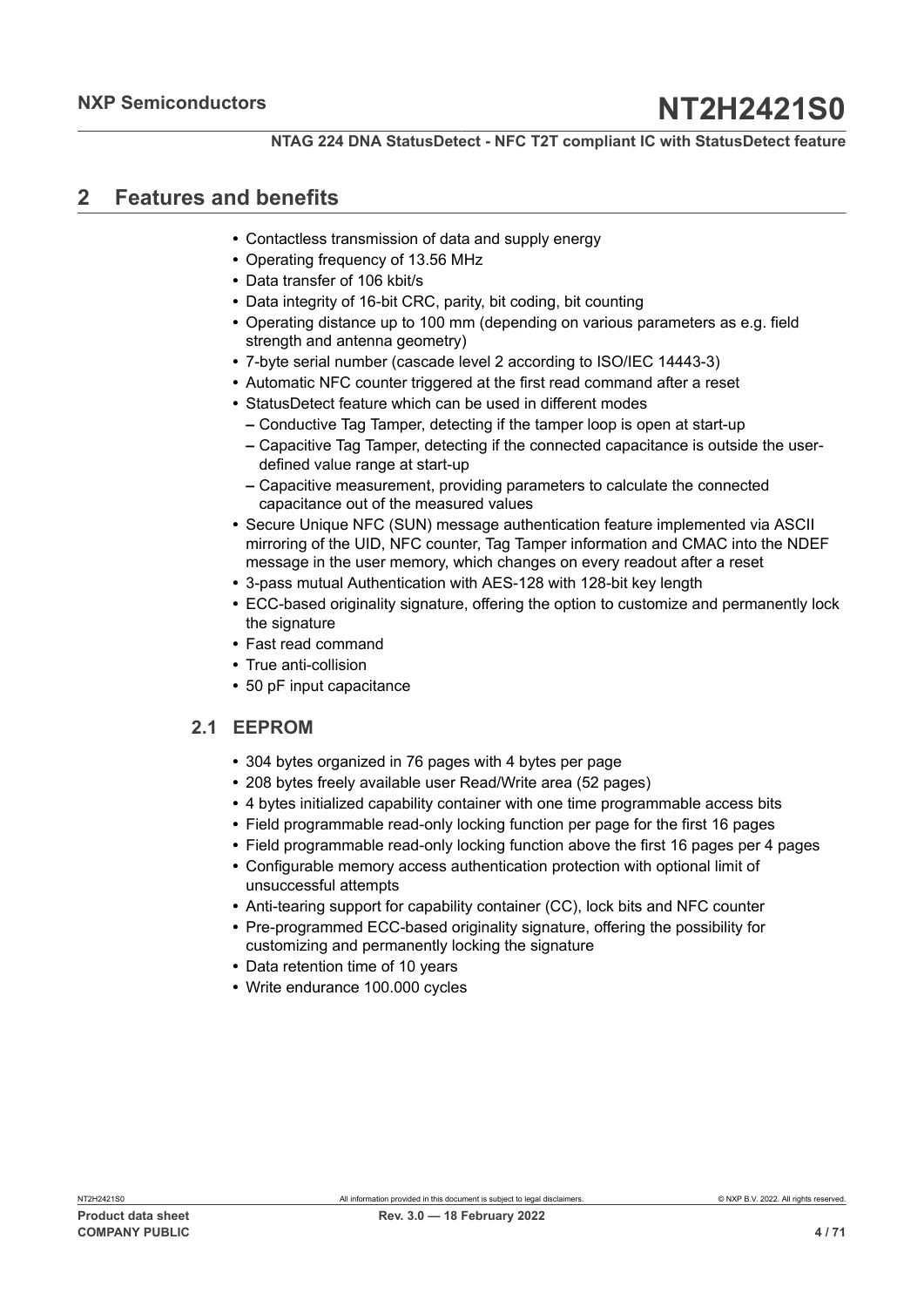## <span id="page-4-0"></span>**3 Applications**

NTAG 224 DNA StatusDetect tag ICs offer multi-layered protection to expand the reach of smart, trusted IoT objects.

**• Advanced anti-counterfeiting protection**

Reliably verify authenticity of physical goods anytime, anywhere using an NFC enabled phone. Also consider automated authentication of consumables or parts in embedded devices.

**• Improved supply chain visibility and control** Visibly help track products along the supply chain, and reduce grey market diversion

and other fraud. Enable more transparent and secure supply chains.

- **• Tamper detection and deterrence** Detect whether a product has been interfered or opened prior to sales or usage. While conductive tamper evidence can protect labels or seals affixed to products, capacitive tamper evidence is better suited for integration into physical form factors e.g. closures.
- **• Quality assurance through simple battery-free sensing** Ensure product quality remains intact, or capture and interpret digital sensing data, such as moisture or fill level, for varied healthcare, retail, and industrial applications.
- **• Augmented user experiences**

Use status awareness to prompt targeted messages, e.g. pre-/post-retail. Evolve the user experience by engaging with greater personalization, e.g. with tap-unique content and exclusive loyalty rewards.

**• Proof of presence**

Provide trusted proof that a person was at a given location at specific times, allowing proof of servicing or visiting times, and other time/location-based events.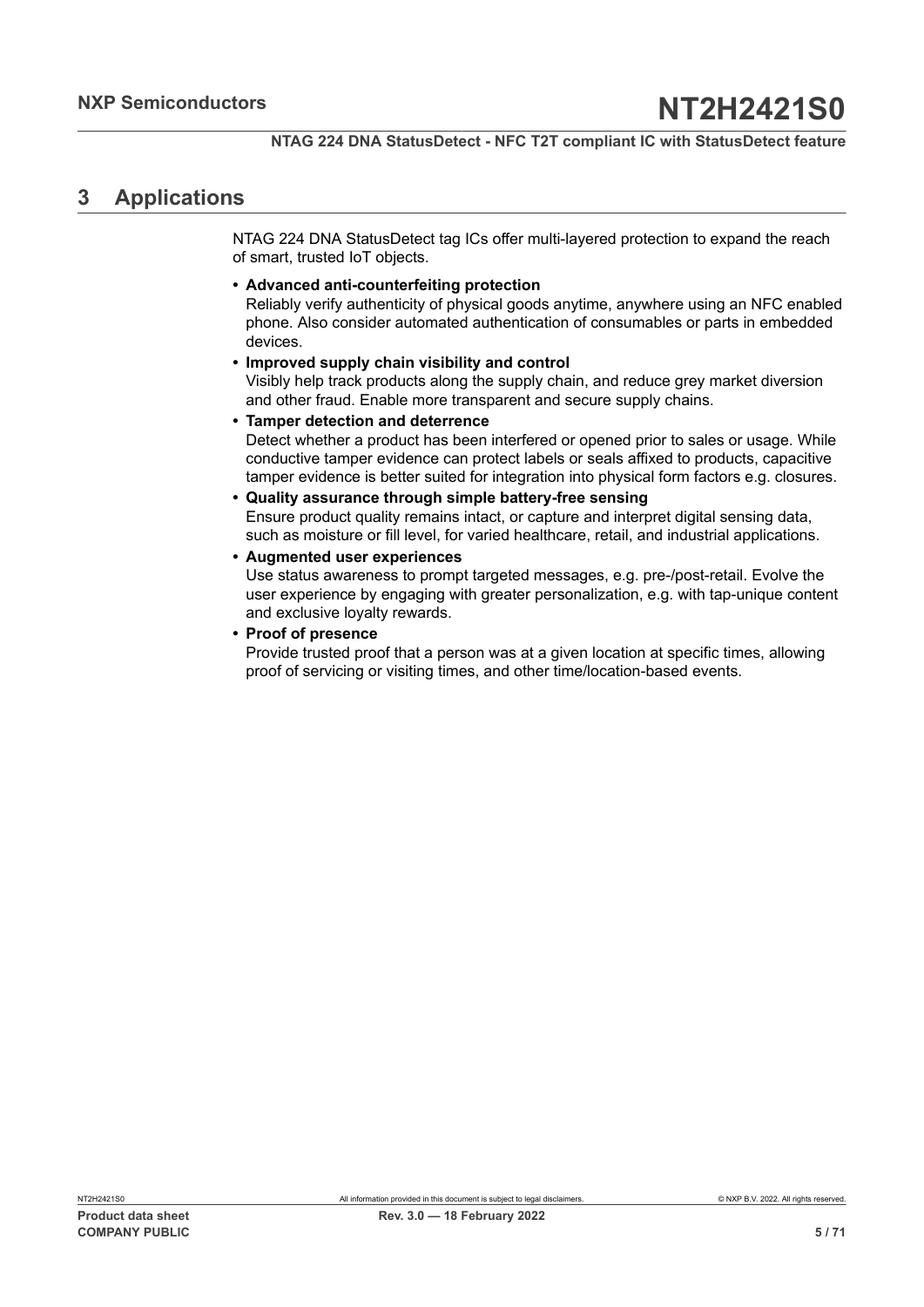## <span id="page-5-1"></span>**4 Quick reference data**

<span id="page-5-0"></span>

| <b>Symbol</b>                 | <b>Parameter</b>  | <b>Conditions</b>                                     | <b>Min</b> | <b>Typ</b>      | <b>Max</b> | <b>Unit</b> |
|-------------------------------|-------------------|-------------------------------------------------------|------------|-----------------|------------|-------------|
| $f_i$                         | input frequency   |                                                       |            | 13.56           |            | <b>MHz</b>  |
| $C_i$                         | input capacitance | $T_{amb}$ = 22 °C,<br>$f_i = 13.56$ MHz,<br>2.2 V RMS |            | 50.0            |            | pF          |
| <b>EEPROM characteristics</b> |                   |                                                       |            |                 |            |             |
| $t_{\rm ret}$                 | retention time    | $T_{amb}$ = 22 °C                                     | 10         |                 |            | year        |
| $N_{\mathsf{endu}(W)}$        | write endurance   | $T_{amb}$ = 22 °C                                     | 100000     | $\qquad \qquad$ |            | cycle       |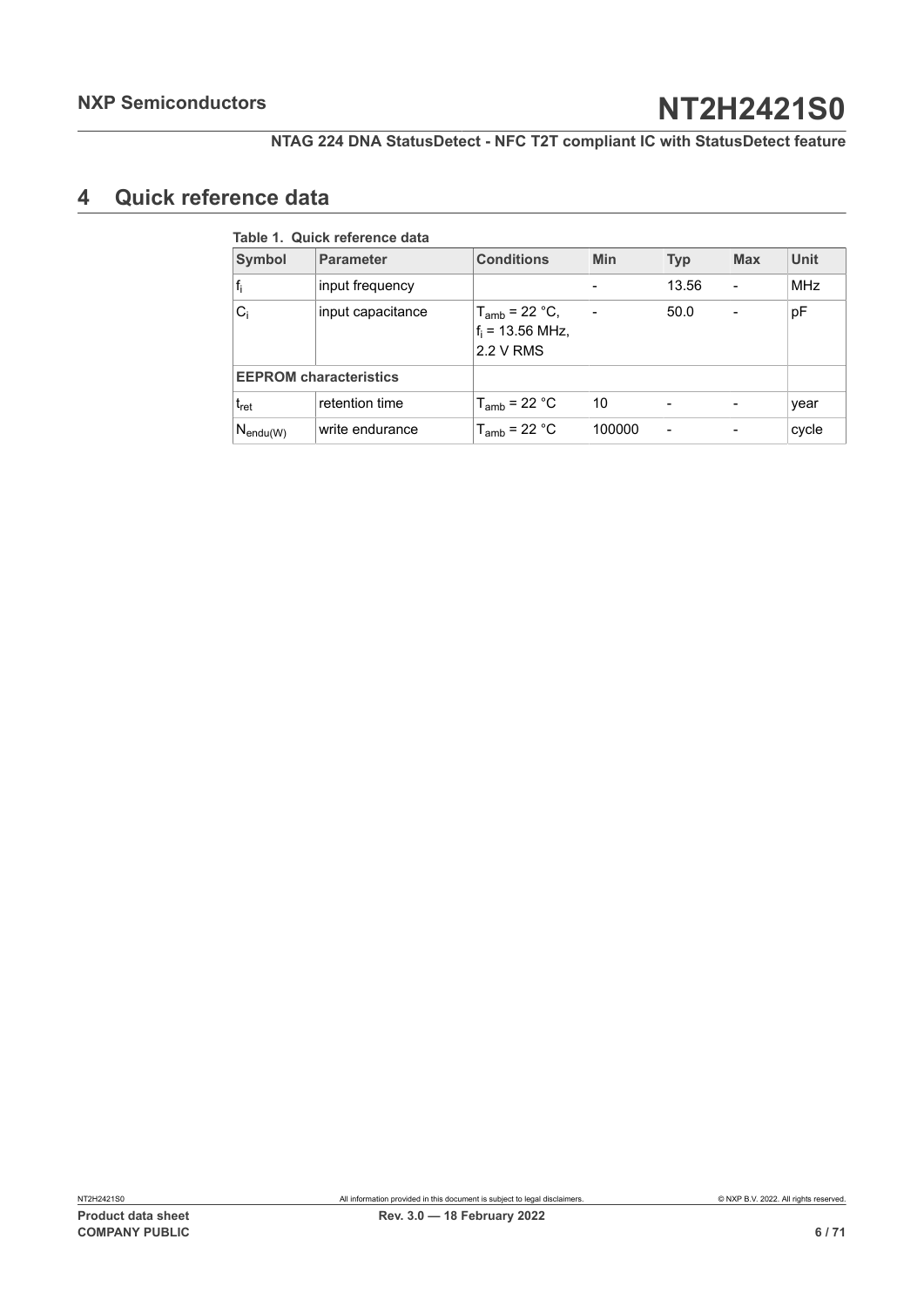## <span id="page-6-0"></span>**5 Ordering information**

#### <span id="page-6-1"></span>**Table 2. Ordering information**

| Type number   | Package         |                                                                                                                                                                               |                          |  |  |
|---------------|-----------------|-------------------------------------------------------------------------------------------------------------------------------------------------------------------------------|--------------------------|--|--|
|               | <b>Name</b>     | <b>Description</b>                                                                                                                                                            | <b>Version</b>           |  |  |
| NT2H2421S0DUD | <b>FFC Bump</b> | 8 inch wafer, 120µm thickness, on film frame carrier, electronic fail die<br>marking according to SECS-II format, Au bumps,<br>208 bytes user memory, 50 pF input capacitance | $\overline{\phantom{a}}$ |  |  |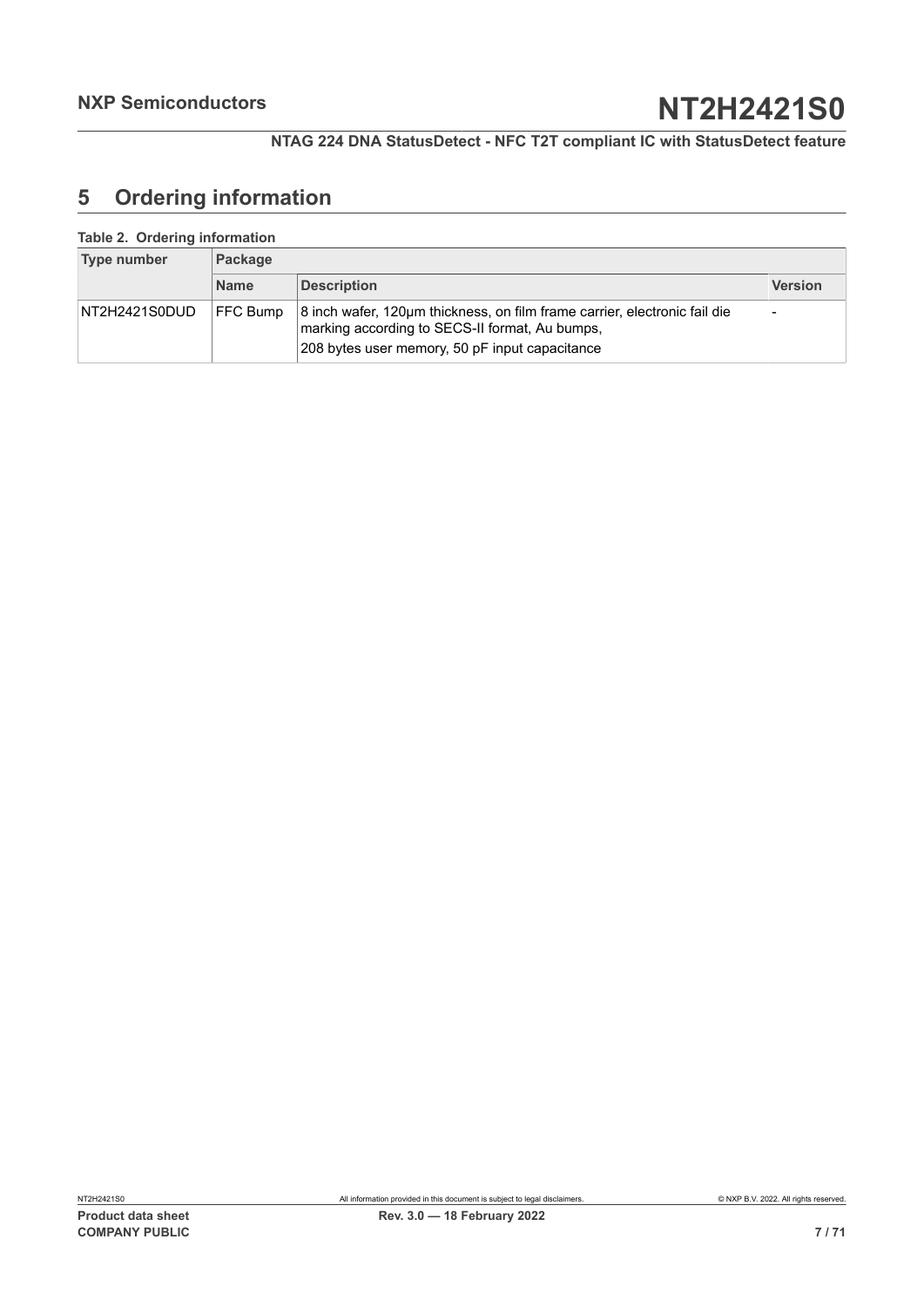**NTAG 224 DNA StatusDetect - NFC T2T compliant IC with StatusDetect feature**

## <span id="page-7-2"></span>**6 Block diagram**

<span id="page-7-0"></span>

<span id="page-7-1"></span>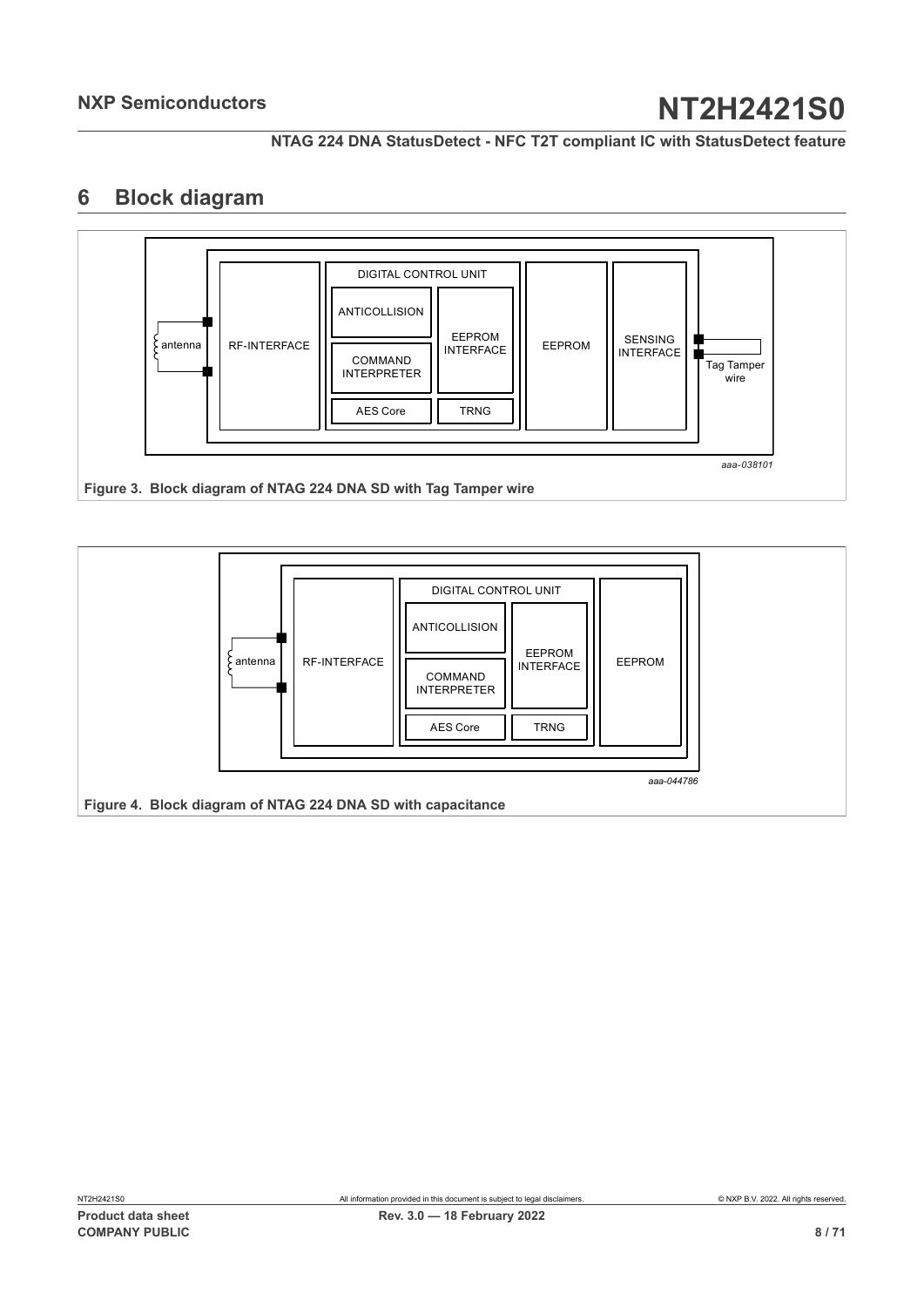## <span id="page-8-1"></span>**7 Pinning information**

## **7.1 Pinning**

<span id="page-8-2"></span>The pinning of the NTAG 224 DNA SD wafer delivery is shown in section "Bare die outline" (see [Section 14](#page-61-0)).

<span id="page-8-0"></span>

| Pin        | Symbol     |                       |
|------------|------------|-----------------------|
| LA         | LA         | Antenna connection LA |
| LB         | LB         | Antenna connection LB |
| <b>DP</b>  | DP         | Detection Pin         |
| <b>GND</b> | <b>GND</b> | Ground                |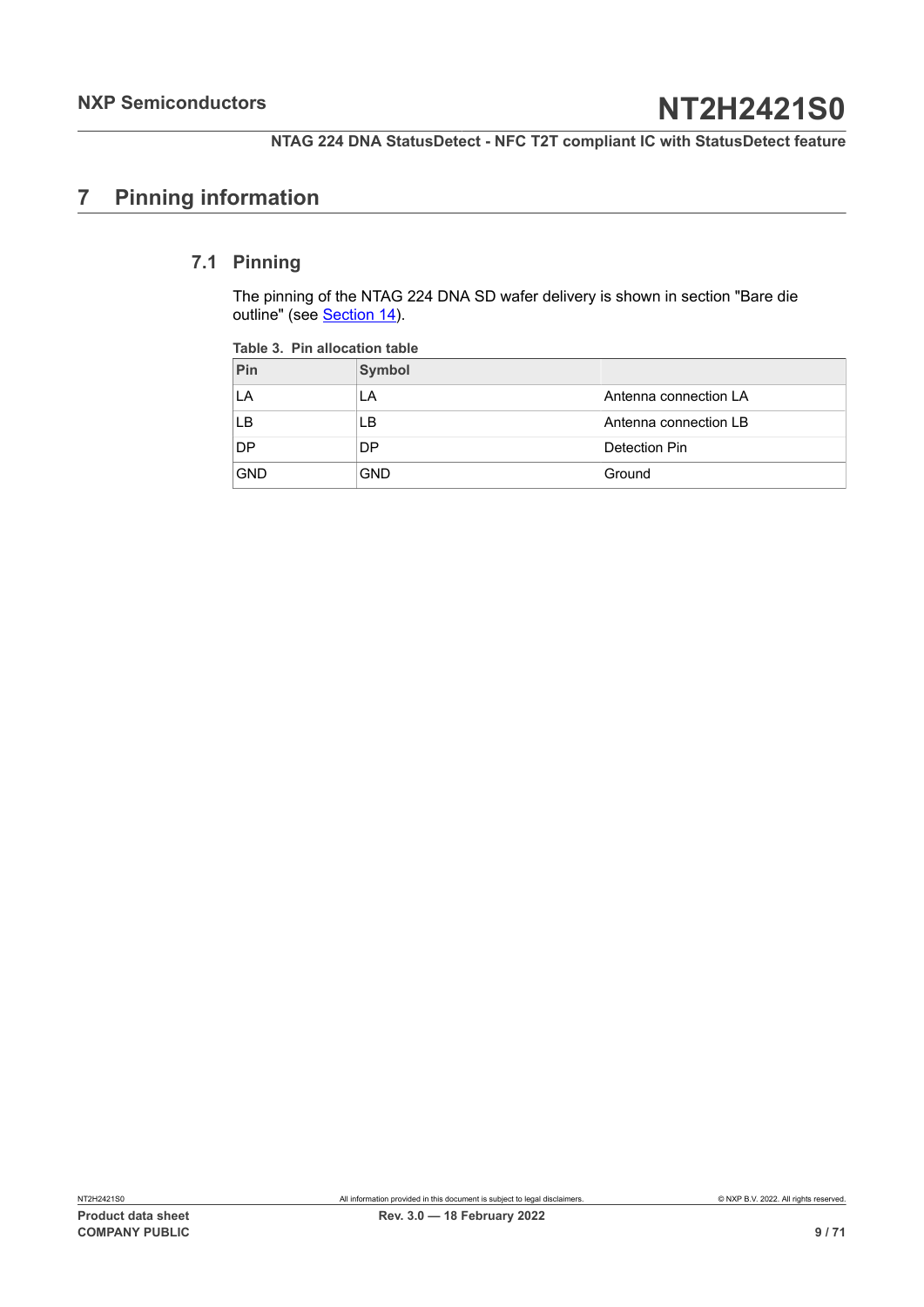## <span id="page-9-0"></span>**8 Functional description**

## **8.1 Block description**

<span id="page-9-1"></span>NTAG 224 DNA SD ICs consist of a 304 bytes EEPROM, RF interface, Digital Control Unit (DCU) and sensing interface. Energy and data are transferred via an antenna consisting of a coil with a few turns which is directly connected to NTAG 224 DNA SD.

For tag tamper feature, a wire or capacitance needs to be connected to DP and GND pin.

No further external components are necessary. Refer to [Ref. 4](#page-63-2) for details on antenna design.

- **•** RF interface:
	- **–** modulator/demodulator
	- **–** rectifier
	- **–** clock regenerator
	- **–** Power-On Reset (POR)
	- **–** voltage regulator
- **•** Anti-collision: multiple cards may be selected and managed in sequence
- **•** Command interpreter: processes memory access commands supported by the NTAG 224 DNA SD
- **•** True Random Number Generator (TRNG)
- **•** Crypto coprocessor: Advanced Encryption Standard (AES)
- **•** EEPROM interface
- **•** NTAG 224 DNA SD EEPROM : 304 bytes, organized in 76 pages of 4 bytes per page.
	- **–** 10 bytes reserved for manufacturer data
	- **–** 6 bytes used for the read-only locking mechanism and RFUI
	- **–** 4 bytes available as capability container
	- **–** 208 bytes user programmable read/write memory
	- **–** 32 byte AES keys
	- **–** 44 bytes of configuration data and RFUI
- **•** Sensing interface detection of open/closed status based on tag tamper wire or measurement of parameters to calculate the connected capacitance.

## **8.2 RF interface**

<span id="page-9-2"></span>The RF-interface is based on the ISO/IEC 14443 Type A standard.

During operation, the NFC device generates an RF field. The RF field must always be present with short pauses for data communication. It is used for both communication and as power supply for the tag.

For both directions of data communication, there is one start bit at the beginning of each frame. Each byte is transmitted with an odd parity bit at the end except for REQA and WUPA commands. The LSB of the byte with the lowest address of the selected block is transmitted first.

For a multi-byte parameter, the least significant byte is always transmitted first. As an example, when reading from the memory using the READ command, byte 0 from the addressed block is transmitted first. It is then followed by bytes 1 to byte 3 out of this block. The same sequence continues for the next block and all subsequent blocks.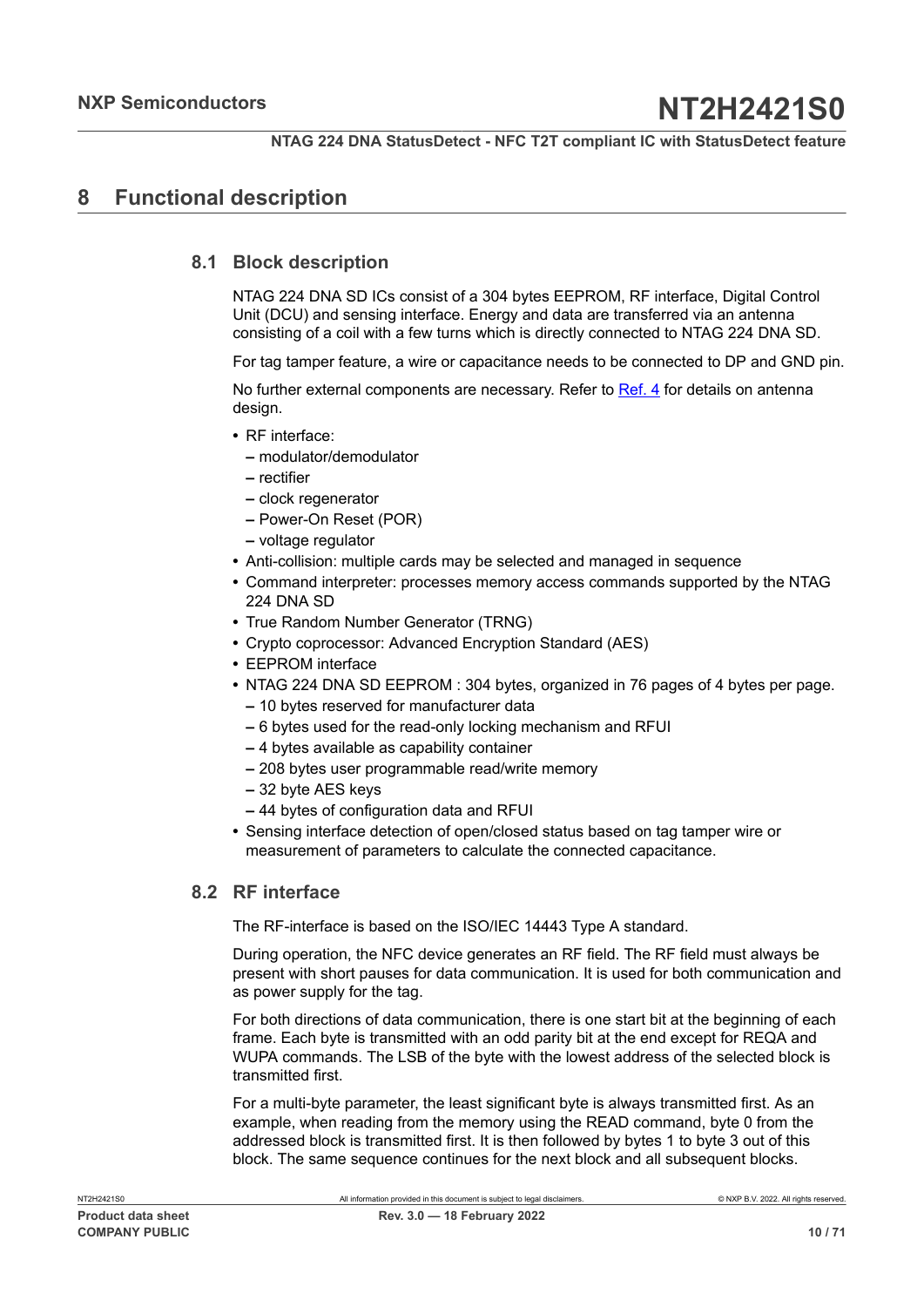## **8.3 Data integrity**

<span id="page-10-0"></span>Following mechanisms are implemented in the contactless communication link between NFC device and NTAG to ensure very reliable data transmission:

- **•** Bit count checking and bit coding to distinguish between "1", "0" and no information
- **•** NAK1 response on user commands in case of parity or CRS error
- **•** Parity bits for each byte
- **•** 16-bit Cyclic Redundancy Check (CRC) according to ISO/IEC 14443-3, see [Ref. 1](#page-63-0), calculated over all preceding bytes in the same communication frame
- **•** Channel monitoring (protocol sequence and bit stream analysis)
- **•** Secure Unique NFC (SUN) CMAC mirror to protect the data integrity of the mirrored UID, NFC counter and Tag Tamper information

## <span id="page-10-1"></span>**8.4 Communication principle**

The NFC device initiates the commands and the Digital Control Unit of the NTAG 224 DNA SD decodes them. The command response is depending on the state of the IC and for memory operations also on the access conditions valid for the corresponding page.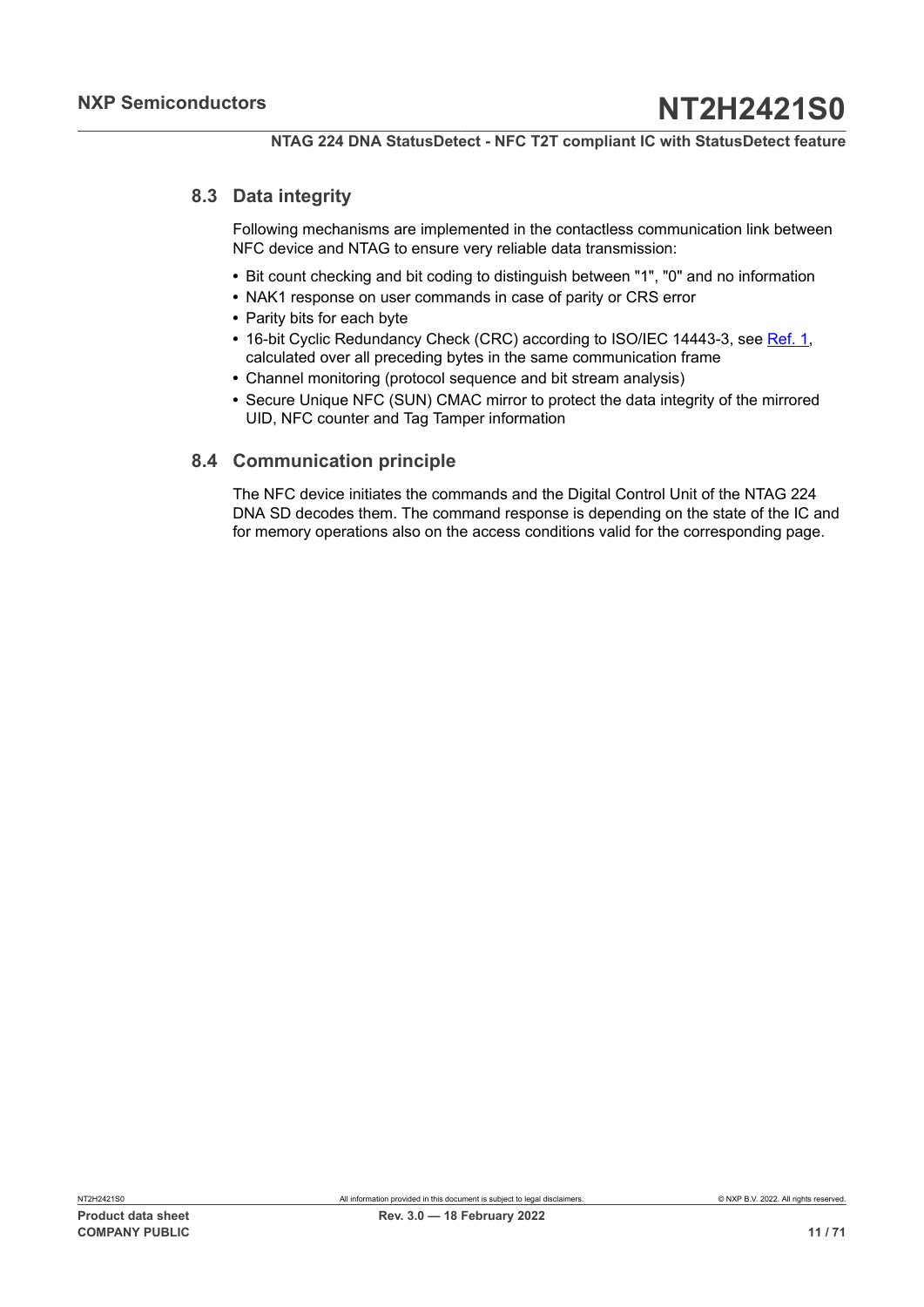<span id="page-11-0"></span>

## **NTAG 224 DNA StatusDetect - NFC T2T compliant IC with StatusDetect feature**

### **8.4.1 IDLE state**

<span id="page-11-1"></span>After a reset, NTAG 224 DNA SD switches to the IDLE state. It only exits this state when a REQA or a WUPA command is received from the NFC device. Any other data received in this state is interpreted as an error and NTAG 224 DNA SD remains in the IDLE state.

After correctly executed HLTA command out of the ACTIVE or AUTHENTICATED state, the default waiting state changes from the IDLE state to the HALT state. This state can then be exited with a WUPA command or by a reset only.

## **8.4.2 READY1 state**

<span id="page-11-2"></span>In this state, the NFC device resolves the first part of the UID (3 bytes) using the ANTICOLLISION or SELECT commands in cascade level 1. This state is correctly exited after execution of either of the following commands: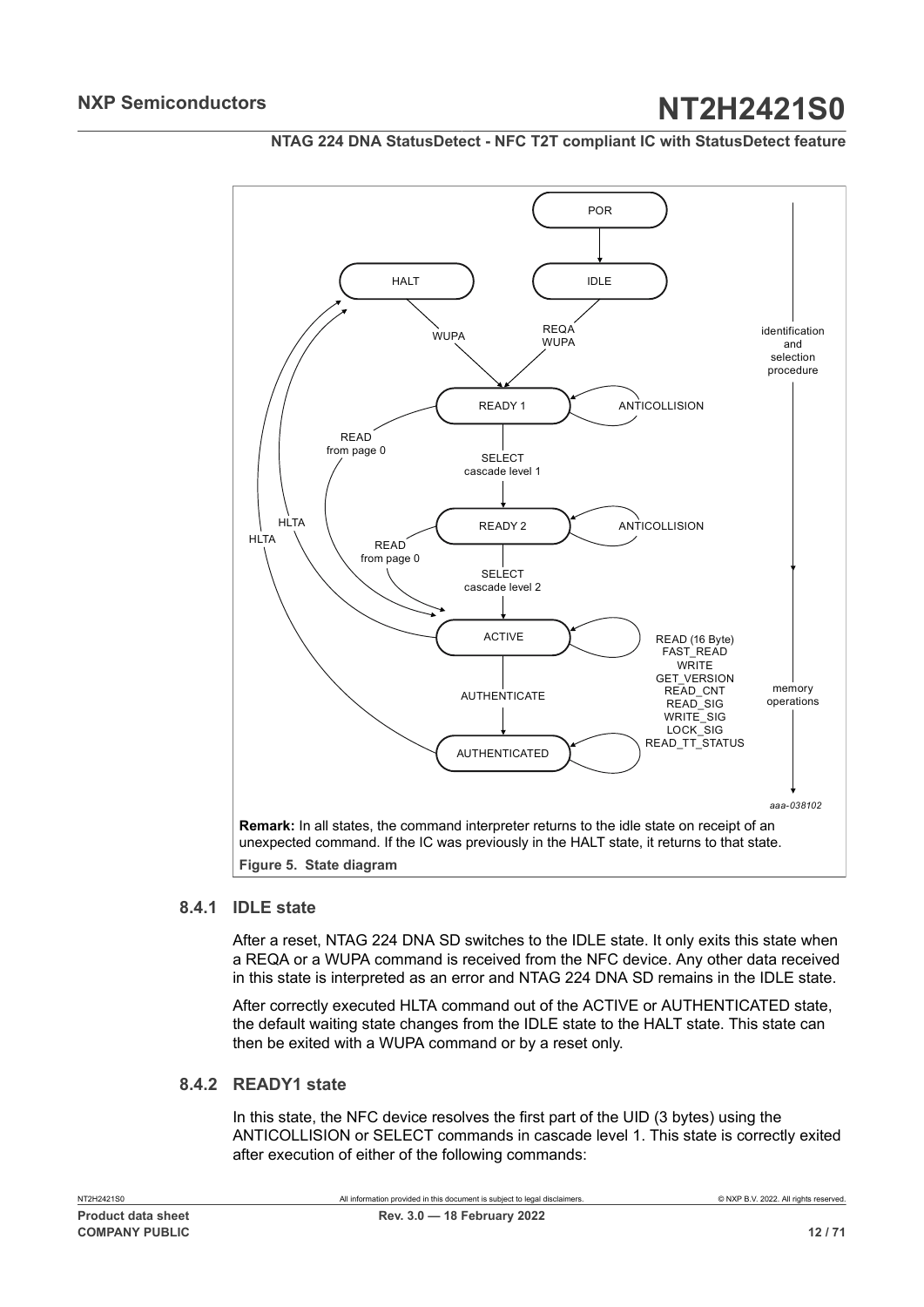- **•** SELECT command from cascade level 1: the NFC device switches NTAG 224 DNA SD into READY2 state where the second part of the UID is resolved.
- **•** READ command (from address 0): all anti-collision mechanisms are bypassed and the NTAG 224 DNA SD switches directly to the ACTIVE state.

**Remark:** The response of NTAG 224 DNA SD to the cascade level 1 SELECT command is a byte with b3 set to 1. In accordance with ISO/IEC 14443, this bit indicates that the anti-collision cascade procedure has not yet finished.

If more than one NTAG is in the NFC device field, a READ command from address 0 selects all NTAG 224 DNA SD devices. In this case, a collision occurs due to different serial numbers. Any other data received in the READY1 state is interpreted as an error and depending on its previous state NTAG 224 DNA SD returns to the IDLE or HALT the state.

## **8.4.3 READY2 state**

<span id="page-12-0"></span>In this state, NTAG 224 DNA SD supports the NFC device in resolving the second part of its UID (4 bytes) with the cascade level 2 ANTICOLLISION command. This state is usually exited using the cascade level 2 SELECT command.

Alternatively, READY2 state can be skipped using a READ command (from address 0) as described for the READY1 state.

**Remark:** The response of NTAG 224 DNA SD to the cascade level 2 SELECT command is the Select Acknowledge (SAK) byte. In accordance with ISO/IEC 14443, this byte indicates if the anti-collision cascade procedure has finished. NTAG 224 DNA SD is now uniquely selected and only this device communicates with the NFC device even when other contactless devices are present in the NFC device field.

If more than one NTAG 224 DNA TT is in the NFC device field, a READ command from address 0 selects all NTAG 224 DNA SD devices. In this case, a collision occurs due to the different serial numbers.

Any other data received when the device is in READY2 state is interpreted as an error. Depending on its previous state, the NTAG 224 DNA SD returns to either the IDLE state or the HALT state.

### **8.4.4 ACTIVE state**

<span id="page-12-1"></span>Some memory operations and other functions like the originality signature read-out can be operated in the ACTIVE state.

The ACTIVE state is exited with the HLTA command. Upon reception of an HLTA command, the NTAG 224 DNA SD transits to the HALT state. An invalid command received when the device is in this state is interpreted as an error. Depending on its previous state, NTAG 224 DNA SD returns to either the IDLE state or the HALT state.

NTAG 224 DNA SD transits to the AUTHENTICATED state after successful 3-pass mutual authentication using the AUTHENTICATE command.

#### **8.4.5 AUTHENTICATED state**

<span id="page-12-2"></span>In this state, all operations on memory pages, which are configured as authentication protected, can be accessed on top of the operation that is allowed in ACTIVE state on pages that are not access protected.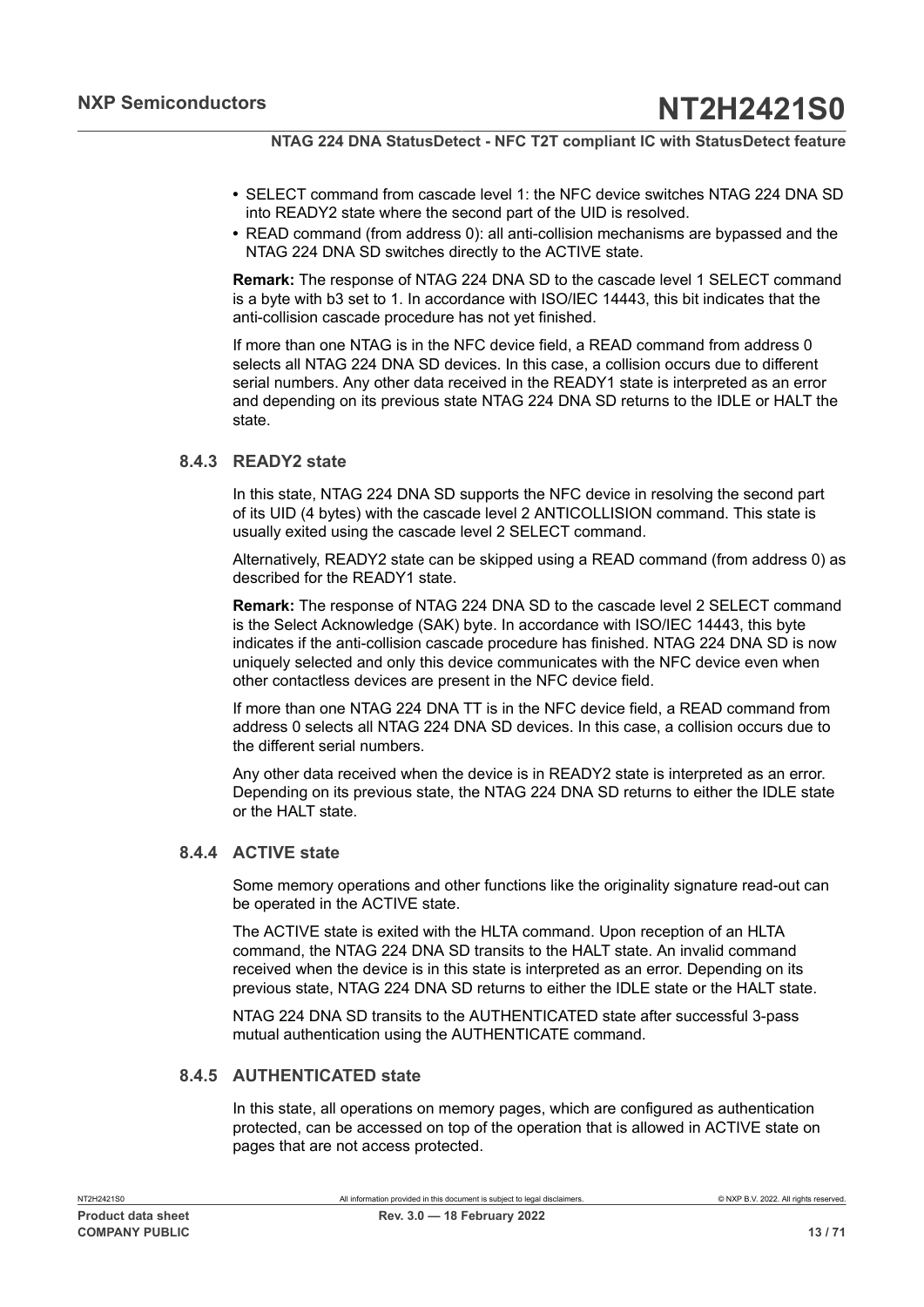The AUTHENTICATED state is exited with the HLTA command and upon reception NTAG 224 DNA SD transits to the HALT state. An invalid command received when the device is in this state is interpreted as an error. Depending on its previous state, NTAG 224 DNA SD returns to either the IDLE state or the HALT state.

<span id="page-13-1"></span>Authentication is performed using AES Authentication described in [Section 8.10.1](#page-32-0).

## **8.4.6 HALT state**

HALT and IDLE states constitute the two wait states implemented in NTAG 224 DNA SD. An already processed NTAG 224 DNA SD can be set into the HALT state using the HLTA command. In the anti-collision phase, this state helps the NFC device to distinguish between processed tags and tags yet to be selected. NTAG 224 DNA SD can only exit this state on execution of the WUPA command or reset. Any other data received when the device is in this state is interpreted as an error and NTAG 224 DNA TT state remains unchanged.

## **8.5 Memory organization**

<span id="page-13-2"></span><span id="page-13-0"></span>The EEPROM memory is organized in pages with 4 bytes per page. NTAG 224 DNA SD has 76 pages in total. The memory organization can be seen in [Table](#page-13-0) 4, and the functionality of the different memory sections is described in the following sections.

| Page<br><b>Addr</b> |                |                                | Byte number within a page |                | <b>Description</b> |                             |  |  |
|---------------------|----------------|--------------------------------|---------------------------|----------------|--------------------|-----------------------------|--|--|
|                     | Dec Hex        | $\bf{0}$                       | $\mathbf{1}$              | $\overline{2}$ | $\overline{3}$     |                             |  |  |
| $\mathbf 0$         | 0h             |                                |                           | serial number  |                    |                             |  |  |
| 1                   | 1 <sub>h</sub> |                                |                           | serial number  |                    | Manufacturer data and       |  |  |
| $\overline{2}$      | 2 <sub>h</sub> | serial<br>number               | internal                  | lock bits      | lock bits          | static lock bits            |  |  |
| 3                   | 3h             | <b>Capability Container CC</b> |                           |                |                    | <b>Capability Container</b> |  |  |
| $\overline{4}$      | 4h             |                                |                           |                |                    |                             |  |  |
| 5                   | 5h             |                                |                           |                |                    |                             |  |  |
| $\cdots$            |                |                                |                           | user memory    |                    | user memory                 |  |  |
| 38                  | 26h            |                                |                           |                |                    |                             |  |  |
| 55                  | 37h            |                                |                           |                |                    |                             |  |  |
| 56                  | 38h            |                                | dynamic lock bits         |                | <b>RFUI</b>        | Dynamic lock bits           |  |  |
| 57                  | 39h            |                                |                           | CFG_0          |                    |                             |  |  |
| 58                  | 3Ah            |                                |                           | CFG_1          |                    |                             |  |  |
| 59                  | 3Bh            |                                |                           | <b>RFUI</b>    |                    |                             |  |  |
| 60                  | 3Ch            | <b>RFUI</b>                    |                           |                |                    | Configuration pages         |  |  |
| 61                  | 3Dh            | KEY_CFG<br><b>RFUI</b>         |                           |                |                    |                             |  |  |
| 62                  | 3Eh            | TT_CTT_<br><b>CFG</b>          |                           | <b>RFUI</b>    |                    |                             |  |  |
| 63                  | 3Fh            |                                | NFC_CNT_LIM               |                | <b>RFUI</b>        |                             |  |  |

**Table 4. Memory organization NTAG 224 DNA SD**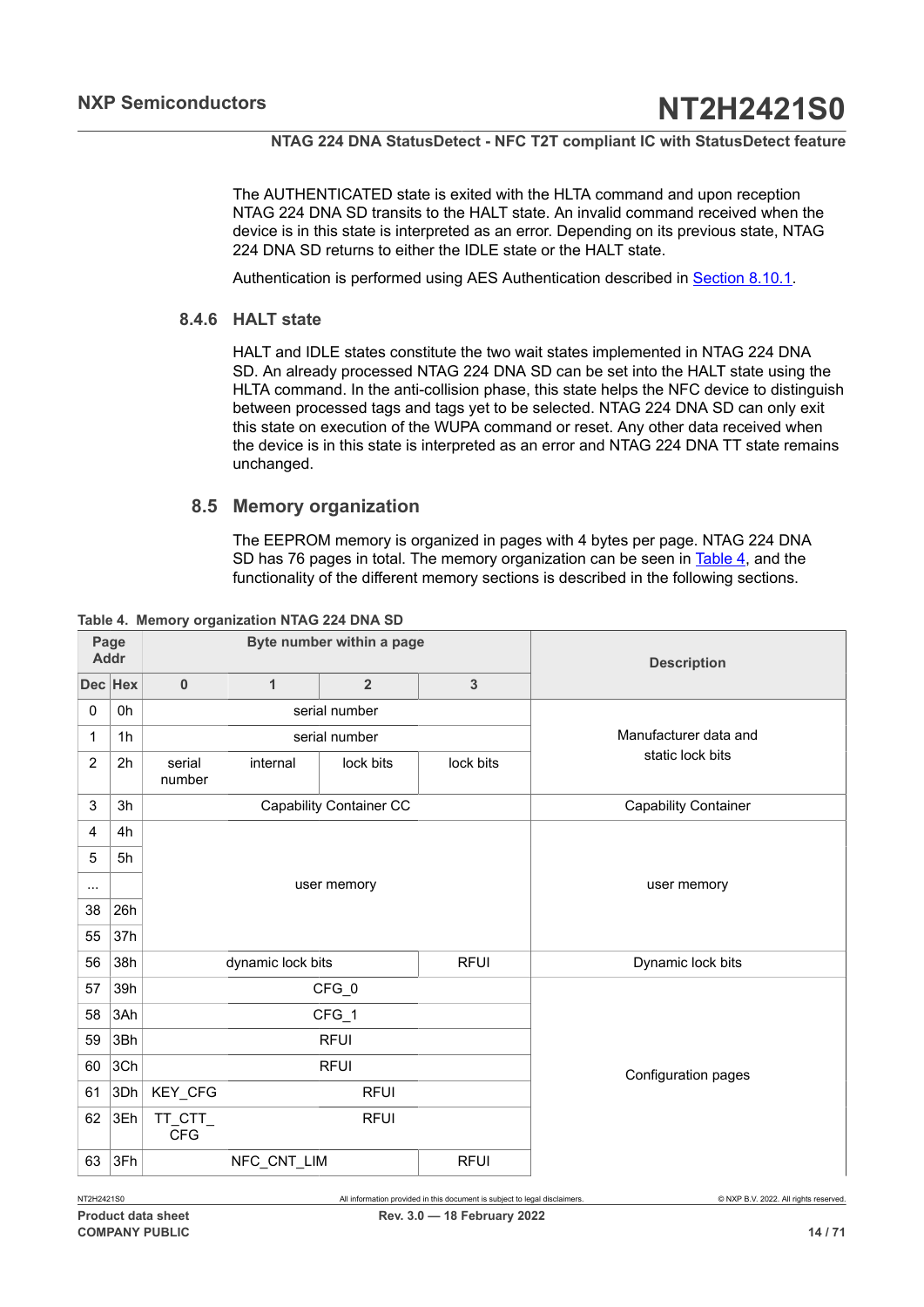## **NTAG 224 DNA StatusDetect - NFC T2T compliant IC with StatusDetect feature**

| Page<br><b>Addr</b> |          | ------ -- --- <i>------</i> -- <i>g-</i> -------- |              | Byte number within a page | <b>Description</b> |  |
|---------------------|----------|---------------------------------------------------|--------------|---------------------------|--------------------|--|
|                     | Dec Hex  | $\pmb{0}$                                         | $\mathbf{1}$ | $\overline{2}$            |                    |  |
| 64                  | 40h      |                                                   |              |                           |                    |  |
| 65                  | $\cdots$ |                                                   |              |                           |                    |  |
| 66                  |          |                                                   |              | AES_KEY                   |                    |  |
| 67                  | 43h      |                                                   |              |                           |                    |  |
| 68                  | 44h      |                                                   |              |                           |                    |  |
| 69                  | 45h      |                                                   |              |                           |                    |  |
| 70                  | 46h      |                                                   |              | SUNCMAC_KEY               |                    |  |
| 71                  | 47h      |                                                   |              |                           |                    |  |
| 72                  | 48h      |                                                   |              | CTT_CFG_0                 |                    |  |
| 73                  | 49h      |                                                   |              | CTT_CFG_1                 |                    |  |
| 74                  | 4Ah      |                                                   |              | <b>RFUI</b>               |                    |  |
| 75                  | 4Bh      |                                                   |              | <b>RFUI</b>               |                    |  |

### **Table 4. Memory organization NTAG 224 DNA SD***...continued*

### **8.5.1 UID/serial number**

<span id="page-14-0"></span>The unique 7-byte serial number (UID) and its two check bytes are programmed into the first 9 bytes of memory: It covers page addresses 00h, 01h and the first byte of page 02h. The second byte of page address 02h is reserved for internal data. These bytes are programmed and write protected in the production test.

<span id="page-14-1"></span>

In accordance with ISO/IEC 14443-3, check byte 0 (BCC0) is defined as CT ⊕ SN0 ⊕ SN1  $\oplus$  SN2. Check byte 1 (BCC1) is defined as SN3  $\oplus$  SN4  $\oplus$  SN5  $\oplus$  SN6.

SN0 holds the Manufacturer ID for NXP Semiconductors (04h) in accordance with ISO/ IEC 14443-3.

#### **8.5.2 Static lock bytes**

<span id="page-14-2"></span>The bits of byte 2 and byte 3 of page 02h represent the field programmable read-only locking mechanism. Each page from 03h (CC) to 0Fh can be individually locked by setting the corresponding locking bit Lx to logic 1 to prevent further write access. The locked page becomes read-only memory.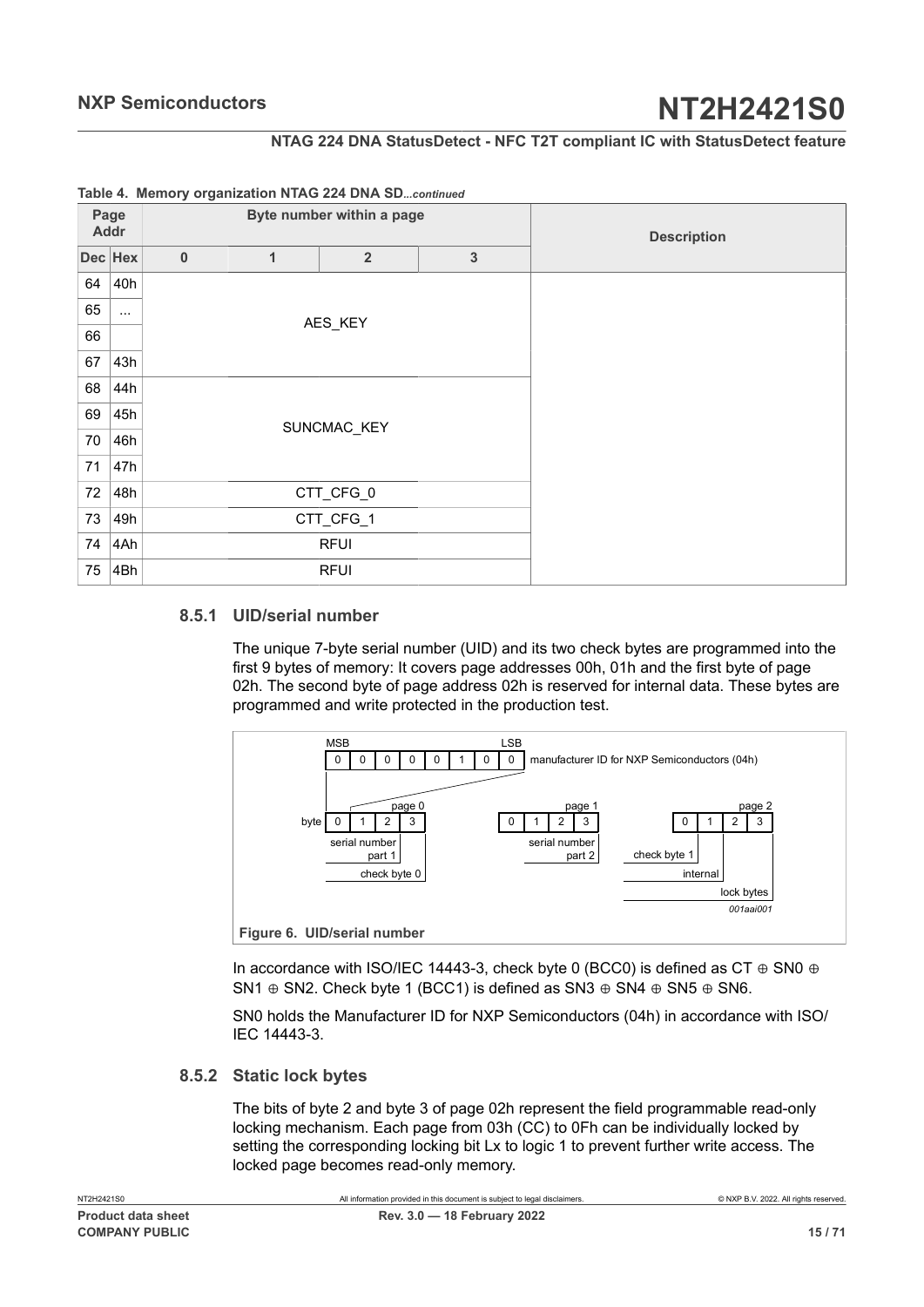The three least significant bits of lock byte 0 are the block-locking bits. Bit 2 deals with pages 0Ah to 0Fh, bit 1 deals with pages 04h to 09h and bit 0 deals with page 03h (CC). Once the block-locking bits are set, the locking configuration for the corresponding memory area is frozen.

<span id="page-15-0"></span>

For example if BL15-10 is set to logic 1, then bits L15 to L10 (lock byte 1, bit[7:2]) can no longer be changed. A WRITE command to block 02h, sets the static locking and blocklocking bits. Data bytes 2 and 3 of the WRITE command, and the contents of the lock bytes stored in the memory, are a bit-wise OR. The result becomes the new content of the lock bytes. This process is irreversible. If a bit is set to logic 1, it cannot be changed back to logic 0.

The content of bytes 0 and 1 of page 02h is unaffected by the corresponding data bytes of the WRITE command.

The default value of the static lock bytes is 00 00h.

<span id="page-15-1"></span>Any write operation to the static lock bytes is tearing-proof.

## **8.5.3 Dynamic Lock Bytes**

To lock the pages of NTAG 224 DNA SD starting at page address 10h until page 37h, so called dynamic lock bytes are used. The dynamic lock bytes are at page 38h. Three lock bytes cover the memory area of 160 data bytes. The granularity of one lock bit is 4 pages for NTAG 224 DNA TT ([Figure 8](#page-16-0)). The programming of dynamic lock bits is irreversible. If a bit is set to logic 1, it cannot be changed back to logic 0.

**Remark:** It is recommended to set all bits marked with RFUI to 0, when writing to the dynamic lock bytes.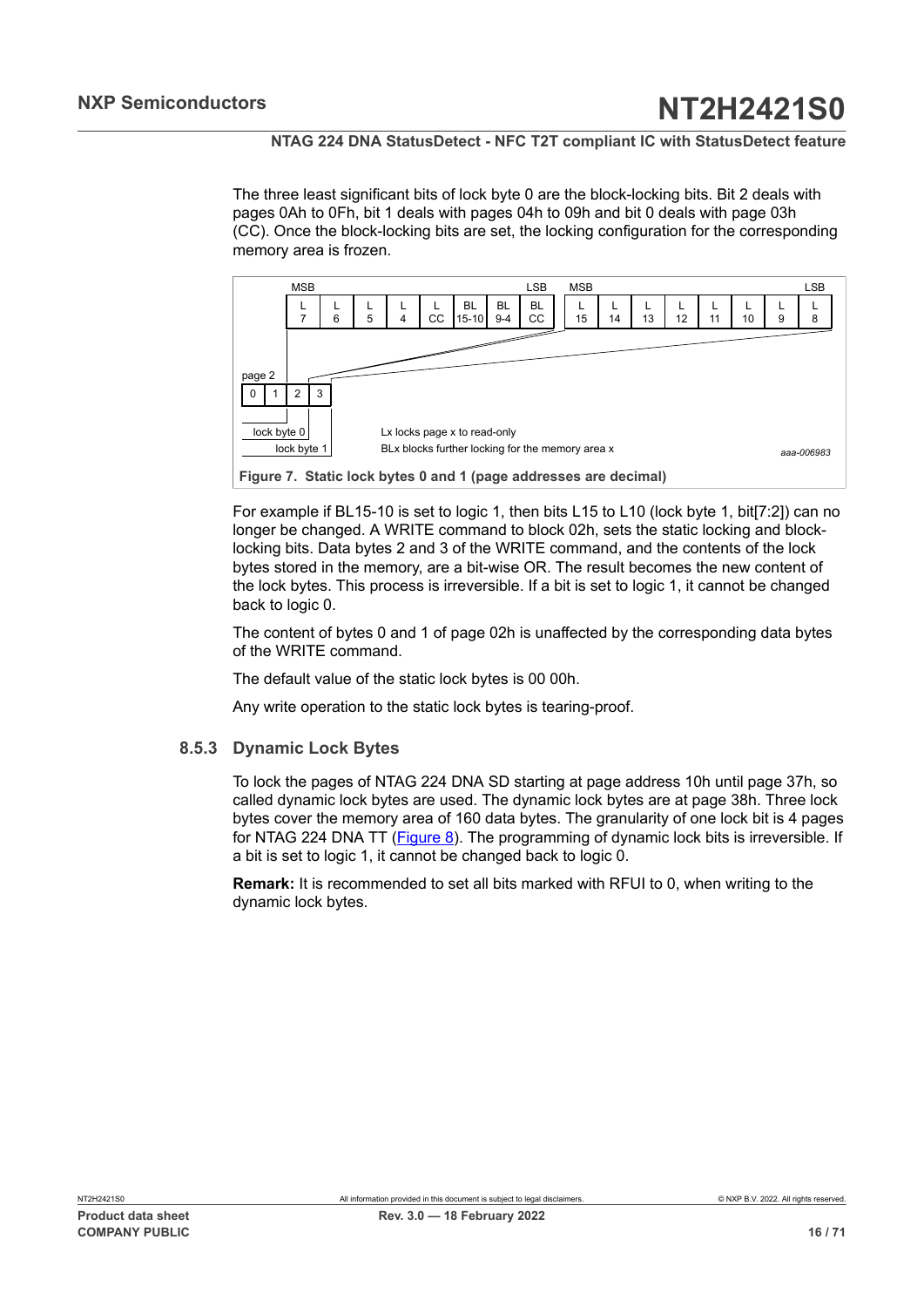**NTAG 224 DNA StatusDetect - NFC T2T compliant IC with StatusDetect feature**

<span id="page-16-0"></span>

The default value of the dynamic lock bytes is 00 00 00h. The value of byte 3 is always 00h when read.

<span id="page-16-2"></span>Any write operation to the dynamic lock bytes is tearing-proof.

## **8.5.4 Capability Container (CC bytes)**

The Capability Container CC (page 3) is programmed during the IC production according to the NFC Forum Type 2 Tag specification (see [Ref. 2](#page-63-1)). These bytes may be modified by a WRITE command.

<span id="page-16-1"></span>

The parameter bytes of the WRITE command and the current contents of the CC bytes are bit-wise OR'ed. The result is the new CC bytes content. This process is irreversible and once a bit is set to logic 1, it cannot be changed back to logic 0.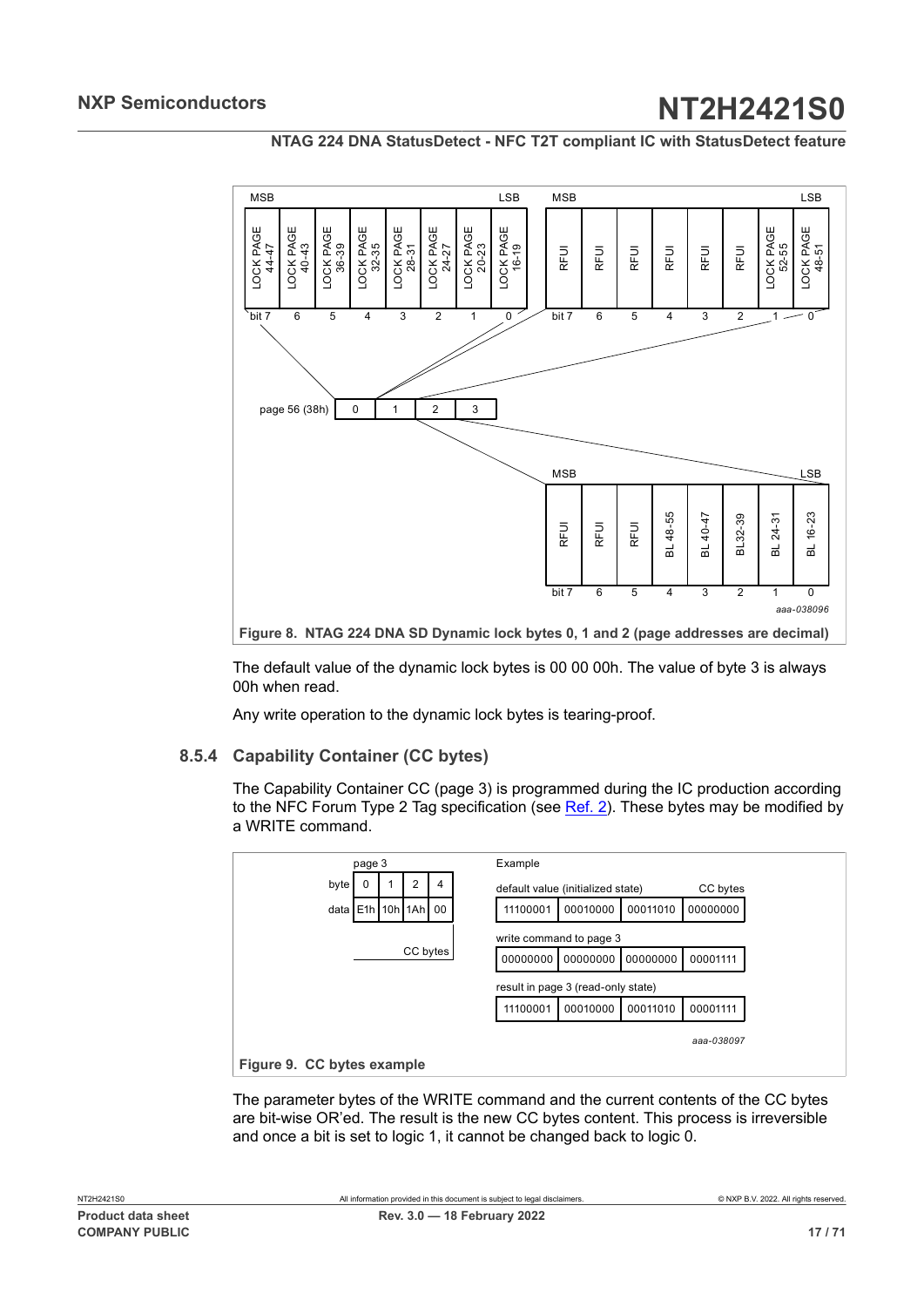Byte 2 in the capability container defines the available memory size for NDEF messages. The configuration at delivery is shown in [Table](#page-17-0) 5.

<span id="page-17-0"></span>

|  |  | Table 5. NDEF memory size |  |
|--|--|---------------------------|--|
|--|--|---------------------------|--|

|                     | Value in byte 2 | <b>NDEF memory size</b> |
|---------------------|-----------------|-------------------------|
| NTAG 224 DNA<br>'SD | 1Ah             | 208 bytes               |

Any write operation to the CC bytes is tearing-proof.

<span id="page-17-5"></span>The default values of the CC bytes at delivery are defined in [Section 8.5.6](#page-17-1).

#### **8.5.5 Data pages**

Pages 04h to 37h for NTAG 224 DNA SD are the 208 byte user memory read/write area.

The access to a part of the user memory area can be restricted using 3-pass mutual authentication. See [Section 8.10](#page-31-0) for further details.

<span id="page-17-1"></span>The default values of the data pages at delivery are defined in [Section 8.5.6](#page-17-1).

#### **8.5.6 Memory content at delivery**

The capability container in page 03h and the data pages 04h and 05h of NTAG 224 DNA SD are pre-programmed as defined in [Table](#page-17-2) 6.

| <b>Page Address</b> | Byte number within page |     |                  |            |  |
|---------------------|-------------------------|-----|------------------|------------|--|
|                     |                         |     |                  |            |  |
| 03h                 | E <sub>1</sub> h        | 10h | 1Ah              | 00h        |  |
| 04h                 | 01h                     | 03h | E <sub>0</sub> h | 0Ah        |  |
| 05h                 | 44h                     | 03h | 00h              | <b>FEh</b> |  |

<span id="page-17-2"></span>**Table 6. Memory content at delivery NTAG 224 DNA TT**

The default content of the data pages from page 06h and onwards is not defined at delivery.

#### **8.5.7 Configuration pages**

<span id="page-17-4"></span>Pages 39h to 4Bh for NTAG 224 DNA SD are used to configure the memory access restriction, the ASCII mirror feature and tag tamper feature for galvanic or capacitive measurement. The location of the configuration elements is defined in [Table](#page-17-3) 7.

#### <span id="page-17-3"></span>**Table 7. Configuration Pages**

| <b>Page Address</b> |            | <b>Byte number</b> |             |                    |                 |  |  |
|---------------------|------------|--------------------|-------------|--------------------|-----------------|--|--|
| <b>Dec</b>          | <b>Hex</b> | 0                  |             |                    | 3               |  |  |
| 57                  | 39h        | CFG B <sub>0</sub> | TТ          | <b>MIRROR PAGE</b> | AUTH0           |  |  |
| 58                  | 3Ah        | CFG B1             | <b>RFUI</b> | AUTHLIM0           | <b>AUTHLIM1</b> |  |  |
| 59                  | 3Bh        | <b>RFUI</b>        |             |                    |                 |  |  |
| 60                  | 3Ch        | <b>RFUI</b>        |             |                    |                 |  |  |
| 61                  | 3Dh        | <b>KEY CFG</b>     | <b>RFUI</b> | <b>RFUI</b>        | <b>RFUI</b>     |  |  |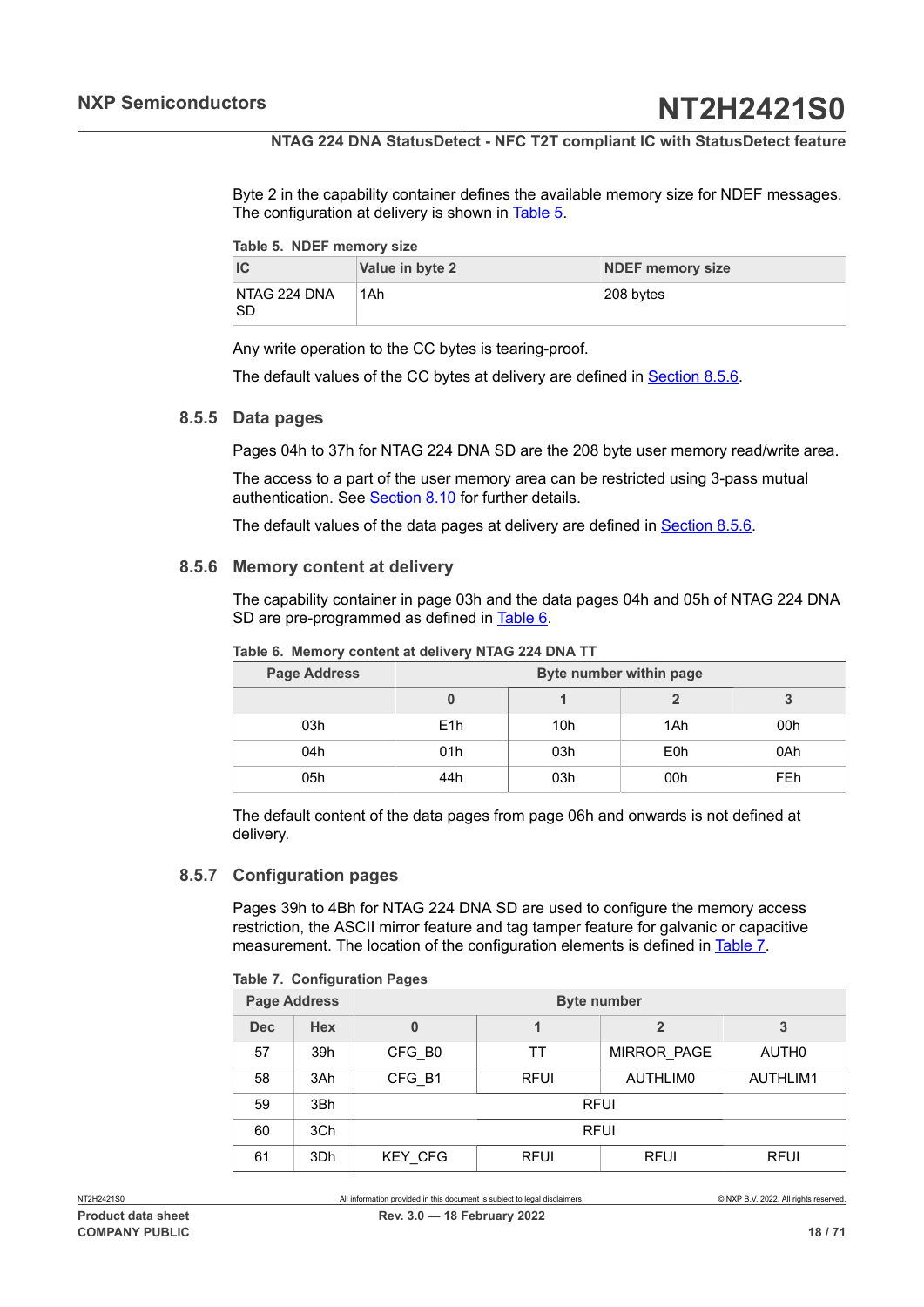## **NTAG 224 DNA StatusDetect - NFC T2T compliant IC with StatusDetect feature**

### **Table 7. Configuration Pages***...continued*

| <b>Page Address</b> |            |                |                           |                           |              |  |
|---------------------|------------|----------------|---------------------------|---------------------------|--------------|--|
| <b>Dec</b>          | <b>Hex</b> | $\bf{0}$       | 1                         | $\overline{2}$            | $\mathbf{3}$ |  |
| 62                  | 3Eh        | TT_CTT_CFG     | <b>RFUI</b>               | <b>RFUI</b>               | <b>RFUI</b>  |  |
| 63                  | 3Fh        |                | NFC_CNT_LIM               |                           | <b>RFUI</b>  |  |
| 64                  | 40h        |                |                           |                           |              |  |
| 65                  | 41h        |                |                           | AES KEY                   |              |  |
| 66                  | 42h        |                |                           |                           |              |  |
| 67                  | 43h        |                |                           |                           |              |  |
| 68                  | 44h        |                |                           |                           |              |  |
| 69                  | 45h        |                |                           | SUNCMAC KEY               |              |  |
| 70                  | 46h        |                |                           |                           |              |  |
| 71                  | 47h        |                |                           |                           |              |  |
| 72                  | 48h        | CTT_DIFF_LIMIT |                           | <b>RFUI</b>               |              |  |
| 73                  | 49h        | CTT DIFF CAL   | CTT UPPER<br><b>LIMIT</b> | CTT_LOWER<br><b>LIMIT</b> | <b>RFUI</b>  |  |
| 74                  | 4Ah        | <b>RFUI</b>    | <b>RFUI</b>               | <b>RFUI</b>               | <b>RFUI</b>  |  |
| 75                  | 4Bh        | <b>RFUI</b>    | <b>RFUI</b>               | <b>RFUI</b>               | <b>RFUI</b>  |  |

<span id="page-18-0"></span>**Table 8. CFG\_B0 configuration byte**

| <b>Bit number</b>   |           |  |  |             |                             |             |             |  |  |
|---------------------|-----------|--|--|-------------|-----------------------------|-------------|-------------|--|--|
|                     |           |  |  |             |                             |             |             |  |  |
| <b>MIRROR</b><br>EN | CTT CFILT |  |  | MIRROR BYTE | <b>MEAS</b><br><b>INVLD</b> | <b>RFUI</b> | <b>RFUI</b> |  |  |

<span id="page-18-1"></span>**Table 9. TT (Tag Tamper) configuration byte**

|                                    | <b>Bit number</b> |  |               |  |  |                       |                                    |
|------------------------------------|-------------------|--|---------------|--|--|-----------------------|------------------------------------|
|                                    |                   |  |               |  |  |                       |                                    |
| <b>MEAS</b><br>DBL<br><b>RANGE</b> |                   |  | CTT CURR TRIM |  |  | <b>RTT</b><br>CTT SEL | CTT<br><b>SHOW</b><br><b>VALUE</b> |

#### <span id="page-18-2"></span>**Table 10. User memory protection AUTH0 configuration byte**

|             |  | <b>Bit number</b> |  |  |
|-------------|--|-------------------|--|--|
|             |  |                   |  |  |
| <b>RFUI</b> |  | AUTH0 [6:0]       |  |  |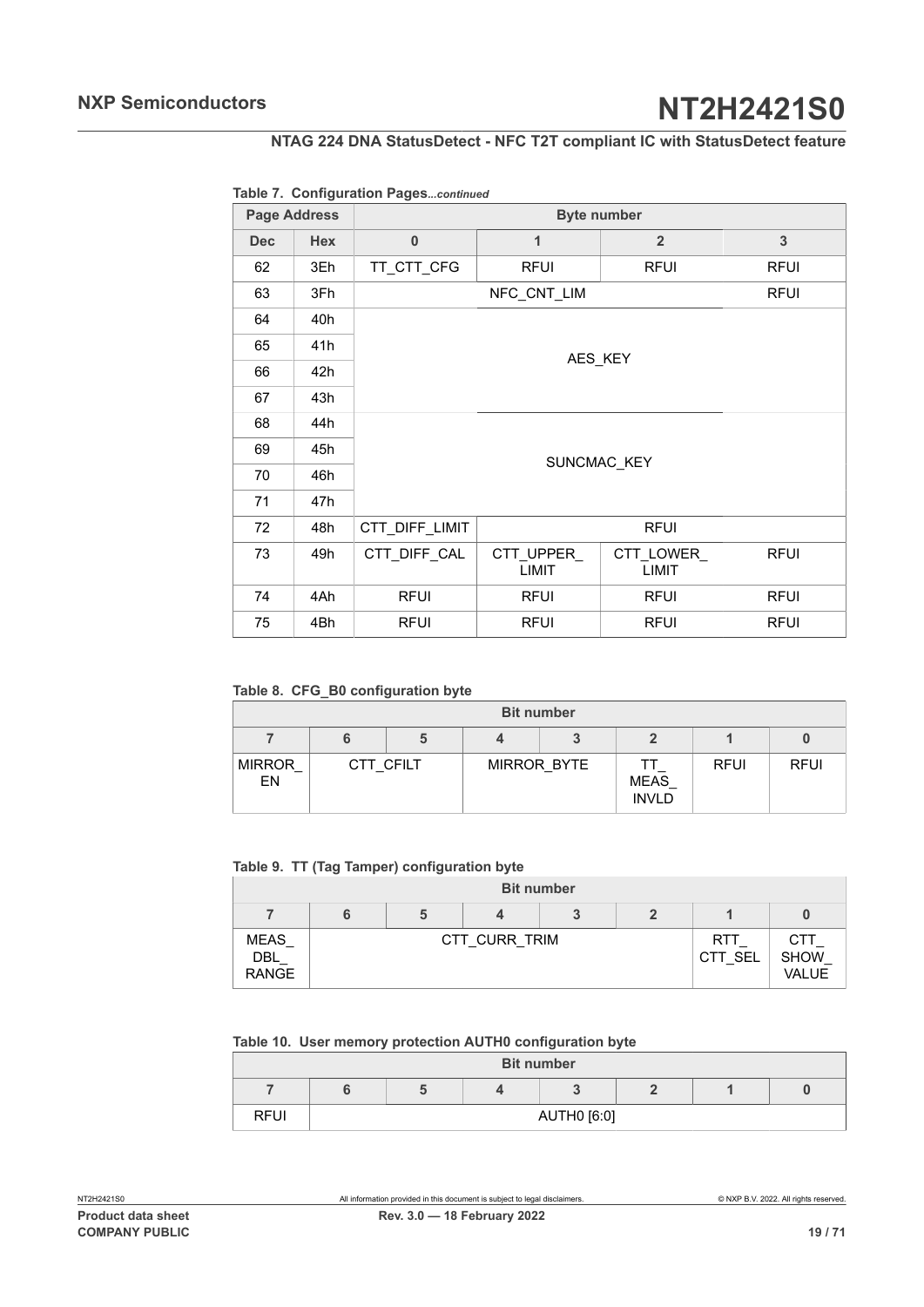#### <span id="page-19-0"></span>**Table 11. CFG\_B1 configuration byte**

|             |                 |                |               | <b>Bit number</b> |             |                                               |                                       |
|-------------|-----------------|----------------|---------------|-------------------|-------------|-----------------------------------------------|---------------------------------------|
|             | 6               | 5              | 4             |                   |             |                                               |                                       |
| <b>PROT</b> | LOCK<br>USR CFG | RTT<br>TEST EN | NFC<br>CNT EN | <b>RFUI</b>       | <b>RFUI</b> | <b>SHOW</b><br><b>STORED</b><br><b>STATUS</b> | <b>SHOW</b><br>ACT T<br><b>STATUS</b> |

#### <span id="page-19-1"></span>**Table 12. AUTHLIM0 configuration byte**

|  |  | <b>Bit number</b> |  |  |  |  |
|--|--|-------------------|--|--|--|--|
|  |  |                   |  |  |  |  |
|  |  | AUTH_LIM [7:0]    |  |  |  |  |

#### <span id="page-19-2"></span>**Table 13. AUTHLIM1 configuration byte**

| <b>Bit number</b> |             |  |  |  |                 |                 |
|-------------------|-------------|--|--|--|-----------------|-----------------|
|                   |             |  |  |  |                 |                 |
|                   | <b>RFUI</b> |  |  |  | AUTH<br>LIM [9] | AUTH<br>LIM [8] |

#### <span id="page-19-3"></span>**Table 14. KEY\_CFG configuration byte**

|                                                |             |                                    | <b>Bit number</b> |             |  |
|------------------------------------------------|-------------|------------------------------------|-------------------|-------------|--|
|                                                |             | b                                  |                   |             |  |
| <b>LOCK</b><br>SUNCMAC   AES KEY<br><b>KEY</b> | <b>LOCK</b> | <b>BLOCK</b><br>LOCK<br><b>KEY</b> |                   | <b>RFUI</b> |  |

### <span id="page-19-4"></span>**Table 15. TT\_CTT\_CFG configuration byte**

<span id="page-19-5"></span>

|                              |      |                                 | <b>Bit number</b> |             |  |
|------------------------------|------|---------------------------------|-------------------|-------------|--|
|                              | 6    | a                               |                   |             |  |
| STORE<br>TТ<br><b>STATUS</b> | LOCK | <b>BLOCK</b><br>CTT CFG LOCK TT |                   | <b>RFUI</b> |  |

#### **Table 16. Configuration parameter descriptions**

| Field     | <b>Bit</b> | Values at<br><b>Delivery</b> | <b>Description</b>                                                                                                                                                                                                                          |
|-----------|------------|------------------------------|---------------------------------------------------------------------------------------------------------------------------------------------------------------------------------------------------------------------------------------------|
| MIRROR EN |            | 0b                           | Enables or disables the ASCII mirror functionality, if a valid MIRROR PAGE<br>address is set. This bit can be changed if LOCK USR CFG is not set.<br>0b  ASCII mirror disabled<br>1b  UID, NFC counter, TT and SUNCMAC ASCII mirror enabled |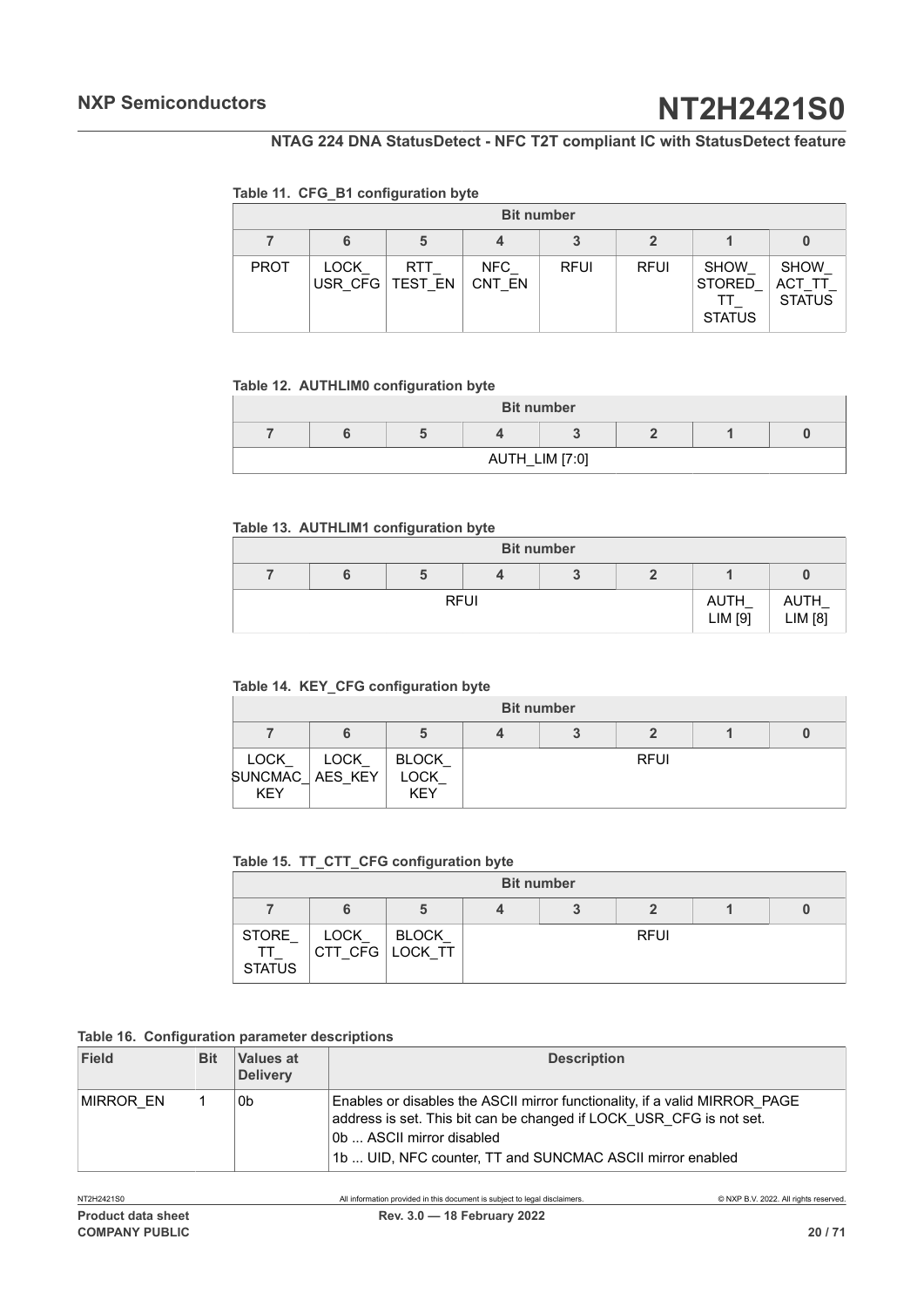## **NTAG 224 DNA StatusDetect - NFC T2T compliant IC with StatusDetect feature**

| <b>Field</b>              | <b>Bit</b>     | <b>Values at</b><br><b>Delivery</b> | <b>Description</b>                                                                                                                                                                                                                                                                                                                                                                                                                                                                                                                                                         |
|---------------------------|----------------|-------------------------------------|----------------------------------------------------------------------------------------------------------------------------------------------------------------------------------------------------------------------------------------------------------------------------------------------------------------------------------------------------------------------------------------------------------------------------------------------------------------------------------------------------------------------------------------------------------------------------|
| CTT CFILT                 | 2              | 00 <sub>b</sub>                     | CTT_CFILT allows to add an internal capacitor to DP and GND pin. This<br>functionality can only be used if RTT CTT SEL bit is set (CTT mode). This<br>functionality can be used if the external connected capacitor is small and the trim<br>value after calibration is below 20 (decimal) in case of normal measurement range<br>(MEAS_DBL_RANGE is not set). This bit can be changed if LOCK_USR_CFG is<br>not set.<br>00b  0pF<br>01b  1pF<br>10b  2pF<br>11b  3pF                                                                                                      |
| MIRROR_BYTE               | $\overline{2}$ | 00b                                 | 2 bits define the byte position within the page defined by the MIRROR_PAGE<br>address (beginning of mirror) where the ASCII mirror shall begin. This bit can be<br>changed if LOCK_USR_CFG is not set.                                                                                                                                                                                                                                                                                                                                                                     |
| TT_MEAS_<br><b>INVLD</b>  | 1              | 0 <sub>b</sub>                      | TT_MEAS_INVLD bit defines how the Tag Tamper status shall be indicated in<br>case of an invalid CTT measurement (e.g. DP and GND are connected). This bit<br>can be changed if LOCK_USR_CFG is not set.<br>0b  Invalid CTT measurement is indicated as TAMPERED and stored<br>permanently if the STORE_TT_STATUS bit is set<br>1b  Invalid CTT measurement is indicated as INVALID                                                                                                                                                                                         |
| MEAS DBL<br><b>RANGE</b>  | 1              | 0b                                  | MEAS DBL RANGE bit set to 1 doubles the current defined in CTT CURR<br>TRIM for measurement in CTT mode. This bit can be changed if LOCK_USR_<br>CFG is not set.<br>0b  current as defined by CTT_CURR_TRIM<br>1b  current defined by CTT _CURR_TRIM will be doubled                                                                                                                                                                                                                                                                                                       |
| CTT_CURR_<br><b>TRIM</b>  | 5              | 01111b                              | CTT CURR TRIM defines the value of the current used for Tag Tamper<br>measurement in CTT mode. This bit can be changed if LOCK_USR_CFG is not<br>set.<br>00000b $~1nA$<br>$111111b$ ~31nA                                                                                                                                                                                                                                                                                                                                                                                  |
| RTT_CTT_SEL               | 1              | 0 <sub>b</sub>                      | Selection of Resistive (Galvanic) or Capacitive Tag Tamper (RTT or CTT)<br>detection. This bit can be changed if LOCK USR CFG is not set.<br>0b  Enable RTT (Resistive Tag Tamper)<br>1b  Enable CTT (Capacitive Tag Tamper)                                                                                                                                                                                                                                                                                                                                               |
| CTT_SHOW_<br><b>VALUE</b> |                | 1 <sub>b</sub>                      | CTT_SHOW_VALUE enables or disables the CTT measurement details in the<br>Tag Tamper ASCII mirror and READ_TT_STATUS command. This bit is only valid<br>if RTT_CTT_SEL is set (CTT enabled). This bit can be changed if LOCK_USR_<br>CFG is not set.<br>0b  Bytes TT0 to TT3 are masked with 00h. In AUTHENTICATED state Bytes<br>TT0 to TT3 provide the CTT details of the last measurement on READ_TT_<br>STATUS command<br>1b  Bytes TT0 to TT3 provide the CTT details of the last measurement.<br>For bytes TT0 to TT3 containing CTT measurement details see Table 71 |
| MIRROR_PAGE               | 8              | 00h                                 | MIRROR_PAGE address defines the page for the beginning of the mirroring. This<br>byte can be changed if LOCK_USR_CFG is not set.<br>A value >03h enables the ASCII mirror feature. The maximum valid value is 2Bh.<br>If the ASCII mirror in given communication state is exceeding the accessible user<br>memory, the ASCII mirror is disabled.                                                                                                                                                                                                                           |

#### **Table 16. Configuration parameter descriptions***...continued*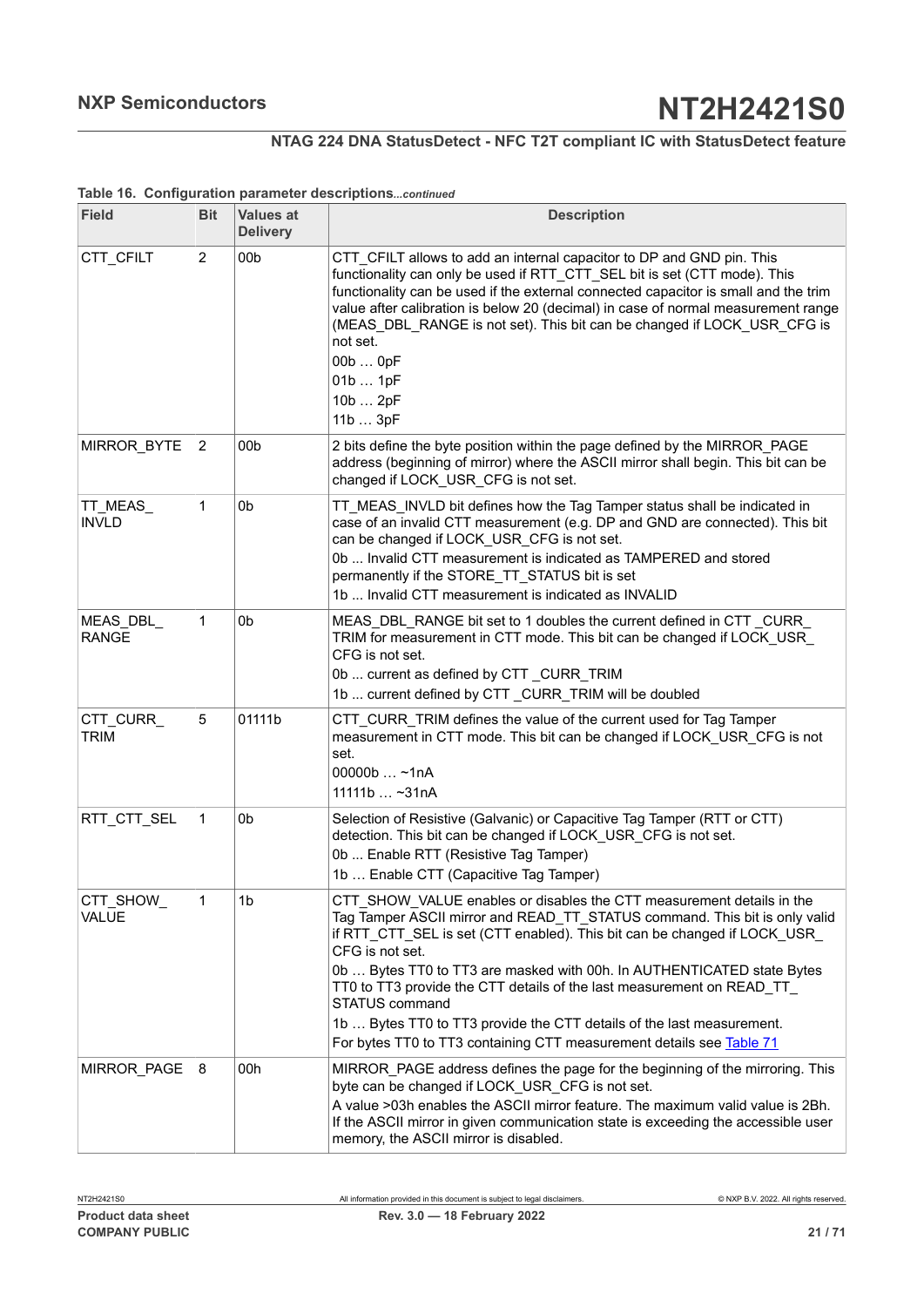## **NTAG 224 DNA StatusDetect - NFC T2T compliant IC with StatusDetect feature**

| <b>Field</b>                         | <b>Bit</b> | <b>Values at</b><br><b>Delivery</b> | <b>Description</b>                                                                                                                                                                                                                                                                                                                                                                                                                                                                                                                                                                                                                                               |
|--------------------------------------|------------|-------------------------------------|------------------------------------------------------------------------------------------------------------------------------------------------------------------------------------------------------------------------------------------------------------------------------------------------------------------------------------------------------------------------------------------------------------------------------------------------------------------------------------------------------------------------------------------------------------------------------------------------------------------------------------------------------------------|
| AUTH <sub>0</sub>                    | 7          | 4Ch                                 | AUTH0 defines the page address from which the 3-pass mutual authentication is<br>required. Valid address range for byte AUTH0 is from 03h to 4Bh.<br>If AUTH0 is set to a page address outside the valid address range, the<br>AES authentication protection is effectively disabled, but still keeping AES<br>authentication procedure working.<br>This byte can be changed if LOCK USR CFG is not set.                                                                                                                                                                                                                                                         |
| <b>PROT</b>                          | 1          | 1 <sub>b</sub>                      | PROT bit is defining the type protection of the protected memory part assuming<br>the AUTH0 value is within the range of 00h and 4Bh. This bit can be changed if<br>LOCK_USR_CFG is not set.<br>0b  write access only is protected by the 3-pass mutual authentication<br>1b  read and write access is protected by the 3-pass mutual authentication                                                                                                                                                                                                                                                                                                             |
| LOCK_USR_<br><b>CFG</b>              | 1          | 0 <sub>b</sub>                      | LOCK_USR_CFG permanently locks the configuration elements in blocks 39h,<br>3Ah, and 3Fh after subsequent reset. If the bit is set to 1b it cannot be set back to<br>0b.<br>0b  configuration elements in blocks 39h, 3Ah, and 3Fh are not locked<br>1b  configuration elements in blocks 39h, 3Ah, and 3Fh are permanently locked                                                                                                                                                                                                                                                                                                                               |
| RTT_TEST_EN                          | 1          | 0b                                  | Enables or disables the RTT test option to check the internal RTT circuitry on the<br>label/inlay. This bit can be changed if LOCK_USR_CFG is not set.<br>0b  RTT normal operating mode<br>1b  RTT test operating mode (TT loop internally open)<br>The test is only valid if<br>• RTT_CTT_SEL is not set (RTT is enabled)<br>In that case Detection pin DP will be disconnected from the internal circuitry on<br>the next start-up of the IC and the actual Tag Tamper status on a READ_TT_<br>STATUS shall indicate the OPEN state.<br>If the actual Tag Tamper state is different to state defined above, the Tag Tamper<br>feature is not working properly. |
| NFC_CNT_EN                           | 1          | 0 <sub>b</sub>                      | NFC_CNT_EN enables or disables the incrementation of the NFC counter. This<br>bit can be changed if LOCK_USR_CFG is not set.<br>0b  NFC counter increment disabled<br>1b  NFC counter increment enabled<br>If the NFC counter increment is enabled, the NFC counter will be automatically<br>increased by 1 at the first READ or FAST_READ command after a reset until the<br>limiting value is reached (refer to <b>Section 8.7)</b>                                                                                                                                                                                                                            |
| SHOW_<br>STORED_TT_<br><b>STATUS</b> | 1          | 1b                                  | This bit defines if the stored Tag Tamper information shall be provided in the ASCII<br>mirror and READ_TT_STATUS command. This bit can be changed if LOCK_<br>USR_CFG is not set.<br>0b  Stored Tag Tamper status is masked with 30h in the ASCII mirror and 0h in<br>the READ_TT_STATUS command<br>1b  Stored Tag Tamper status is provided in the ASCII mirror and the READ<br>TT_STATUS command                                                                                                                                                                                                                                                              |
| SHOW_ACT_<br>TT_STATUS               | 1          | 1b                                  | This bit defines if the actual Tag Tamper information shall be provided in the ASCII<br>mirror and READ_TT_STATUS command. This bit can be changed if LOCK_<br>USR_CFG is not set.<br>0b  Actual Tag Tamper status is masked with 30h in the ASCII mirror and 0h in<br>the READ_TT_STATUS command<br>1b  Actual Tag Tamper status is provided in the ASCII mirror and the READ_TT_<br><b>STATUS command</b>                                                                                                                                                                                                                                                      |

#### **Table 16. Configuration parameter descriptions***...continued*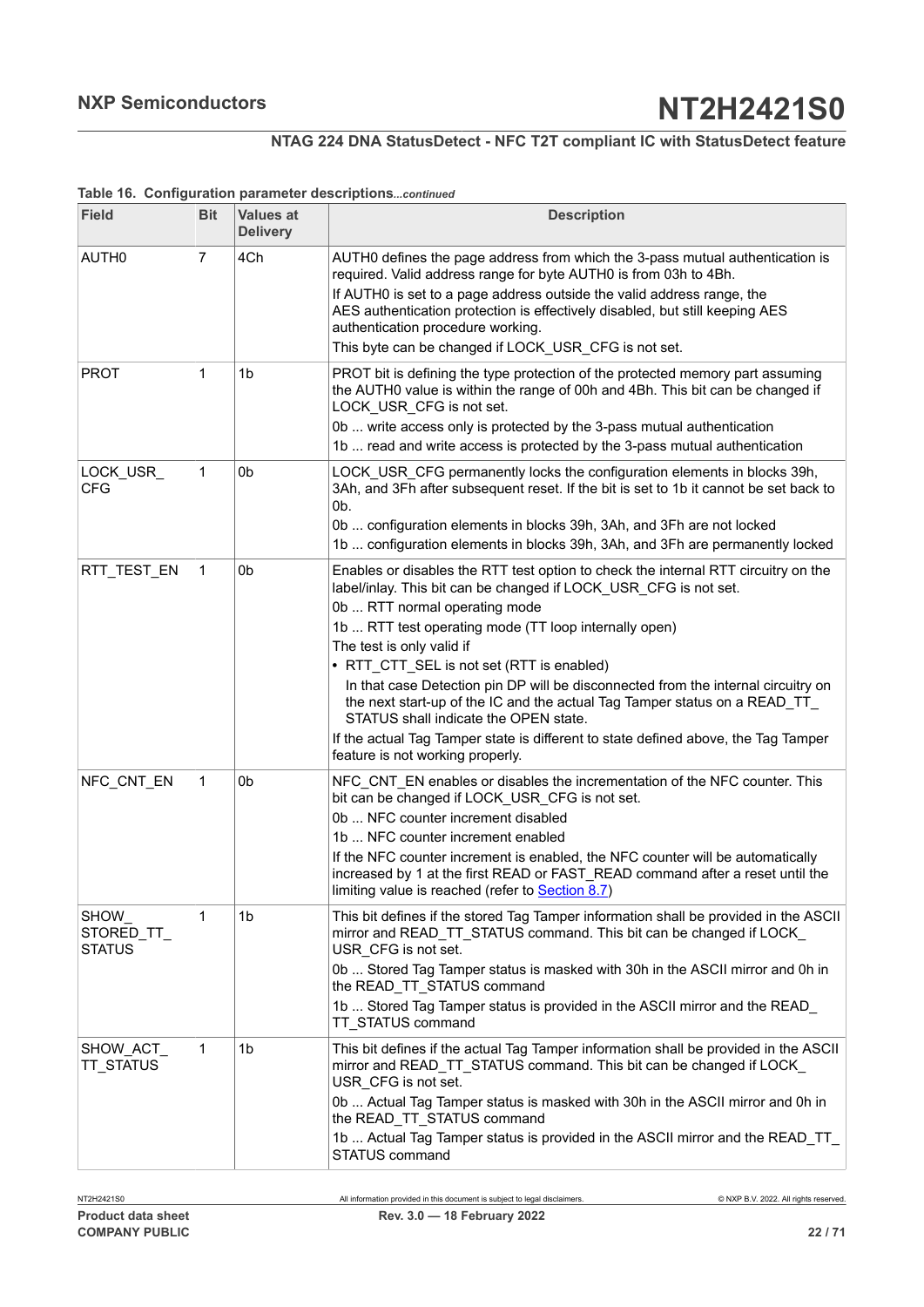## **NTAG 224 DNA StatusDetect - NFC T2T compliant IC with StatusDetect feature**

#### **Table 16. Configuration parameter descriptions***...continued*

| <b>Field</b>               | <b>Bit</b> | <b>Values at</b><br><b>Delivery</b> | <b>Description</b>                                                                                                                                                                                                                                                                                                                                                                                                                                |
|----------------------------|------------|-------------------------------------|---------------------------------------------------------------------------------------------------------------------------------------------------------------------------------------------------------------------------------------------------------------------------------------------------------------------------------------------------------------------------------------------------------------------------------------------------|
| <b>AUTH LIM</b>            | 10         | 000h                                | Limitation of failed authentication attempts. Valid value range for byte AUTH LIM<br>is from 00h to 3FEh. AUTH_LIM can be changed if LOCK_USR_CFG is not set.<br>000h  limiting of failed authentication attempts disabled<br>001h - 3FEh  maximum number of failed authentication attempts                                                                                                                                                       |
| LOCK<br>SUNCMAC_KEY        | 1          | 0d                                  | LOCK_SUNCMAC_KEY permanently locks the SUNCMAC_KEY in blocks<br>44h-47h. If the bit is set to 1b, it cannot be set back to 0b.<br>0b  SUNCMAC_KEY in blocks 44h-47h is not locked<br>1b  SUNCMAC KEY in blocks 44h-47h is locked                                                                                                                                                                                                                  |
| LOCK_AES_KEY  1            |            | 0b                                  | LOCK_AES_KEY permanently locks the AES_KEY in blocks 40h-43h. If the bit is<br>set to 1b, it cannot be set back to 0b.<br>0b  AES_KEY in blocks 40h-43h is not locked<br>1b  AES KEY in blocks 40h-43h is locked                                                                                                                                                                                                                                  |
| BLOCK_LOCK<br><b>KEY</b>   | 1          | 0b                                  | BLOCK_LOCK_KEY permanently locks the block 3Dh containing LOCK_<br>SUNCMAC KEY and LOCK AES KEY. If the bit is set to 1b, it cannot be set<br>back to 0b.<br>0b  LOCK_SUNCMAC_KEY and LOCK_AES_KEY in block 3Dh is not locked<br>1b  LOCK SUNCMAC_KEY and LOCK_AES_KEY in block 3Dh is not locked is<br>locked permanently                                                                                                                        |
| STORE_TT_<br><b>STATUS</b> | 1          | 0b                                  | STORE_TT_STATUS enables the permanent storage of the Tag Tamper status as<br>open, if a tag tamper event has been detected at start-up. This bit can be changed<br>if BLOCK_LOCK_TT is not set. If the bit is set to 1b, it cannot be set back to 0b.<br>0b  TT status is not stored permanently<br>1b  TT status is stored permanently as open if a tag tamper event has been<br>detected at start-up                                            |
| LOCK_CTT_<br><b>CFG</b>    | 1          | 0b                                  | LOCK_CTT_CFG locks the CTT user configuration elements CTT_DIFF_LIMIT<br>in block 48h and CTT_DIFF_CAL, CTT_UPPER_LIMIT, CTT_LOWER_LIMIT in<br>block 49h. If the bit is set to 1b, it cannot be set back to 0b.<br>0b  CTT user configuration elements in blocks 48h and 49h are not locked<br>1b  CTT user configuration elements in blocks 48h and 49h are locked<br>permanently                                                                |
| BLOCK_LOCK_<br>ТT          | 1          | 0b                                  | BLOCK LOCK TT locks LOCK CTT CFG and STORE TT STATUS in block<br>3Eh. If the bit is set to 1b, it cannot be set back to 0b<br>0b  LOCK_CTT_CFG and STORE_TT_STATUS are not locked<br>1b  LOCK_CTT_CFG and STORE_TT_STATUS are locked permanently                                                                                                                                                                                                  |
| NFC_CNT_LIM                | 24         | FFFFFFh                             | NFC CNT LIM defines the maximum value of the NFC counter (refer to<br>Section 8.7). This byte can be changed if LOCK_USR_CFG is not set.<br>000000h  NFC counter limit is same as FFFFFFh<br>000001h - FFFFFFh  once the NFC counter has reached the NFC counter limit<br>the counter will not be increased and will return with NAK on the first READ or<br>FAST READ command after a reset. After that the IC returns to the IDLE/HALT<br>state |
| AES_KEY                    | 128        | All 0h                              | AES KEY refer to Section 8.10.1                                                                                                                                                                                                                                                                                                                                                                                                                   |
| SUNCMAC_KEY                | 128        | All 0h                              | SUNCMAC_KEY refer to Section 8.9                                                                                                                                                                                                                                                                                                                                                                                                                  |
| CTT_DIFF_LIMIT 8           |            | 14h                                 | CTT DIFF LIMIT defines the "Measurement Difference Limit" during<br>measurement in CTT mode. CTT_DIFF_LIMIT shall be set before the CTT<br>measurement. This byte can be changed if LOCK_CTT_CFG is not set.                                                                                                                                                                                                                                      |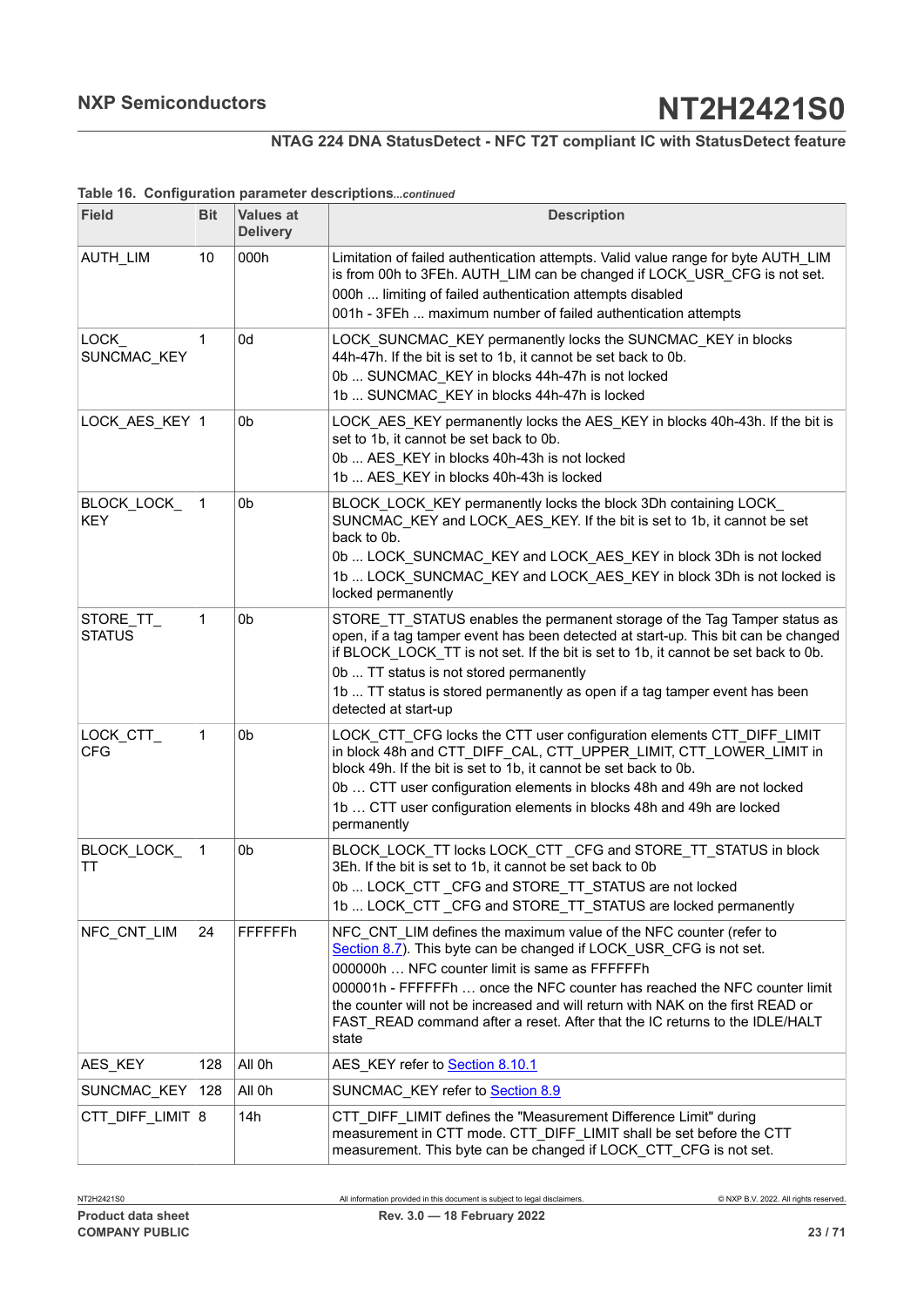## **NTAG 224 DNA StatusDetect - NFC T2T compliant IC with StatusDetect feature**

| Field                      | <b>Bit</b> | Values at<br><b>Delivery</b> | <b>Description</b>                                                                                                                                                                                                                                                                                                                               |
|----------------------------|------------|------------------------------|--------------------------------------------------------------------------------------------------------------------------------------------------------------------------------------------------------------------------------------------------------------------------------------------------------------------------------------------------|
| CTT DIFF CAL               | 8          | 14h                          | CTT DIFF CAL defines the 8-bit binary signed magnitude of calibration value of<br>DifferenceMeasurement in CTT mode. CTT DIFF CAL shall be 0h at the start of<br>Calibration (Sensor) mode. Refer to Capacitive tag tamper measurement. This<br>byte can be changed if LOCK CTT CFG is not set.                                                  |
| CTT UPPER<br>LIMIT         | 8          | 37h                          | CTT UPPER LIMIT defines the upper Tamper threshold used during tamper<br>decision in CTT mode as maximum difference between calibration measurement<br>counter value and capacitive tamper measurement counter value. CTT UPPER<br>LIMIT shall be set before STORE TT STATUS is enabled. This byte can be<br>changed if LOCK CTT CFG is not set. |
| CTT LOWER<br><b>I IMIT</b> | 8          | 37h                          | CTT LOWER LIMIT defines the lower Tamper threshold used during tamper<br>decision in CTT mode as maximum difference between calibration measurement<br>counter value and capacitive tamper measurement counter value. CTT LOWER<br>LIMIT shall be set before STORE TT STATUS is enabled. This byte can be<br>changed if LOCK CTT CFG is not set. |
| <b>RFUI</b>                |            | not defined                  | Reserved for future use.                                                                                                                                                                                                                                                                                                                         |

#### **Table 16. Configuration parameter descriptions***...continued*

**Remark:** The LOCK\_USR\_CFG, LOCK\_SUNCMAC\_KEY, BLOCK\_LOCK\_KEY, LOCK\_CTT\_CFG, BLOCK\_LOCK\_TT bits activate the permanent write protection of the corresponding configuration memory sections. If write protection is enabled, each write attempt to locked elements leads immediately to a NAK response.

## **8.6 StatusDetect feature**

<span id="page-23-1"></span>The tag tamper functionality allows two modes of operation:

- **•** Galvanic (Resistive) Tag Tamper mode (refer to [Section 8.6.1\)](#page-23-0) In the galvanic Tag Tamper mode, the NTAG 224 DNA SD is checking the status of the connected wire between DP and GND during start-up of the IC
- **•** Capacitive Tag Tamper mode (refer to [Section 8.6.2\)](#page-24-0) In the capacitive Tag Tamper mode, the NTAG 224 DNA SD is measuring parameters during the start-up of the IC of the connected capacitance between DP and GND. This mode also includes the Capacitive Sensor mode (refer to [Section 8.6.3\)](#page-26-1)

The StatusDetect mode of operation is stored in EEPROM in the configuration word, only one mode can be active, the mode can be changed until the configuration is locked.

The permanent storage of the tamper status during power-up of the IC is activated by setting a bit in the configuration register, as long this bit is not set there is no permanent storage of the tamper status.

## **8.6.1 Galvanic Tag Tamper**

<span id="page-23-0"></span>NTAG 224 DNA SD features a Galvanic (Resistive) Tag Tamper function. Once Galvanic Tag Tamper mode of of the StatusDetect feature is enabled RTT\_CTT\_SEL bit set to 0b) NTAG 224 DNA SD detects at the start-up of the IC, if the tag tamper wire is open or closed.

In case of detecting an open tag tamper wire after the NTAG 223 DNA SD tag is powered by an RF field and STORE TT\_STATUS is set to 1, this open status will be permanently stored in the IC.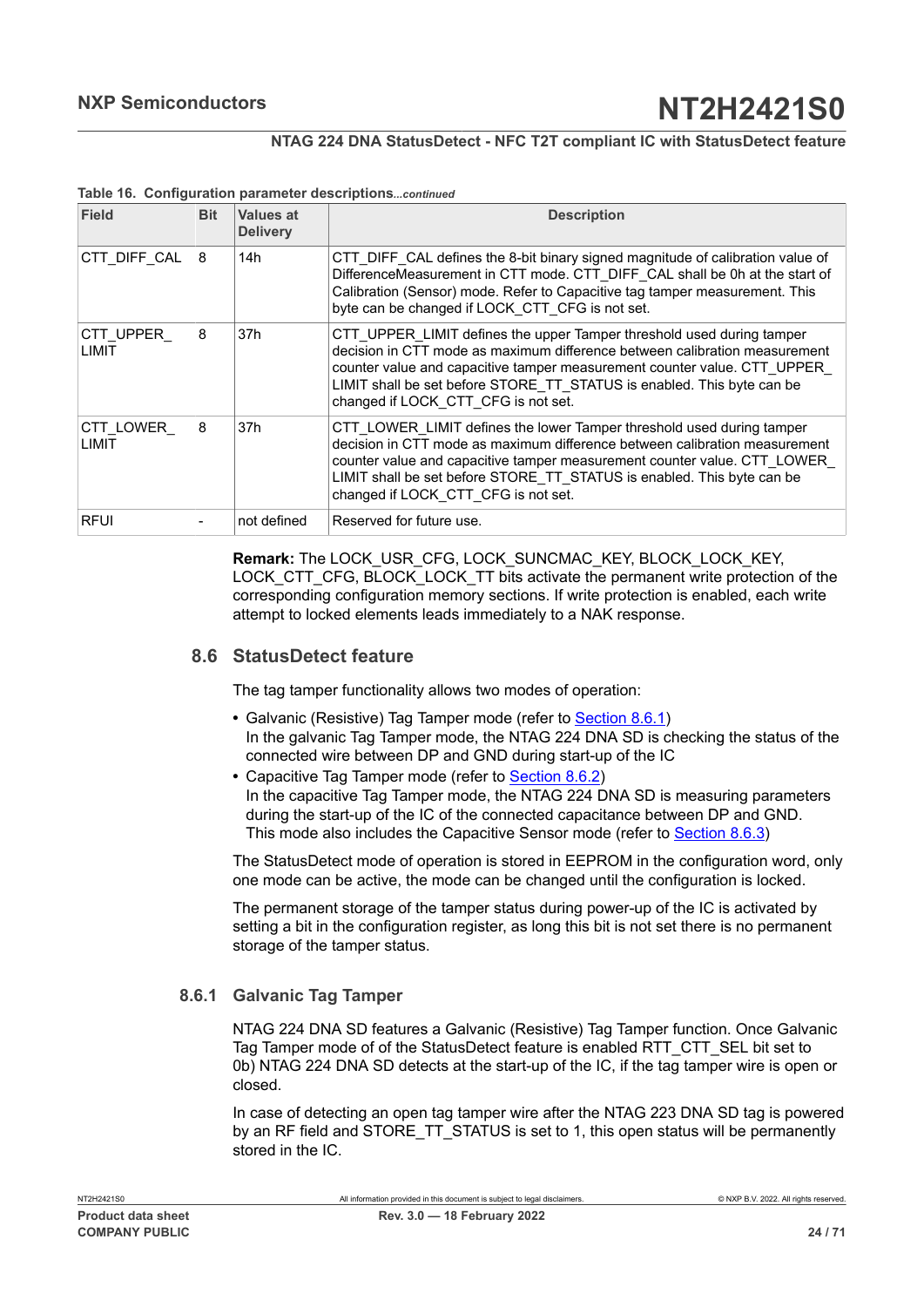The Tag Tamper status can be read with

- READ\_TT\_STATUS command (see [Section 10.10](#page-52-0)) or
- **•** ASCII mirror feature including the Tag Tamper status (see [Section 8.8.3\)](#page-28-0).

If the tag tamper wire has never been detected as open during start-up and SHOW\_ STORED TT STATUS (see [Section 8.5.7](#page-17-4)) is enabled:

- **•** The READ\_TT\_STATUS command responds with TTS bits 7-4 as 3h
- **•** If the Tag Tamper ASCII mirror is enabled, the TTS bits 7-4 mirror byte will show 43h (ASCII "C")

Once the tag tamper wire has been detected as open during start-up and STORE TT\_STATUS is enabled:

- **•** NTAG 224 DNA SD stores permanently that the tag tamper wire has been opened
- **•** On a READ\_TT\_STATUS command, the NTAG 224 DNA SD responds with TTS bits 7-4 as Fh if SHOW\_ STORED\_TT\_STATUS is enabled
- **•** If the Tag Tamper ASCII mirror and SHOW\_ STORED\_TT\_STATUS is enabled, the stored TTS mirror byte will show 4Fh (ASCII "O") (see [Section 8.8](#page-27-0))

If the actual Tag Tamper status is closed and SHOW\_ACT\_TT\_STATUS (see [Section 8.5.7](#page-17-4)) is enabled

- **•** The READ\_TT\_STATUS command responds with TTS bits 3-0 as 3h
- **•** If the Tag Tamper ASCII mirror is enabled, the actual TTS mirror byte will show 43h (ASCII "C")

If the actual Tag Tamper status is open and SHOW\_ACT\_TT\_STATUS (see [Section 8.5.7](#page-17-4)) is enabled

- **•** The READ\_TT\_STATUS command responds with TTS bits 3-0 as Fh
- **•** If the Tag Tamper ASCII mirror is enabled, the actual TTS mirror byte will show 4Fh (ASCII "O")

If the actual Tag Tamper status is an invalid measurement

- **•** The READ\_TT\_STATUS command responds with TTS bits 3-0 as 9h
- **•** If the Tag Tamper ASCII mirror is enabled, the actual TTS mirror byte will show 49h (ASCII "I")

Parameters on the detection for open and closed of the tag tamper wire connected to DP and GND pad are specified in [Section 12](#page-56-0)

**Remark:** To avoid interferences induced by the RF field during the measurement of the tag tamper, it is recommended to keep the area covered by the tag tamper wire connected to DP and GND as small as possible. The area may not be larger than 2.5 cm<sup>2</sup> depending on the RF field strength used in the application under worst case conditions.

## **8.6.2 Capacitive Tag Tamper**

<span id="page-24-0"></span>Once Capacitive Tag Tamper mode of the StatusDetect feature is enabled the Capacitive Tag Tamper status is measured at each power-up of the IC. If permanent storage is enabled with the STORE\_TT\_STATUS bit, the status is permanently stored as tampered in EEPROM in case the difference between the measured capacitor value and the calibrated value exceeds the defined limits. The limits to detect a tamper event in the capacity tag tamper mode are defined with the upper limit in byte CTT\_UPPER\_LIMIT and the lower limit in byte CTT\_LOWER\_LIMIT.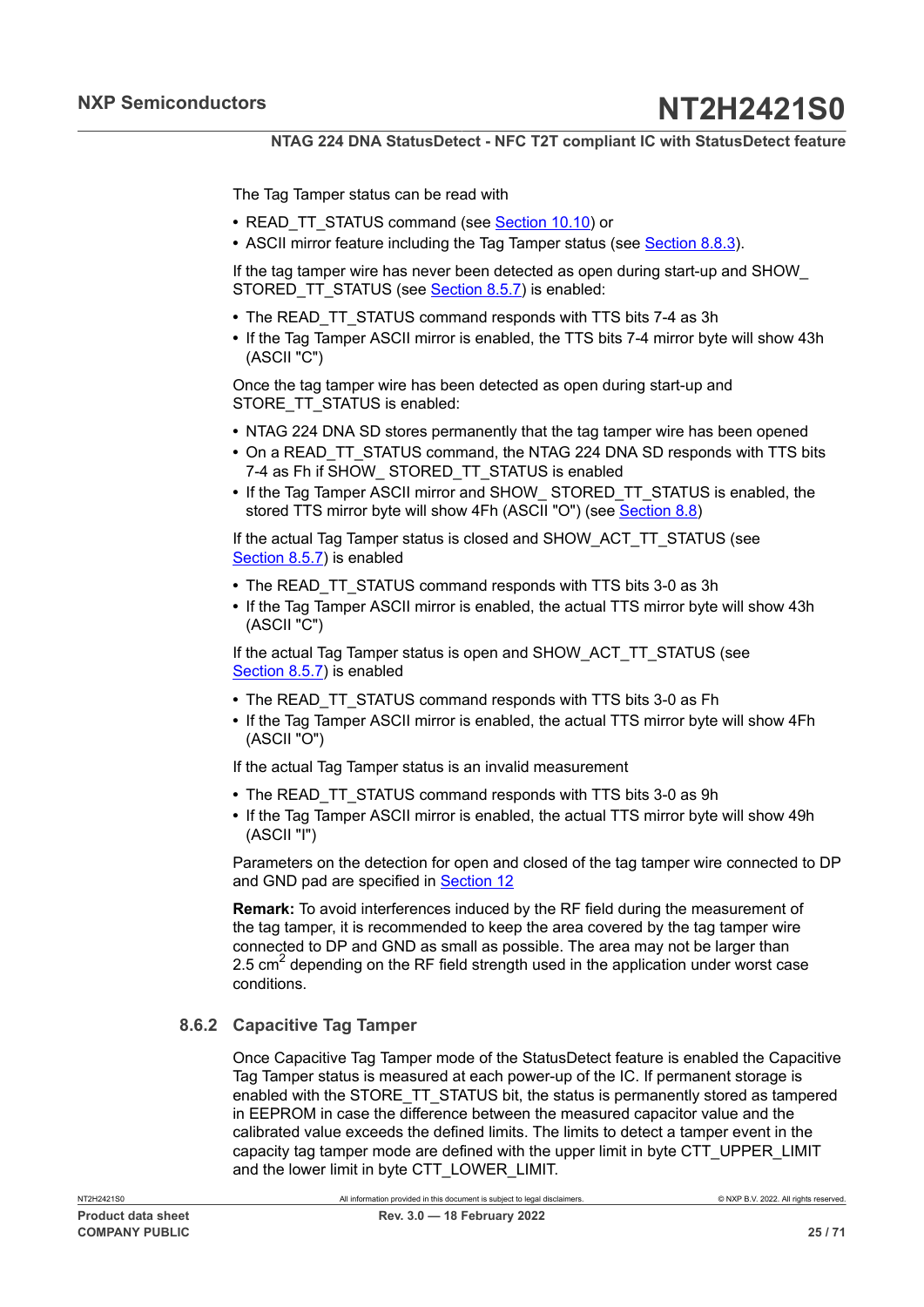To measure the external capacitor connected to DP and GND the external capacitor is charged with the measurement current. In parallel, an internal capacitor is charged with a fixed current. In order to achieve the highest accuracy the charging time of the internal and external capacitor should be in a similar range. The DifferenceMeasurement is providing a signed value indicating the difference between the internal and external capacitor measurement. This is done by optimizing the measurement current CTT\_CURR\_TRIM during calibration in the Capacitive Tag Tamper mode or by choosing the optimum CTT\_CURR\_TRIM value based on the expected capacitor value in the capacitive sensor mode so that the DifferenceMeasurement value (stored in CTT\_DIFF\_CAL after calibration) becomes a minimum. After the calibration, the final DifferenceMeasurement value needs to be written CTT\_DIFF\_CAL after calibration (see  $[14]$ ).

The charging times are measured with counters.

The Capacitive Tag Tamper calibration is necessary for the initialization of the Capacitive Tag Tamper functionality during production in the final application. The calibration measurement delivers a reference result which must be stored in the EEPROM. This reference result is used for detection of a Tag Tamper event at the start-up and stores this information permanently if the STORE\_TT\_STATUS bit is enabled.

Details on the calibration are provided in an Application Note (see [\[14\]](#page-63-4)).

At each start-up, the NTAG 224 DNA SD executes the capacitance measurement with the calibrated values. If the maximum difference between calibration measurement counter value and capacitive tamper measurement counter value exceeds the CTT\_LOWER\_LIMIT or the CTT\_UPPER\_LIMIT, the NTAG 224 DNA TT detects a tag tamper event. Detailed setting of CTT\_LOWER\_LIMIT and CTT\_UPPER\_LIMIT are provided in an Application Note (see [\[14\]\)](#page-63-4).

The Tag Tamper status can be read with

- **•** READ\_TT\_STATUS command or
- **•** ASCII mirror feature including the Tag Tamper status (see [Section 8.8.3\)](#page-28-0).

If no tag tamper event has been detected during start-up and SHOW\_ STORED TT STATUS (see [Section 8.5.7](#page-17-4)) is enabled:

- **•** The READ\_TT\_STATUS command response with TTS bits 7-4 as 3h
- **•** If the Tag Tamper ASCII mirror is enabled, the TTS bits 7-4 mirror byte will show 43h (ASCII "C")

Once the tag tamper event has been detected during start-up and STORE\_TT\_STATUS is enabled:

- **•** NTAG 224 DNA SD stores permanently that the tag tamper has been detected
- **•** On a READ\_TT\_STATUS command, the NTAG 224 DNA SD responds with TTS bits 7-4 as Fh if SHOW STORED TT STATUS is enabled
- **•** If the Tag Tamper ASCII mirror and SHOW\_ STORED\_TT\_STATUS is enabled, the stored TTS mirror byte will show 4Fh (ASCII "O") (see [Section 8.8.3\)](#page-28-0)

If the actual Tag Tamper status is closed and SHOW\_ACT\_TT\_STATUS (see [Section 8.5.7](#page-17-4)) is enabled

- The READ TT STATUS command response with TTS bits 3-0 as 3h
- **•** If the Tag Tamper ASCII mirror is enabled, the actual TTS mirror byte will show 43h (ASCII "C")

If the actual Tag Tamper status is open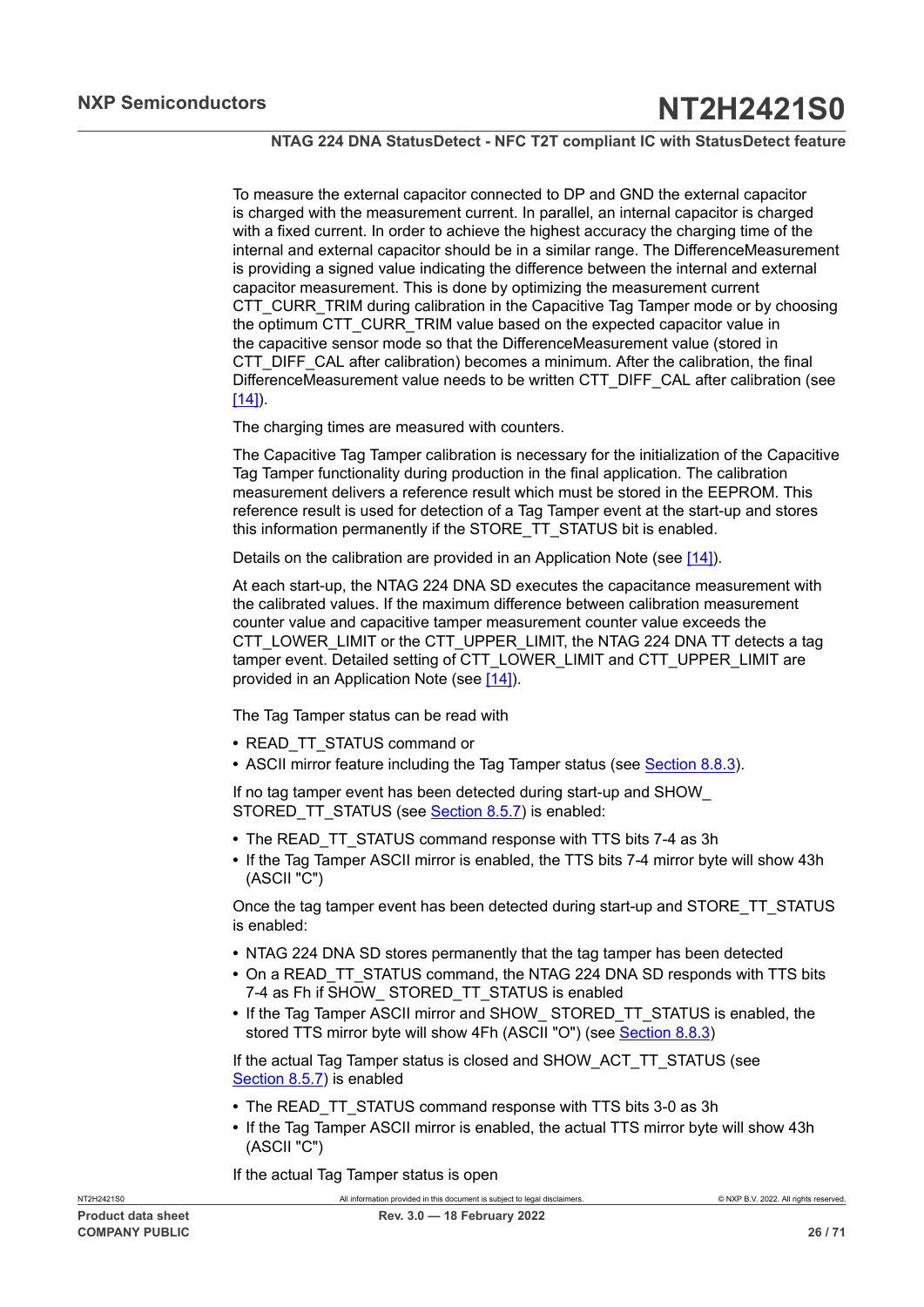- **•** The READ\_TT\_STATUS command response with TTS bits 3-0 as Fh
- **•** If the Tag Tamper ASCII mirror is enabled, the actual TTS mirror byte will show 4Fh (ASCII "O")

If the actual Tag Tamper status is an invalid measurement

- **•** The READ\_TT\_STATUS command responds with TTS bits 3-0 as 9h
- **•** If the Tag Tamper ASCII mirror is enabled, the actual TTS mirror byte will show 49h (ASCII "I")

If CTT\_SHOW\_VALUE is enabled the capacitance measurement parameters are mirrored by the ASCII mirror or can be read with the READ\_TT\_STATUS command.

#### **8.6.3 Capacitive sensor mode**

<span id="page-26-1"></span>The capacitive sensor mode works similar to the Capacitive Tag Tamper mode, but in this mode the CTT\_UPPER\_LIMIT, CTT\_LOWER\_LIMIT and STORE\_TT\_STATUS are not required if Capacitive Tag Tamper functionality is not needed.

In the capacitive sensor mode, the NTAG 224 DNA SD is executing a measurement of the connected capacitance with the defined parameters (for details see  $[14]$ ).

The most accurate measurement is achieved following the procedure similar to the calibration of the capacitive tag tamper by adjusting the measurement current. Details on the procedure are provided in an Application Note (see  $[14]$ ).

After the calibration procedure with the initial capacitance (see  $[14]$ ) the capacitance can be calculated with the following formula:

C =  $((0.977 * (1 + CTT-CURR TRIM)*(1 + MEAS DBL RANGE * 1.45) *$ (CounterValue2\_ext \* 1/3.39) / 600) - CTT\_CFILT (in pF)

After the calibration with the initial capacitance the values shall be stored in the configuration memory. On the following measurements at the start-up, the IC will provide the DifferenceMeasurement value, MEAS\_DBL\_RANGE, CTT\_CURR\_TRIM, CTT\_CFILT with the READ\_TT\_STATUS command or mirrored in the user memory if ASCII mirror function is enabled.

Details on the calibration initial capacitance are provided in an Application Note (see  $[14]$ ).

To calculate the difference between the calibrated and actual measurement use the following formula:

C<sub>diff</sub> = ((0.977 \* (1 + CTT\_CURR\_TRIM) \* (1 + MEAS\_DBL\_RANGE \* 1.45)) \* (DifferenceMeasurement \* 1/3.39) / 600)

## **8.7 NFC counter function**

<span id="page-26-0"></span>NTAG 224 DNA SD features an NFC counter function. This function enables NTAG 224 DNA SD to automatically increase the 24-bit counter value by 1, triggered by the first valid

- **•** READ command or
- **•** FAST-READ command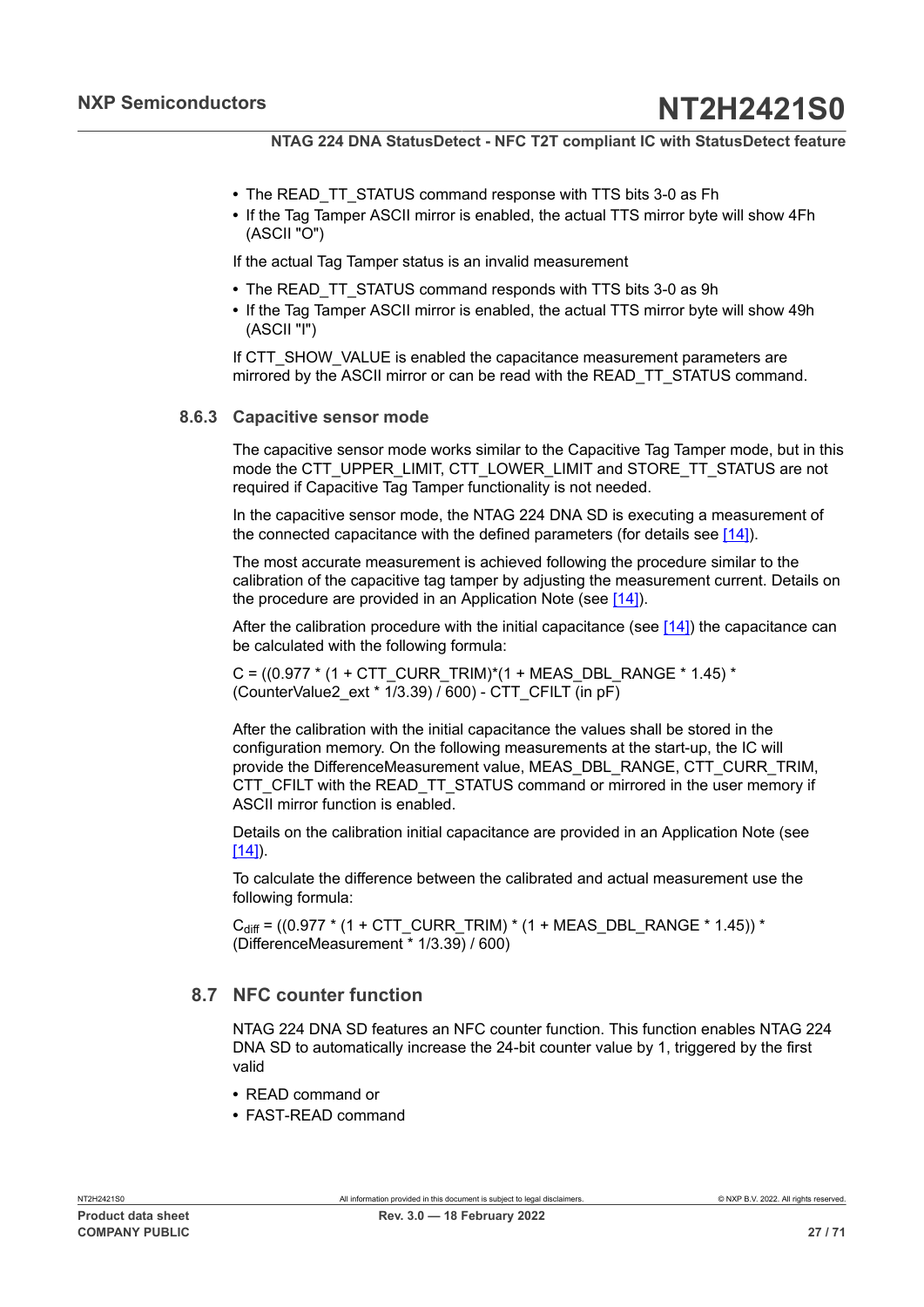if the NFC counter value is smaller than FF FF FFh and the NFC CNT LIM (see [Section 8.5.7](#page-17-4)) is disabled or higher than the NFC counter value after the NTAG 224 DNA SD tag is powered by an RF field.

Once the NFC counter has reached the maximum value of FF FF FFh hex or the NFC counter value is same or higher than the NFC\_CNT\_LIM value, the NFC counter does not increase anymore. On READ or FAST\_READ after reset the NAK answer is returned and NTAG223 DNA SD becomes effectively unusable.

The NFC counter increment is enabled or disabled with the NFC\_CNT\_EN bit (see [Section 8.5.7](#page-17-4)).

The actual NFC counter value can be read with

- **•** READ\_CNT command or
- <span id="page-27-0"></span>**•** NFC counter mirror feature

## **8.8 ASCII mirror function**

NTAG 224 DNA SD features an ASCII mirror function. This function enables NTAG 224 DNA SD to virtually mirror

- **•** 7 byte UID (see [Section 8.5.1](#page-14-0))
- **•** 3 byte NFC counter value (see [Section 8.7\)](#page-26-0)
- **•** 5 byte Tag Tamper information (see [Section 8.6\)](#page-23-1)
- **•** 8 byte SUNCMAC

into the physical memory of the IC in ASCII code. On the READ or FAST READ command to the involved user memory pages, NTAG 224 DNA SD responds with the virtual memory content of the UID and/or NFC counter value and or Tag Tamper message in ASCII code.

The required length of the reserved physical memory for the mirror functions and the order for the ASCII mirrors is specified in [Table](#page-27-1) 11. If the ASCII mirror exceeds the accessible user memory area, the data will not be mirrored.

| <b>ASCII mirror and order</b>                                        | Required number of bytes in the physical memory                                                                                                                                                           |  |  |  |  |  |
|----------------------------------------------------------------------|-----------------------------------------------------------------------------------------------------------------------------------------------------------------------------------------------------------|--|--|--|--|--|
| UID + NFC counter +<br>$\vert$ TT message mirror +<br><b>SUNCMAC</b> | 49 bvtes<br>$(14 \text{ bytes for UID} + 1 \text{ byte separation} + 6 \text{ bytes }$ NFC counter value +<br>1 byte separation + 10 bytes TT information + 1 byte separation + 16<br>byte SUNCMAC value) |  |  |  |  |  |

<span id="page-27-2"></span><span id="page-27-1"></span>**Table 17. Required memory placeholder space for ASCII mirror**

The MIRROR\_PAGE value defines the page where the ASCII mirror shall start and the MIRROR BYTE value defines the starting byte within the defined page.

The ASCII mirror function is enabled with MIRROR\_EN set to 1b and MIRROR\_PAGE value >03h.

The ASCII mirror elements are separated automatically with an "x" character (78h ASCII code).

**Remark:** Please note that the number of bytes (see [Table](#page-27-2) 17) of the ASCII mirror shall not exceed the boundary of the user memory. Therefore it is required to use only valid values for MIRROR\_BYTE and MIRROR\_PAGE to ensure a proper functionality. If the ASCII mirror exceeds the user memory area, the ASCII mirrors shall be disabled.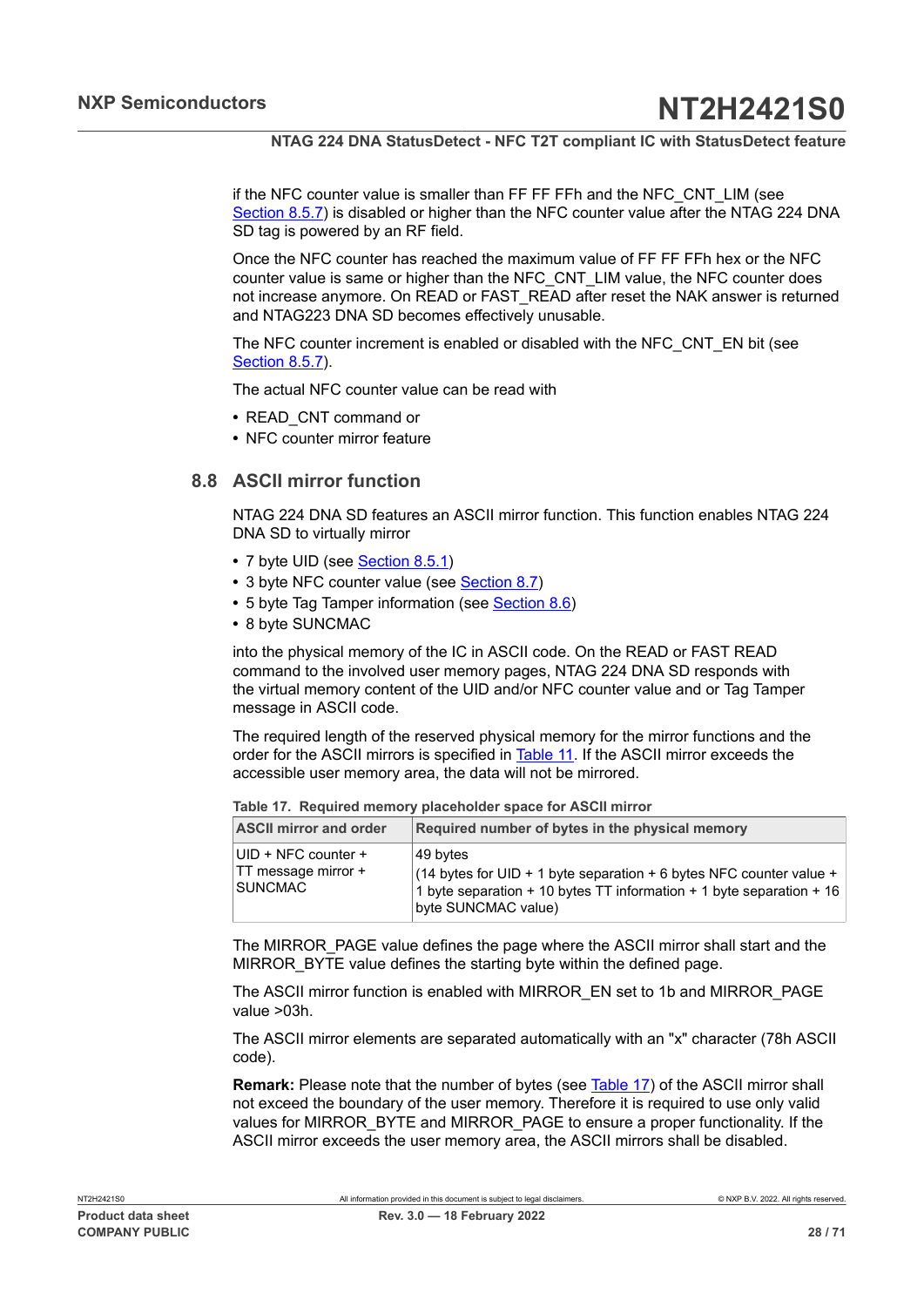## **8.8.1 UID ASCII mirror function**

<span id="page-28-2"></span>This function enables NTAG 224 DNA SD to virtually mirror the 7 byte UID in ASCII code into the physical memory of the IC. The length of the UID ASCII mirror requires 14 bytes to mirror the UID in ASCII code. On the READ or FAST READ command to the involved user memory pages, NTAG 224 DNA SD responds with the virtual memory content of the UID in ASCII code.

<span id="page-28-3"></span>For an example see [Table](#page-30-0) 20.

#### **8.8.2 NFC counter mirror function**

This function enables NTAG 224 DNA SD to virtually mirror the 3 byte NFC counter value in ASCII code into the physical memory of the IC. The length of the NFC counter mirror requires 6 bytes to mirror the NFC counter value in ASCII code. On the READ or FAST READ command to the involved user memory pages, NTAG 224 DNA SD responds with the virtual memory content of the NFC counter in ASCII code.

For an example see [Table](#page-30-1) 21.

**Remark:** To enable the NFC counter increment itself (see [Section 8.7](#page-26-0)), the NFC CNT EN bit shall be set to 1b.

## **8.8.3 Tag Tamper mirror function**

<span id="page-28-0"></span>The Tag Tamper mirror function enables NTAG 224 DNA SD to virtually mirror the 5 byte Tag Tamper information in ASCII code into the physical memory of the IC. The mirrored data are coming from the measurement during startup, when the NTAG 224 DNA SD is powered via the RF field. The Tag Tamper mirror requires 10 bytes of the user memory to mirror the Tag Tamper information in ASCII code. On the READ or FAST READ command to the involved user memory pages, NTAG 224 DNA SD responds with the virtual memory content of the Tag Tamper information in ASCII code. The content of the Tag Tamper information depends on if galvanic, capacitive tag tamper or capacitive sensor mode is enabled.

**Remark:** To enable the Tag Tamper feature itself, see [Section 8.6](#page-23-1).

<span id="page-28-1"></span>The 5 byte mirrored Tag Tamper information is same as the response on the READ TT\_STATUS for Galvanic Tag Tamper (see [Table](#page-53-0) 70) or Capacitive Tag Tamper/ Sensor (see [Table](#page-54-0) 71).

|                              |              | <b>ASCII bytes</b>        |           |           |             |           |           |           |           |           |
|------------------------------|--------------|---------------------------|-----------|-----------|-------------|-----------|-----------|-----------|-----------|-----------|
| <b>Descr</b><br>iption       | $\mathbf{1}$ | $\overline{2}$            | 3         | 4         | 5           | 6         |           | 8         | 9         | 10        |
| Tag<br>Tamper<br>Information | TTS [7-4]    | $\vert$ TTS [3-0] $\vert$ | TT3 [7-4] | TT3 [3-0] | TT2 [7-4]   | TT2 [3-0] | TT1 [7-4] | TT1 [3-0] | TT0 [7-4] | TT0 [3-0] |
| Example<br>hex               | 43           | 4F                        | 30        | 30        | 30          | 30        | 30        | 30        | 30        | 30        |
| Example<br>ASCII             | C            | $\circ$                   | 0         | 0         | $\mathbf 0$ | 0         | 0         | 0         | 0         | $\Omega$  |

**Table 18. Tag Tamper mirror bytes ASCII**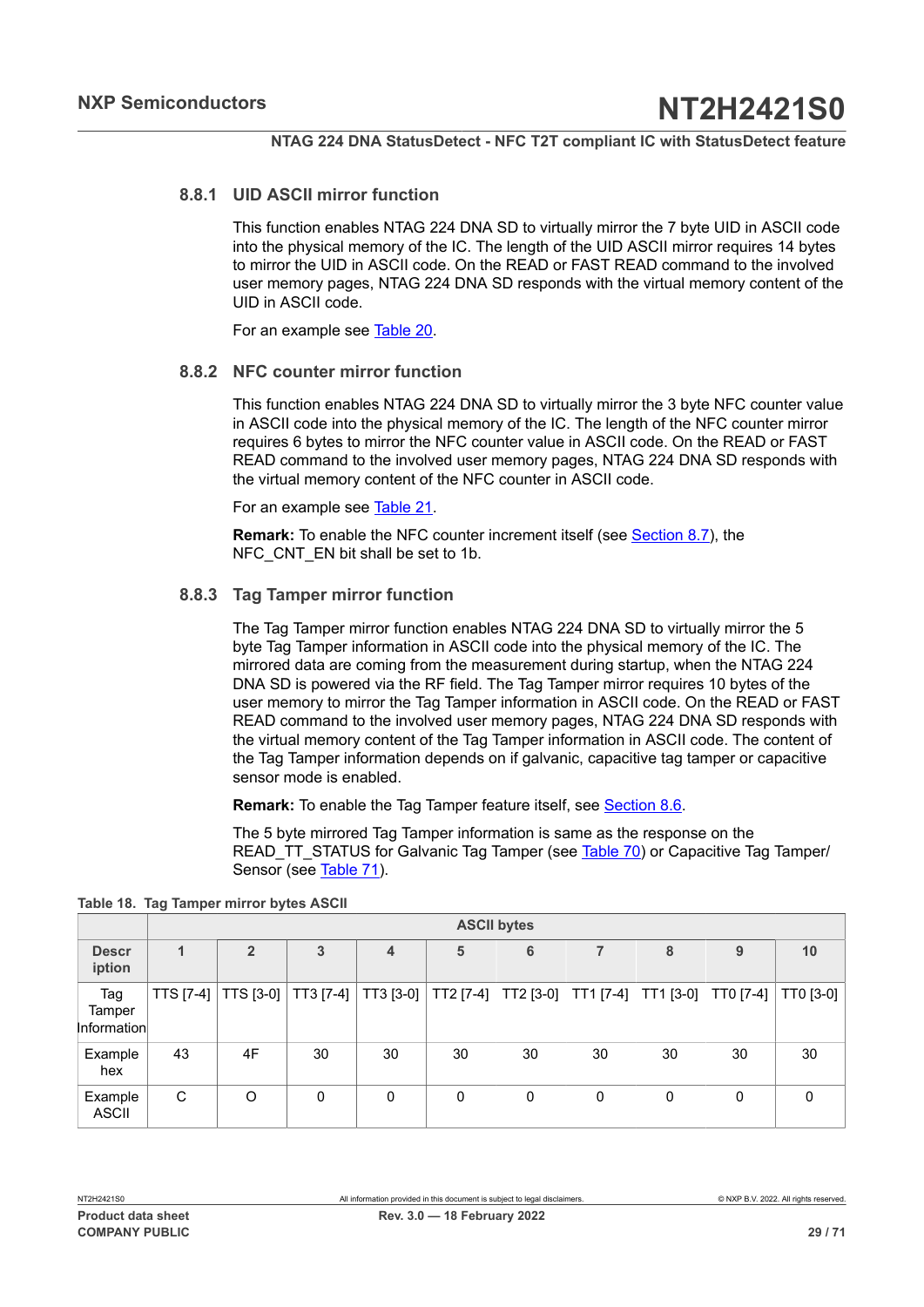<span id="page-29-1"></span>ASCII byte 1 (TTS [7-4]) defines the stored Tag Tamper status and ASCII byte 2 (TTS [3-0]) define the current Tag Tamper status measured at the start-up of the NTAG 224 DNA TT as shown in [Table](#page-29-1) 19

**Table 19. Tag Tamper status ASCII bytes 1 and byte 2**

| <b>Tag Tamper Status</b> | TT status mirrored hex data | <b>TT status mirrored ASCII data</b> |
|--------------------------|-----------------------------|--------------------------------------|
| Closed                   | 0x43                        |                                      |
| Open                     | 0x4F                        |                                      |
| Invalid                  | 0x49                        |                                      |

The meaning of ASCII bytes 3 (TT3 [7-4]) to byte 10 ([TT0[3-0]) is according to the definition for Galvanic Tag Tamper (see [Table](#page-53-0) 70) or Capacitive Tag Tamper/Sensor (see [Table](#page-54-0) 71).

#### **8.8.4 SUNCMAC mirror function**

<span id="page-29-2"></span>The SUNCMAC is calculated over the UID, NFC counter and Tag Tamper information. This function enables NTAG 224 DNA SD to virtually mirror the 8 byte SUNCMAC in ASCII code into the physical memory of the IC. The length of the SUNCMAC ASCII mirror requires 16 bytes to mirror the SUNCMAC in ASCII code.

To validate the mirrored data of UID, NFC counter and Tag Tamper information see [Section 8.9](#page-29-0)

## <span id="page-29-0"></span>**8.9 SUNCMAC**

#### **8.9.1 SUNCMAC calculation**

<span id="page-29-3"></span>The 8-byte SUNCMAC is calculated using AES according to the CMAC standard described in NIST Special Publication 800-38B (refer to [\[9\]\)](#page-63-5). Padding is applied according to this standard.

The MAC used in NTAG 224 DNA SD is truncated by using only the 8 even-numbered bytes out of the 16 bytes output as described NIST Special Publication 800-38B (refer to [\[9\]](#page-63-5) ) when represented in most-to-least-significant order.

The initialization vector used for the SUNCMAC computation is the zero byte IV as prescribed in NIST Special Publication 800-38B (refer to [\[9\]](#page-63-5)).

The SUNCMAC is defined as follows:

SUNCMAC = MACt (SUNCMAC\_KEY; DynamicSUNData)

with DynamicSUNData being the data in hex values (not mirrored ASCII values) of the UID, NFC counter and Tag Tamper.

The data from the mirrored information for the SUNCMAC calculation needs to be transferred as shown below.

14 Byte UID need to be transferred from ASCII to Hex value as shown in [Table](#page-30-0) 20.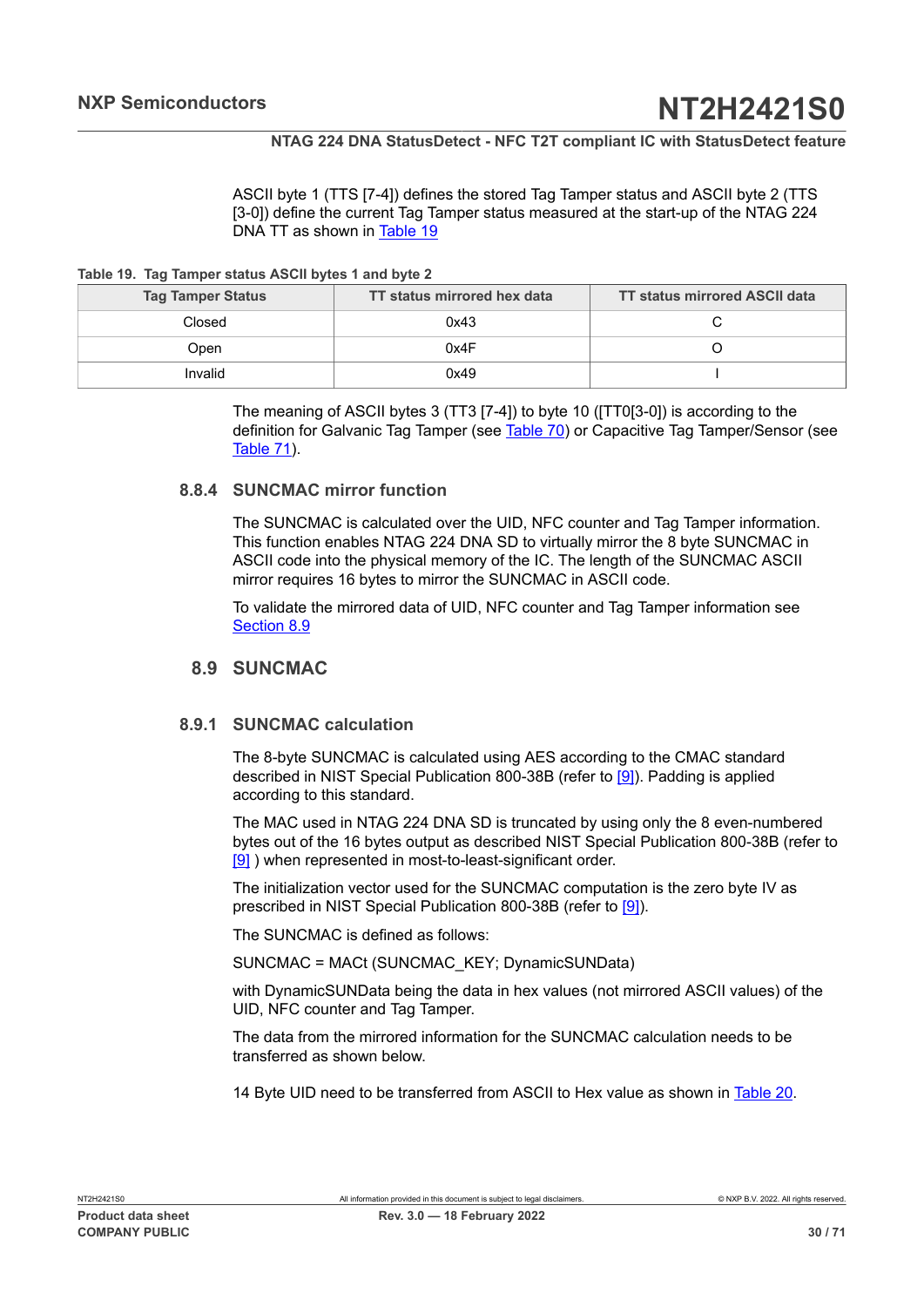#### **Table 20. UID mirrored data example**

| UID mirror data              | <b>Byte</b> | <b>Byte</b> | <b>Byte</b> | <b>Byte</b><br>4 | <b>Byte</b> | <b>Byte</b><br>6 | <b>Byte</b> | <b>Byte</b><br>8 | <b>Byte</b><br>9 | <b>Byte</b><br>10 | <b>Byte</b><br>11 | <b>Byte</b><br>12 | <b>Byte</b><br>13 | <b>Byte</b><br>14 |
|------------------------------|-------------|-------------|-------------|------------------|-------------|------------------|-------------|------------------|------------------|-------------------|-------------------|-------------------|-------------------|-------------------|
| Mirrored data in hex         | 30          | 34          | 45          | 31               | 34          | 31               | 31          | 32               | 34               | 43                | 32                | 38                | 38                | 30                |
| Mirrored ASCII<br>∣character |             | 4           | E           |                  |             |                  |             | っ<br>▵           |                  |                   | っ<br>▵            |                   | 8                 | 0                 |

<span id="page-30-0"></span>For this example, the data of the UID for the SUNCMAC calculation are 04E141124C2880h.

6 Byte NFC counter mirror needs to be transferred from ASCII to Hex value as shown in [Table](#page-30-1) 21.

<span id="page-30-1"></span>**Table 21. NFC counter mirrored data example**

| NFC counter mirror data  | Byte 1 | <b>Byte 2</b> | Byte 3 | Byte 4 | Byte 5                | Byte 6 |
|--------------------------|--------|---------------|--------|--------|-----------------------|--------|
| Mirrored data in hex     | 30     | 30            | 30     | 34     | $\mathbf{A}^{\prime}$ | 46     |
| Mirrored ASCII character |        |               |        |        |                       |        |

For this example, the data of the NFC Counter value for SUNCMAC calculation is 0004AFh.

10 Byte Tag Tamper mirror needs to be transferred from ASCII to Hex value as shown in [Table](#page-30-2) 22.

#### <span id="page-30-2"></span>**Table 22. TT information mirrored data example**

| NFC counter mirror data  | Byte 1 | Byte 2 | Byte 3 | 1.11 | Byte 10 |
|--------------------------|--------|--------|--------|------|---------|
| Mirrored data in hex     | 43     | 4F     | 30     | 30   | 30      |
| Mirrored ASCII character |        |        |        |      |         |

<span id="page-30-3"></span>The first 2 bytes of the mirrored TT information are the TT status information for the stored and current Tag Tamper status and need to be transferred for the SUNCMAC calculation as in [Table](#page-30-3) 23:

#### **Table 23. TT status**

| TT status mirrored hex data | <b>TT status mirrored ASCII data</b> | TT status hex data for<br><b>SUNCMAC calculation</b> |
|-----------------------------|--------------------------------------|------------------------------------------------------|
| 43h                         | ⌒                                    | 3h                                                   |
| 4Fh                         |                                      | Fh                                                   |
| 49h                         |                                      | 9h                                                   |
| 30h                         |                                      | 0x0                                                  |

For this example, the data for the Tag Tamper information for the SUNCMAC calculation are 3F00000000h.

For the example, the DynamicSUNData for the SUNCMAC calculation is 04E141124C28800004AF3F00000000h.

#### **8.9.2 Programming of the SUNCMAC key**

<span id="page-30-4"></span>The 16 bytes of the SUNCMAC AES key are programmed to memory pages from 44h to 47h. The keys are stored in memory as shown in the table below. The key itself can be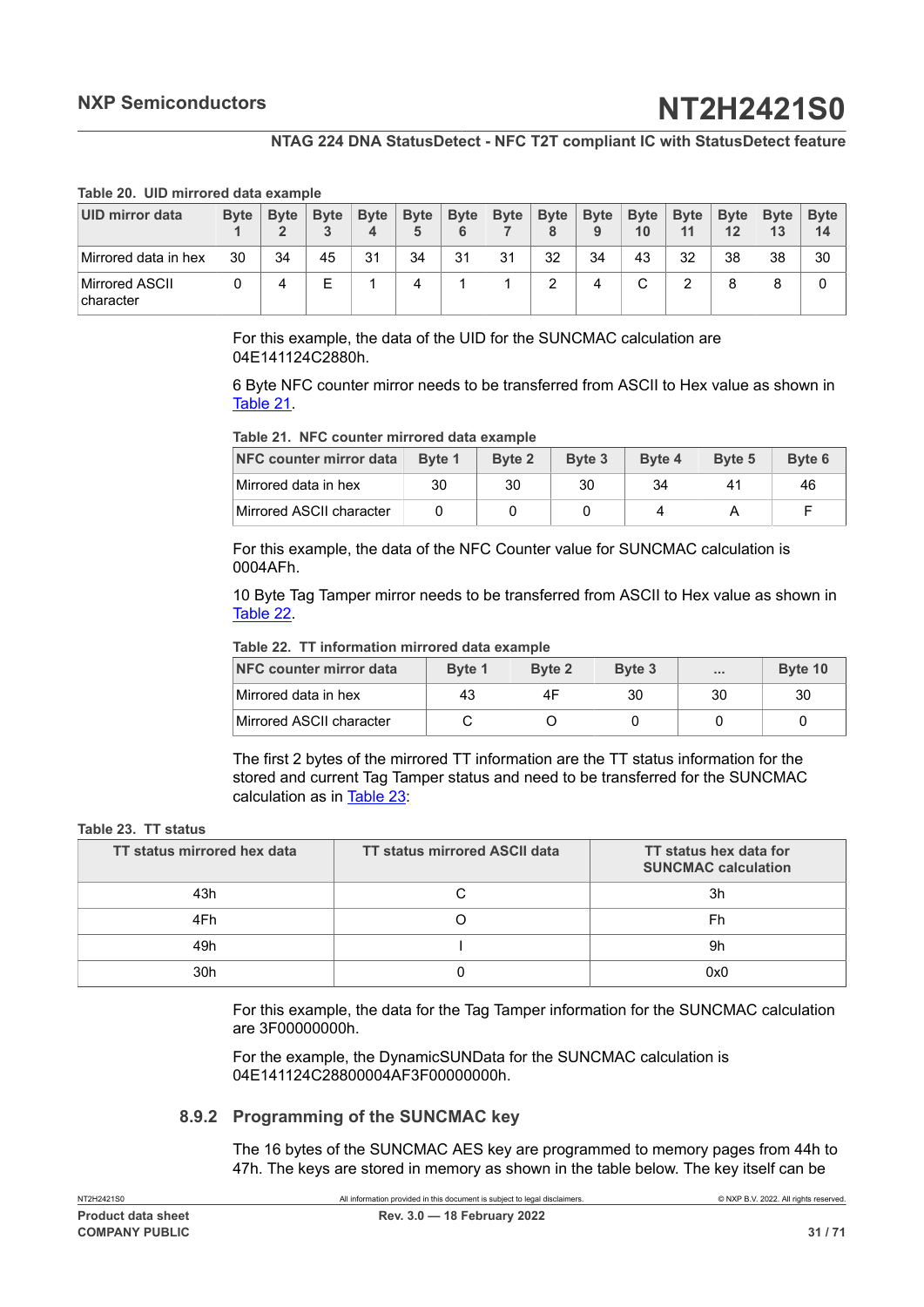<span id="page-31-1"></span>written during personalization or at any later stage using the WRITE command. For both commands, byte 0 is always sent first.

**Table 24. SUNCMAC\_KEY memory configuration**

|            | <b>Page Address</b> | <b>Byte Number</b> |                 |                 |                 |  |  |
|------------|---------------------|--------------------|-----------------|-----------------|-----------------|--|--|
| <b>Dec</b> | <b>Hex</b>          |                    |                 |                 | 3               |  |  |
| 68         | 44h                 | K00                | K01             | K02             | K03             |  |  |
| 69         | 45h                 | K04                | K05             | K06             | K07             |  |  |
| 70         | 46h                 | K08                | K09             | K <sub>10</sub> | K <sub>11</sub> |  |  |
| 71         | 47h                 | K <sub>12</sub>    | K <sub>13</sub> | K <sub>14</sub> | K <sub>15</sub> |  |  |

On example of SUNCMAC\_KEY = 000102030405060708090A0B0C0D0E0Fh, the command sequence needed for key programming with WRITE command is:

- **•** A2 44 0F 0E 0D 0C CRC
- **•** A2 45 0B 0A 09 08 CRC
- **•** A2 46 07 06 05 04 CRC
- **•** A2 47 03 02 01 00 CRC

<span id="page-31-2"></span>The memory content after those WRITE commands is shown in the table below:

#### **Table 25. SUNCMAC\_KEY memory configuration based on example configuration**

|     | <b>Page Address</b> | <b>Byte Number</b> |                 |     |     |  |  |
|-----|---------------------|--------------------|-----------------|-----|-----|--|--|
| Dec | <b>Hex</b>          |                    |                 |     | ۰J  |  |  |
| 68  | 44h                 | 0Fh                | 0Eh             | 0Dh | 0Ch |  |  |
| 69  | 45h                 | 0Bh                | 0Ah             | 09h | 08h |  |  |
| 70  | 46h                 | 07h                | 06h             | 05h | 04h |  |  |
| 71  | 47h                 | 03h                | 02 <sub>h</sub> | 01h | 00h |  |  |

The content of memory pages holding the SUNCMAC key can never be directly read neither by READ nor by FAST READ commands.

## **8.10 AES authentication protection**

<span id="page-31-0"></span>The memory write or read/write access to a configurable part of the memory can be constrained by a 3-pass mutual authentication. The 128-bit secret AES key is typically programmed into the relevant configuration pages at the tag personalization stage.

The AUTH\_LIM parameter specified in **Section 8.5.7** can be used to limit the amount of failed authentication. Once this limit is exceeded, protected memory part cannot be authenticated and accessed any longer.

By default, authentication protection is disabled by an AUTH0 value of 4Ch. AES\_KEY is freely writable in this state. Access to the configuration pages and any part of the user memory can be restricted by setting AUTH0 to a page address within the available memory space. This page address is the first one protected (see [Section 8.10.4\)](#page-35-0).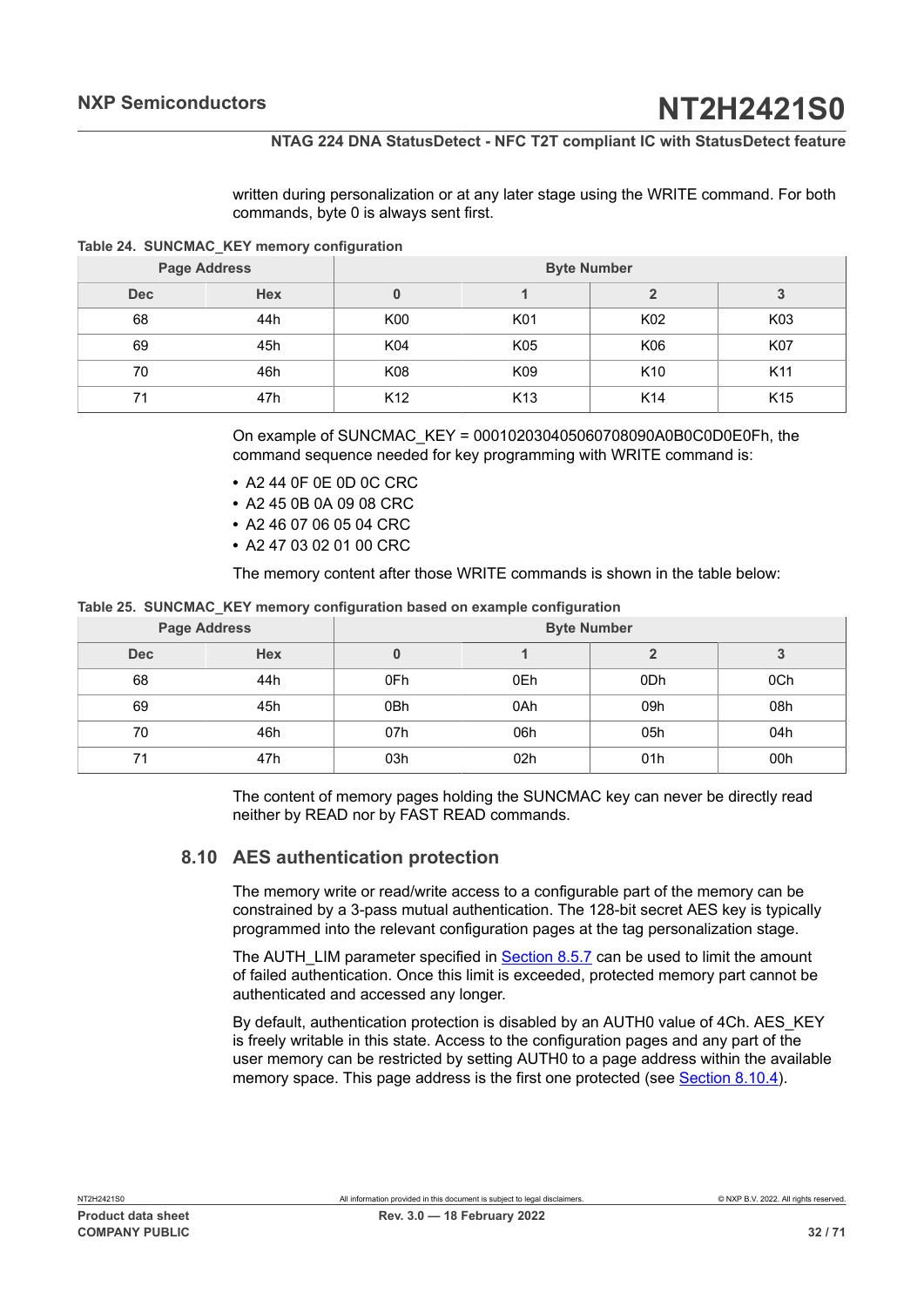## **8.10.1 AES authentication**

<span id="page-32-0"></span>The AES authentication implemented in the NTAG 224 DNA SD proves that two entities hold the same secret and each entity can be seen as a reliable partner for onwards communication. The applied encryption algorithm ek() is the AES encryption in Cipher-Block Chaining (CBC) mode as described in ISO/IEC 10116 (see [\[12\]\)](#page-63-6). The Initialization Vector (IV) of the first encryption of the protocol is the all zero block. The following table shows the communication flow during authentication:

| # | <b>Reader device</b>                                                                                                                                                                                                                                                      | Data<br>exchanged                                             | Tag                                                                                                                                                                                                                                                                                                                                                                                                                                                                                                                                                                                                                                                                                                                                                         |           |
|---|---------------------------------------------------------------------------------------------------------------------------------------------------------------------------------------------------------------------------------------------------------------------------|---------------------------------------------------------------|-------------------------------------------------------------------------------------------------------------------------------------------------------------------------------------------------------------------------------------------------------------------------------------------------------------------------------------------------------------------------------------------------------------------------------------------------------------------------------------------------------------------------------------------------------------------------------------------------------------------------------------------------------------------------------------------------------------------------------------------------------------|-----------|
| 1 | The reader device is always<br>the entity which starts an<br>authentication procedure. This is<br>done by sending the command<br>AUTHENTICATE.                                                                                                                            | "1Ah"<br>$\rightarrow$<br>AUTHENTIC<br>ATE                    |                                                                                                                                                                                                                                                                                                                                                                                                                                                                                                                                                                                                                                                                                                                                                             | Step<br>1 |
| 2 |                                                                                                                                                                                                                                                                           | $\leftarrow$<br>"AFh"   <br>16 bytes<br>ek(RndB)              | The tag generates a 16-byte-<br>random number RndB. This<br>random number is enciphered with<br>the key, denoted by ek(RndB), and<br>is then transmitted to the reader<br>device.                                                                                                                                                                                                                                                                                                                                                                                                                                                                                                                                                                           |           |
| 3 | The reader device itself generates<br>a 16-byte-random number RndA.<br>This RndA is concatenated with<br>RndB' and enciphered with the key.<br>RndB' is generated by rotating the<br>original RndB left by 8 bits. This<br>token ek(RndA    RndB') is sent to<br>the tag. | $\rightarrow$<br>"AFh"   <br>32 bytes<br>ek(RndA  )<br>RndB') |                                                                                                                                                                                                                                                                                                                                                                                                                                                                                                                                                                                                                                                                                                                                                             |           |
| 4 |                                                                                                                                                                                                                                                                           | $\leftarrow$<br>"00h"   <br>16 bytes<br>ek(RndA')             | The tag runs a decipherment on<br>the received token and therefore<br>gains RndA + RndB'. The tag<br>can now verify the sent RndB'<br>by comparing it with the RndB'<br>obtained by rotating the original<br>RndB left by 8 bits internally.<br>A successful verification proves to<br>the tag that the tag and the reader<br>device posses the same secret key.<br>If the verification fails, the tag stops<br>the authentication procedure and<br>returns an error message.<br>As the tag also received the<br>random number RndA, generated<br>by the reader device, it can perform<br>a rotate left operation by 8 bits<br>on RndA to gain RndA', which is<br>enciphered again, resulting in ek<br>(RndA'). This token is sent to the<br>reader device. | Step<br>2 |

<span id="page-32-1"></span>**Table 26. AES authentication**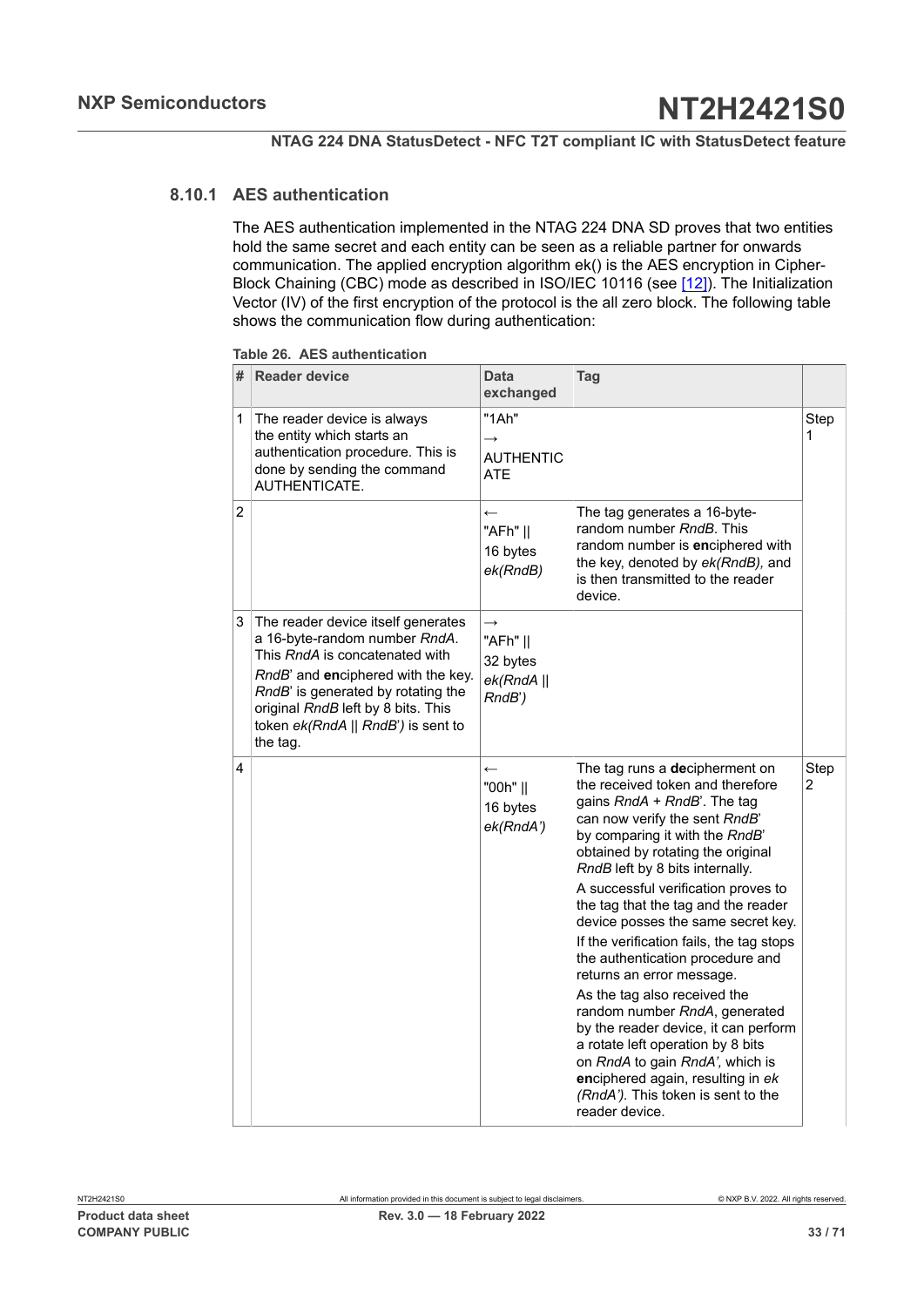#### **NTAG 224 DNA StatusDetect - NFC T2T compliant IC with StatusDetect feature**

#### **Table 26. AES authentication***...continued*

|   | # Reader device                                                                                                                                                                                                                                                           | Data<br>exchanged | Taq                                        |  |
|---|---------------------------------------------------------------------------------------------------------------------------------------------------------------------------------------------------------------------------------------------------------------------------|-------------------|--------------------------------------------|--|
|   | 5 The reader device runs a<br>decipherment on the received $ek/R$<br>ndA') and therefore gains RndA' for<br>comparison with the reader device-<br>internally rotated RndA'.<br>If the comparison fails, the reader<br>device exits the procedure and may<br>halt the tag. |                   |                                            |  |
| 6 |                                                                                                                                                                                                                                                                           |                   | The tag sets the state to<br>authenticate. |  |

The cryptographic method is based on AES in CBC mode according to NIST Special Publication 800-38A (see [\[8\]\)](#page-63-7).

See command details in **Section 10.6**. The used key is a 128-bit AES\_KEY.

**Note:** To reduce the risk on tag-only side channel attacks on AES key, the failed authentication limit (AUTH\_LIM) can be set.

### **8.10.2 AES Authentication example**

<span id="page-33-1"></span>A numerical example of a AES authentication process is shown below in [Table](#page-33-0) 27. The AES key used in this example has a value of all zeros.

|                | # Reader device                                                                                                                                                                                                                                                                                     | Data exchanged                                                                                                                  | Tag                                                                                                                                                        |
|----------------|-----------------------------------------------------------------------------------------------------------------------------------------------------------------------------------------------------------------------------------------------------------------------------------------------------|---------------------------------------------------------------------------------------------------------------------------------|------------------------------------------------------------------------------------------------------------------------------------------------------------|
|                | 1 start the authentication procedure                                                                                                                                                                                                                                                                | $\rightarrow$<br>1A00 CRC16                                                                                                     |                                                                                                                                                            |
| $\overline{2}$ |                                                                                                                                                                                                                                                                                                     | $\leftarrow$<br>AF<br>A04C124213C186<br>F22399D33AC2A3<br>0215<br>B34408A23D8AEA<br>266CAB947EA8E0<br>118D<br>CRC <sub>16</sub> | qenerate $RndB =$<br>B9E2FC789B64BF23<br>7CCCAA20EC7E6E48<br>$IV = 0000000000000000$<br>000000000000000<br>ek(RndB) = A04C124213C186F2<br>2399D33AC2A30215 |
|                | 3 decipher ek(RndB) to retrieve RndB<br>generate RndA =<br>13C5DB8A5930439F<br>C3DEF9A4C675360F<br>RndB' = E2FC789B64BF237C<br>CCAA20EC7E6E48B9<br>$IV = 0000000000000000$<br>000000000000000<br>$ek(RndA+RndB') =$<br>35C3E05A752E0144<br>BAC0DE51C1F22C56<br>B34408A23D8AEA26<br>6CAB947EA8E0118D | $\rightarrow$<br>AF<br>35C3E05A752E01<br>44BAC0DE51C1F<br>22C56<br>CRC <sub>16</sub>                                            |                                                                                                                                                            |

<span id="page-33-0"></span>**Table 27. Numerical AES authentication example**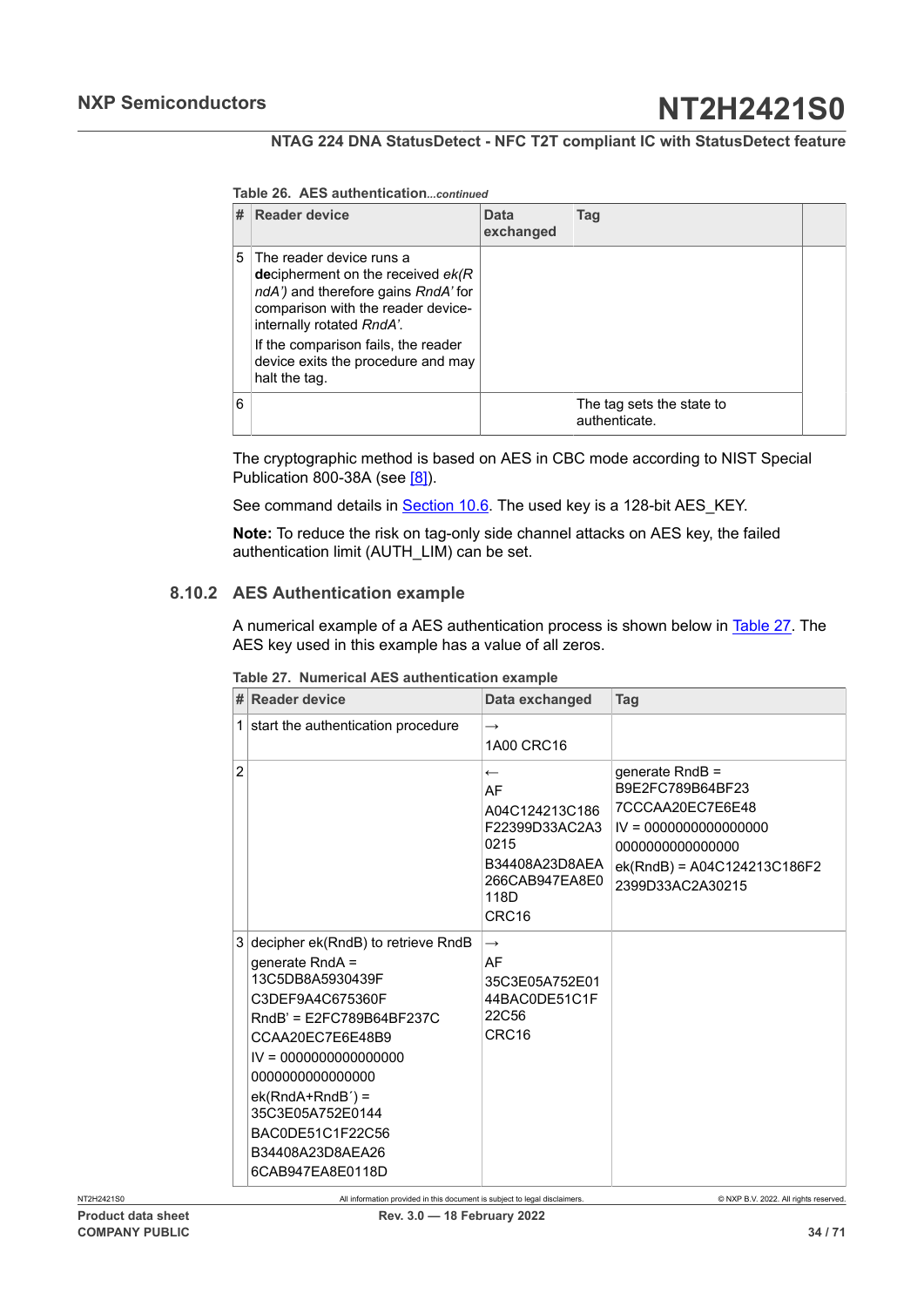|  |  |  |  | Table 27. Numerical AES authentication examplecontinued |
|--|--|--|--|---------------------------------------------------------|
|--|--|--|--|---------------------------------------------------------|

|   | # Reader device                 | Data exchanged                                                                      | Tag                                                                                                                                                                                                                  |
|---|---------------------------------|-------------------------------------------------------------------------------------|----------------------------------------------------------------------------------------------------------------------------------------------------------------------------------------------------------------------|
| 4 |                                 | $\leftarrow$<br>00<br>DB5A73B3BC9D0<br>501D0C52177DE6<br>30619<br>CRC <sub>16</sub> | decipher ek(RndA+RndB') to<br>retrieve RndA<br>and verify RndB'<br>RndA' = C5DB8A5930439FC3<br>DEF9A4C675360F13<br>$IV = 0000000000000000$<br>0000000000000000<br>$ek(RndA') = DB5A73B3BC9D0501$<br>D0C52177DE630619 |
|   | 5 decipher and verify ek(RndA') |                                                                                     |                                                                                                                                                                                                                      |

## **8.10.3 Programming of the AES key**

<span id="page-34-2"></span><span id="page-34-0"></span>The 16 bytes of the AES KEY are programmed to memory pages from 40h to 43h. The key is stored in memory as shown in [Table](#page-34-0) 28. The key itself can be written during personalization or at any later stage using the WRITE command. For both commands, Byte 0 is always sent first.

**Table 28. AES key memory configuration**

| <b>Page Address</b> |            | <b>Byte Number</b> |                 |                 |                 |  |  |  |  |  |
|---------------------|------------|--------------------|-----------------|-----------------|-----------------|--|--|--|--|--|
| <b>Dec</b>          | <b>Hex</b> |                    |                 |                 | ა               |  |  |  |  |  |
| 64                  | 40h        | K00                | K01             | K02             | K03             |  |  |  |  |  |
| 65                  | 41h        | K04                | K05             | K06             | <b>K07</b>      |  |  |  |  |  |
| 66                  | 42h        | K08                | K09             | K <sub>10</sub> | K11             |  |  |  |  |  |
| 67                  | 43h        | K <sub>12</sub>    | K <sub>13</sub> | K <sub>14</sub> | K <sub>15</sub> |  |  |  |  |  |

On example of AES Key = 000102030405060708090A0B0C0D0E0Fh, the command sequence needed for key programming with WRITE command is:

- **•** A2 40 0F 0E 0D 0C CRC
- **•** A2 41 0B 0A 09 08 CRC
- **•** A2 42 07 06 05 04 CRC
- **•** A2 42 03 02 01 00 CRC

<span id="page-34-1"></span>The memory content after those WRITE commands is shown in the table below:

|  | Table 29. AES key memory configuration based on example configuration |  |  |
|--|-----------------------------------------------------------------------|--|--|
|  |                                                                       |  |  |

|            | <b>Page Address</b> | <b>Byte Number</b> |     |                 |     |  |  |  |  |  |
|------------|---------------------|--------------------|-----|-----------------|-----|--|--|--|--|--|
| <b>Dec</b> | <b>Hex</b>          |                    |     |                 | 3   |  |  |  |  |  |
| 64         | 40h                 | 0Fh                | 0Eh | 0 <sub>Dh</sub> | 0Ch |  |  |  |  |  |
| 65         | 41h                 | 0Bh                | 0Ah | 09h             | 08h |  |  |  |  |  |
| 66         | 42h                 | 07h                | 06h | 05h             | 04h |  |  |  |  |  |
| 67         | 43h                 | 03h                | 02h | 01h             | 00h |  |  |  |  |  |

The content of memory pages holding the SUNCMAC key can never be directly read neither by READ nor by FAST READ commands.

**COMPANY PUBLIC 35 / 71**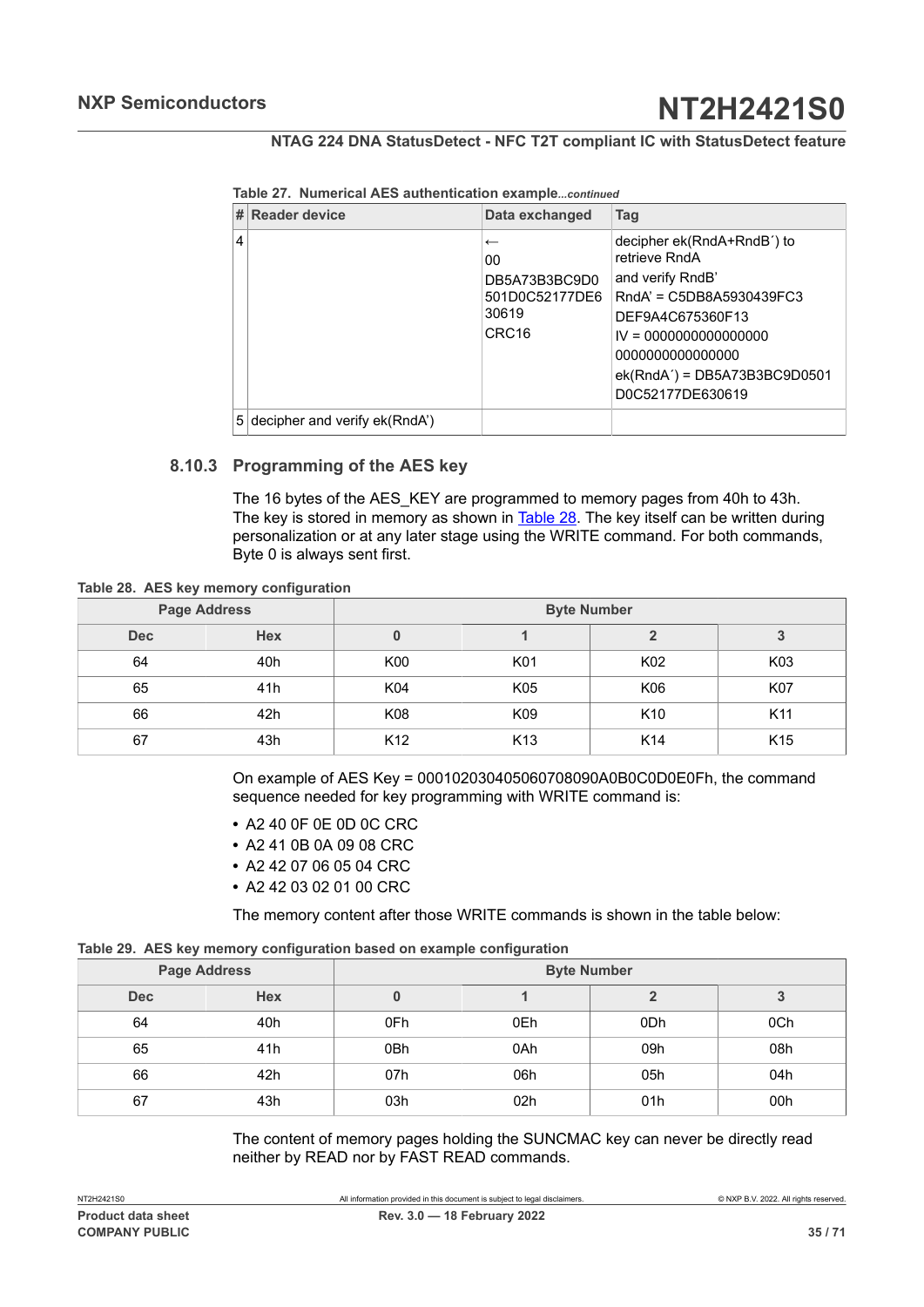## **8.10.4 Configuration for memory access via AES authentication**

<span id="page-35-0"></span>The behavior of the memory access rights depending on the authentication is configured with the configuration byte AUTH0 (located in byte 3 of pages 39h, see [Section 8.5.7\)](#page-17-4) and the PROT bit (located in byte 0 of block 3Ah, see [Section 8.5.7\)](#page-17-4).

- **•** AUTH0 defines the page address from which the authentication is required. Valid address values for byte AUTH0 are from 00h to 4Ch.
- **•** Setting AUTH0 to a value to 4Ch effectively disables memory protection.
- **•** PROT determines if write access is restricted or both read and write access are restricted.

## **8.10.5 Limiting failed authentication attempts**

<span id="page-35-1"></span>To reduce the risk on tag-only side channel attacks on AES key, the maximum allowed number of failed authentication attempts can be set using AUTH\_LIM. This mechanism is disabled by setting AUTH\_LIM to a value of 000h, which is also the initial state of NTAG 224 DNA SD.

If AUTH LIM is not equal to 000h, each failed authentication attempt is internally counted and stored. The count operation features anti-tearing support. As soon as this internal counter reaches the number specified in AUTH\_LIM, any further failed authentication attempt leads to a permanent locking of the protected part of the memory for the specified access rights. Specifically, each subsequent authentication fails independent if the authentication would be successful or not.

Any successful authentication, before reaching the limit of failed authentication attempts, decrements the internal counter by value 10h. In case the counter is at value of 10h or below the counter is reset.

## **8.10.6 Protection of configuration pages**

<span id="page-35-2"></span>The configuration pages can be protected by the 3-pass authentication as well. The protection level is defined with the PROT bit.

The protection is enabled by setting the AUTH0 byte to a value that is within the addressable memory space before relevant configuration page address.

## **8.11 Originality signature**

<span id="page-35-3"></span>The NTAG 224 DNA SD offers a feature to verify the origin of a tag confidently, using the ECC-based originality signature stored in a hidden part of memory. The originality signature can be read with the READ SIG command.

The purpose of the ECC originality check during (pre-)personalization is to protect customer investments by identifying mass penetration of non-NXP originated NTAG 224 DNA SD ICs into an infrastructure. As individual signatures can still be copied, it does not completely prevent hardware copy or emulation of individual NTAG 224 DNA SD ICs. As such, a valid signature is not a full guarantee. Therefore, this signature validation should be complemented with a check to detect if multiple ICs with the sameUID are being introduced in the system.

The NTAG 224 DNA SD provides the possibility to customize the originality signature to personalize the IC individually for specific application.

At delivery, the NTAG 224 DNA SD is pre-programmed with the NXP originality signature described below. This signature is locked in the dedicated memory. If needed, the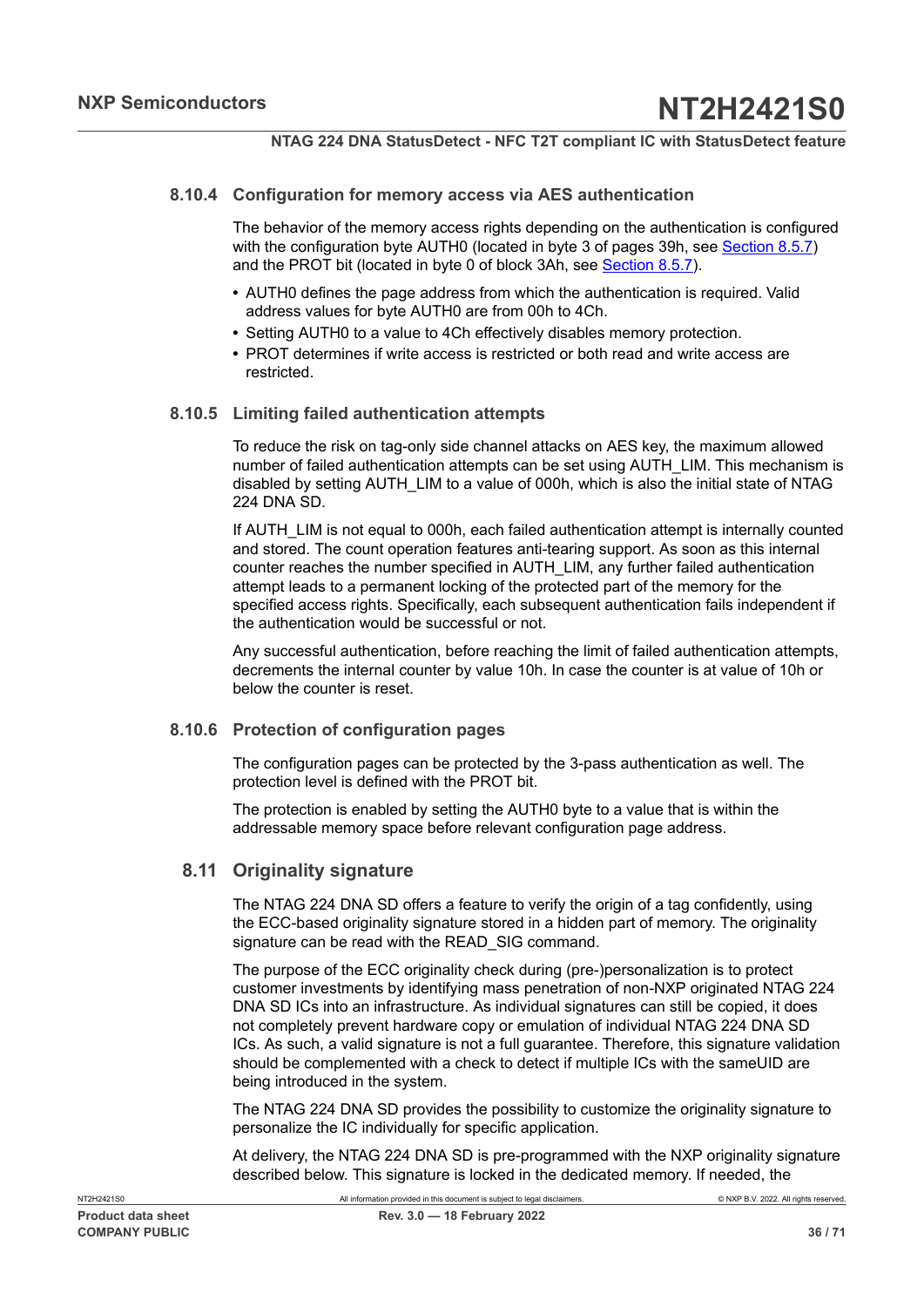signature can be unlocked with the LOCK\_SIG command. It is reprogrammed with a custom-specific signature using the WRITE\_SIG command during the personalization process by the customer. The signature can be permanently locked afterward with the LOCK SIG command to avoid further modifications.

**Remark:** If no customized originality signature is required, it is recommended to lock the NXP signature permanently during the initialization process with the LOCK\_SIG command.

In addition to the ECC-based originality signature, the NTAG 224 DNA features a AES-based NXP originality check. For that NXP programs, an NXP owned diversified AES originality key into the hidden part of the memory which can be used with the AUTHENTICATE command to check whether the IC is a genuine NXP product.

## **8.11.1 Originality Signature at delivery**

<span id="page-36-0"></span>At the delivery, the NTAG 224 DNA SD is programmed with an NXP digital signature based on standard Elliptic Curve Cryptography (curve name secp192r1), according to the ECDSA algorithm. The use of a standard algorithm and curve ensures easy software integration of the originality check procedure in NFC devices.

Each NTAG 224 DNA SD UID is signed with an NXP private key and the resulting 48 byte signature is stored in a hidden part of the NTAG 224 DNA SD memory during IC production.

This signature can be retrieved using the READ\_SIG command and verified in the NFC device by using the corresponding ECC public key provided by NXP. In case the NXP public key is stored in the NFC device, the complete signature verification procedure can be performed offline.

To verify the signature, for example with the use of the public domain cryptolibrary OpenSSL, the tool domain parameters are set to secp192r1. It is defined within the standards for elliptic curve cryptography SEC [\(Ref. 7\)](#page-63-8).

Details on how to check that the NXP signature value is provided in following application note ([Ref. 5](#page-63-9)). It is foreseen to offer an online and offline way to verify originality of NTAG 224 DNA SD.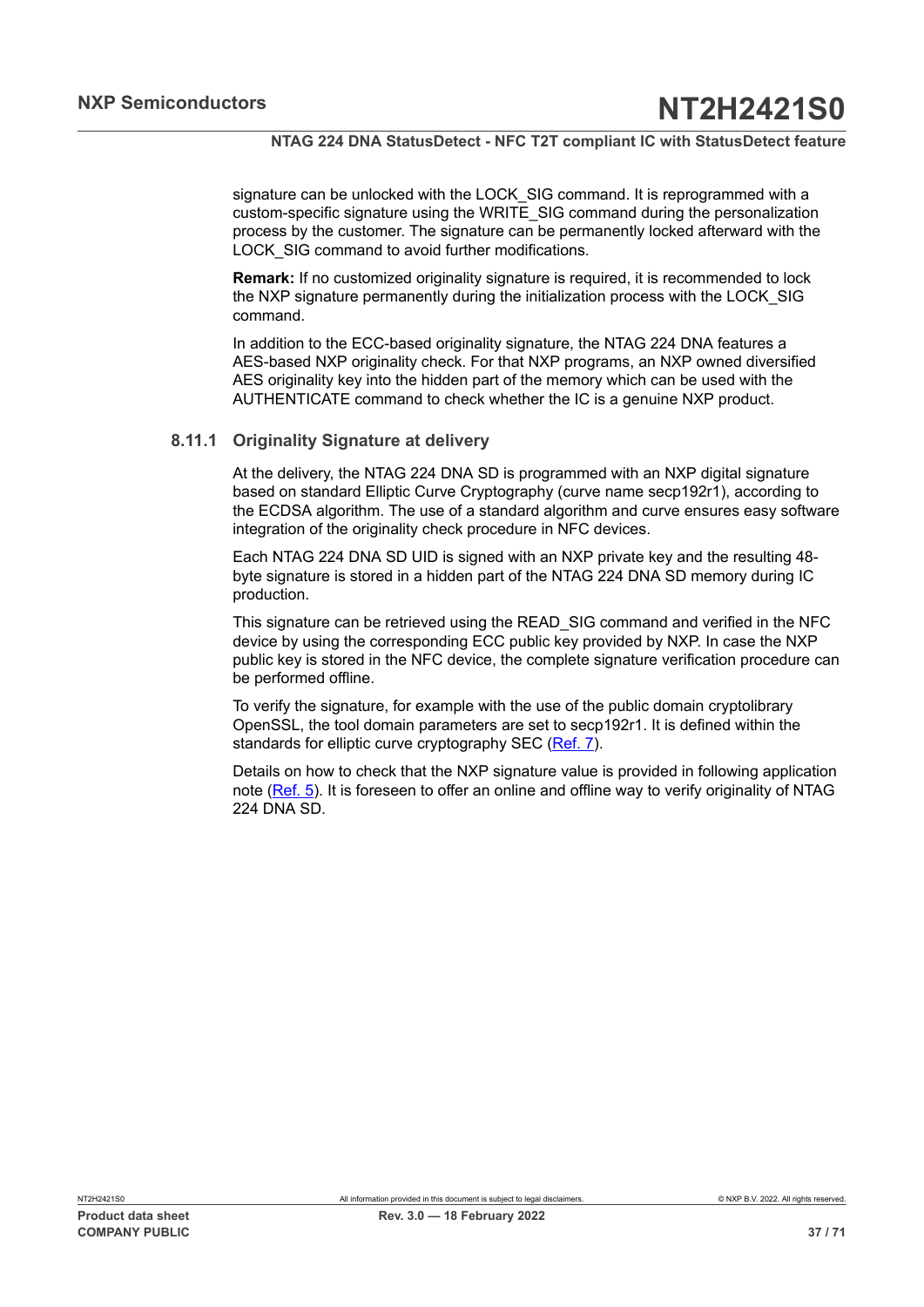## <span id="page-37-4"></span>**9 Command overview**

<span id="page-37-2"></span><span id="page-37-1"></span>NTAG 224 DNA SD activation follows the part 2 and part 3 of ISO/IEC 14443 Type A. After NTAG 224 DNA SD has been selected, it can either be deactivated using the ISO/IEC 14443 HLTA command, or the NTAG 224 DNA SD commands (e.g. READ or WRITE) can be performed. For more details about the card activation, refer to [Ref. 1.](#page-63-0)

## **9.1 NTAG 224 DNA SD command overview**

<span id="page-37-5"></span>All available commands for NTAG 224 DNA SD are shown in [Table](#page-37-0) 30.

| <b>ISO/IEC 14443</b> | <b>NFC FORUM</b> | <b>Command code</b><br>(hexadecimal) |
|----------------------|------------------|--------------------------------------|
| <b>REQA</b>          | SENS REQ         | 26h (7 bit)                          |
| <b>WUPA</b>          | ALL REQ          | 52h (7 bit)                          |
| Anti-collision CL1   | SDD_REQ CL1      | 93h 20h                              |
| Select CL1           | SEL REQ CL1      | 93h 70h                              |
| Anti-collision CL2   | SDD REQ CL2      | 95h 20h                              |
| Select CL2           | SEL REQ CL2      | 95h 70h                              |
| <b>HLTA</b>          | SLP REQ          | 50h 00h                              |
|                      |                  | 60h                                  |
|                      | <b>READ</b>      | 30h                                  |
|                      | -                | 3Ah                                  |
|                      | <b>WRITE</b>     | A <sub>2</sub> h                     |
|                      |                  | 39h                                  |
|                      |                  | 1Ah                                  |
|                      |                  | AFh                                  |
|                      |                  | 3Ch                                  |
|                      |                  | A9h                                  |
|                      | -                | <b>ACh</b>                           |
|                      | -                | A4h                                  |
|                      |                  |                                      |

<span id="page-37-0"></span>**Table 30. Command overview**

[1] Unless otherwise specified, all commands use the coding and framing as described in [Ref. 1.](#page-63-0)

<span id="page-37-3"></span>[2] The response to this command is different compared to the NTAG 213 TT

## **9.2 Timings**

The command and response timings shown in this document are not to scale and values are rounded to 1 μs.

All given command and response transmission times refer to the data frames including start of communication and end of communication. They do not include the encoding (like the Miller pulses). An NFC device data frame contains the start of communication (1 "start bit") and the end of communication (one logic 0 + 1-bit length of unmodulated carrier). An NFC tag data frame contains the start of communication (1 "start bit") and the end of communication (1-bit length of no subcarrier).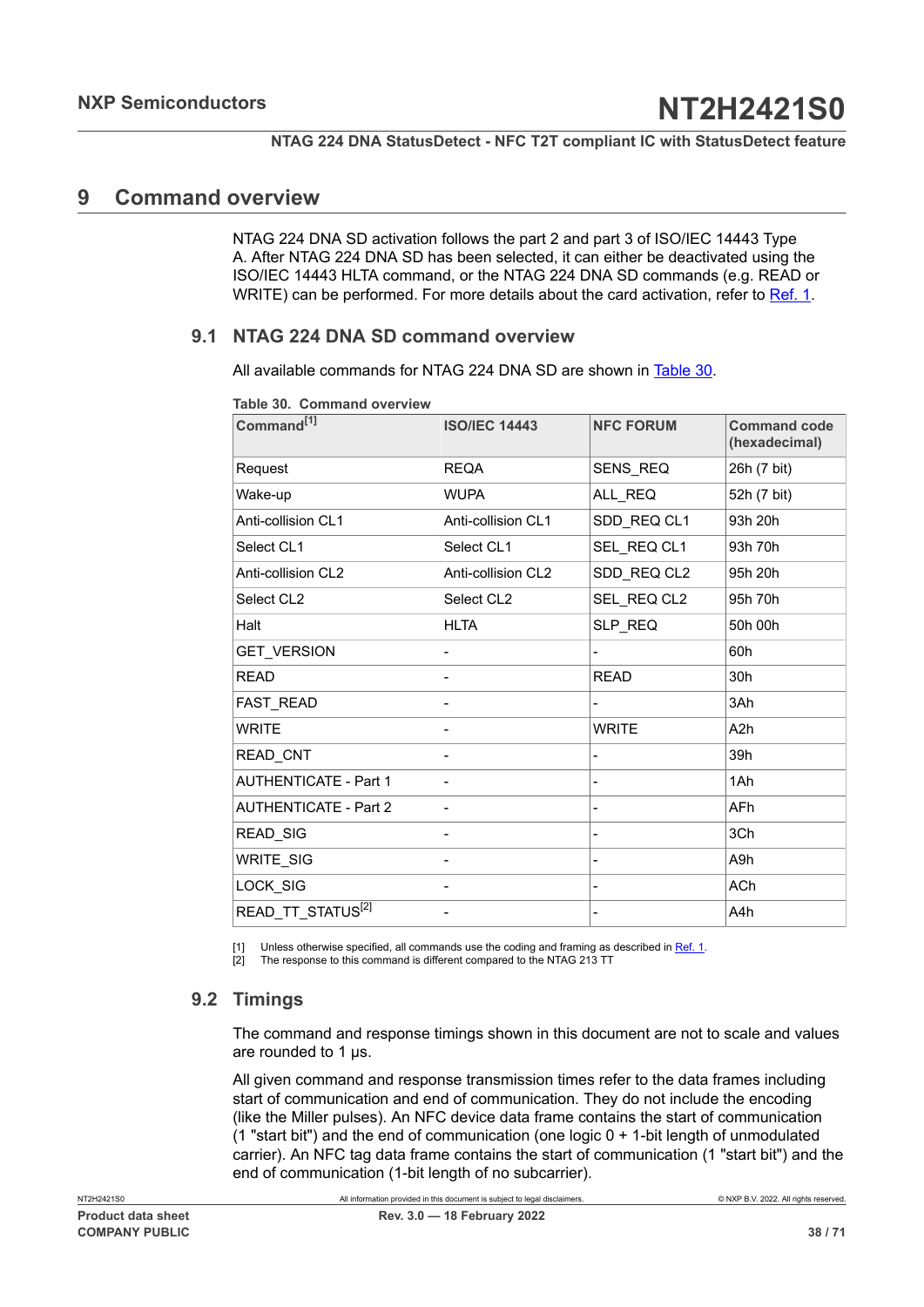The minimum command response time is specified according to  $Ref. 1$  as an integer</u> n which specifies the NFC device to NFC tag frame delay time. The frame delay time from NFC tag to NFC device is at least 87 μs. The maximum command response time is specified as a timeout value. Depending on the command, the  $T_{ACK}$  value specified for command responses defines the NFC device to NFC tag frame delay time. It does this for either the 4-bit ACK value specified in [Section 9.3](#page-38-0) or for a data frame.

All command timings are according to ISO/IEC 14443-3 frame specification as shown for the Frame Delay Time in [Figure 9](#page-38-1). For more details, refer to [Ref. 1.](#page-63-0)

<span id="page-38-3"></span>

<span id="page-38-1"></span>**Remark:** Due to the coding of commands, the measured command timings usually exclude (a part of) the end of communication. This factor shall be considered when comparing the specified with the measured times.

## **9.3 NTAG ACK and NAK**

<span id="page-38-0"></span>NTAG uses a 4-bit ACK / NAK as shown in [Table](#page-38-2) 31.

<span id="page-38-2"></span>

| Table 31. ACK and NAK values |  |
|------------------------------|--|
|------------------------------|--|

| Code (4 bit) | <b>ACK/NAK</b>                                                                                                                                            |
|--------------|-----------------------------------------------------------------------------------------------------------------------------------------------------------|
| Ah           | Acknowledge (ACK)                                                                                                                                         |
| 0h           | NAK for invalid argument (i.e. invalid page address)                                                                                                      |
| 1h           | NAK for parity or CRC error                                                                                                                               |
| 4h           | NAK for failed authentication counter overflow or NFC counter exceeding<br>the limit                                                                      |
| 5h           | NAK for EEPROM write error                                                                                                                                |
| 6h           | NAK if valid page indicators are corrupted for the given tearing protected<br>pages. This can be due to memory content corruption caused by an<br>attack. |
| 7h           | NAK for EEPROM write error                                                                                                                                |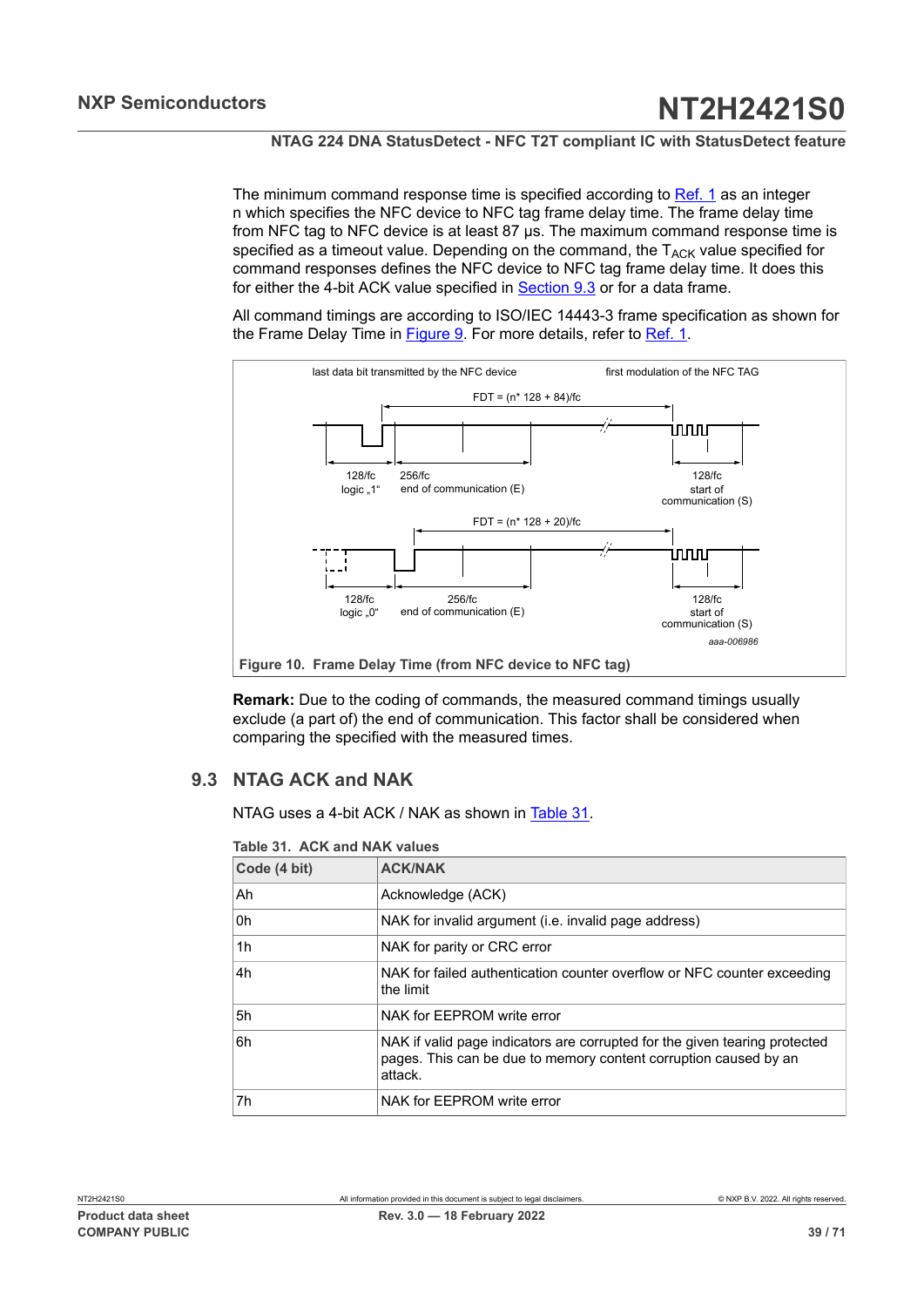## **9.4 ATQA and SAK responses**

<span id="page-39-2"></span>NTAG 224 DNA SD replies to a REQA or WUPA command with the ATQA value shown in [Table](#page-39-0) 32. It replies to a Select CL2 command with the SAK value shown in [Table](#page-39-1) 33. The 2-byte ATQA value is transmitted with the least significant byte first (44h).

<span id="page-39-0"></span>

|                   |                  | <b>Bit number</b> |  |                        |   |  |   |   |   |              |                |   |   |   |  |
|-------------------|------------------|-------------------|--|------------------------|---|--|---|---|---|--------------|----------------|---|---|---|--|
| <b>Sales type</b> | <b>Hex value</b> |                   |  | 16 15 14 13 12 11 10 9 |   |  |   |   |   | $\mathbf{8}$ | $\overline{7}$ | 6 | 5 | 3 |  |
| NT2H2421S0        | 00 44h           |                   |  |                        | 0 |  | 0 | 0 | 0 |              | 4              | 0 |   | A |  |

#### <span id="page-39-1"></span>**Table 33. SAK response of the NTAG 224 DNA TT**

|                   |                  | <b>Bit number</b> |   |  |   |   |   |  |   |  |
|-------------------|------------------|-------------------|---|--|---|---|---|--|---|--|
| <b>Sales type</b> | <b>Hex value</b> |                   |   |  | 5 | 4 | 3 |  |   |  |
| NT2H2421S0        | 00h              |                   | 0 |  | 0 | 0 | 0 |  | u |  |

**Remark:** The ATQA coding in bits 7 and 8 indicate the UID size according to [Ref. 1](#page-63-0) independent from the settings of the UID usage.

**Remark:** The bit numbering in the ISO/IEC 14443 starts with LSB = bit 1 and not with

LSB = bit 0. So 1 byte counts bit 1 to bit 8 instead of bit 0 to 7.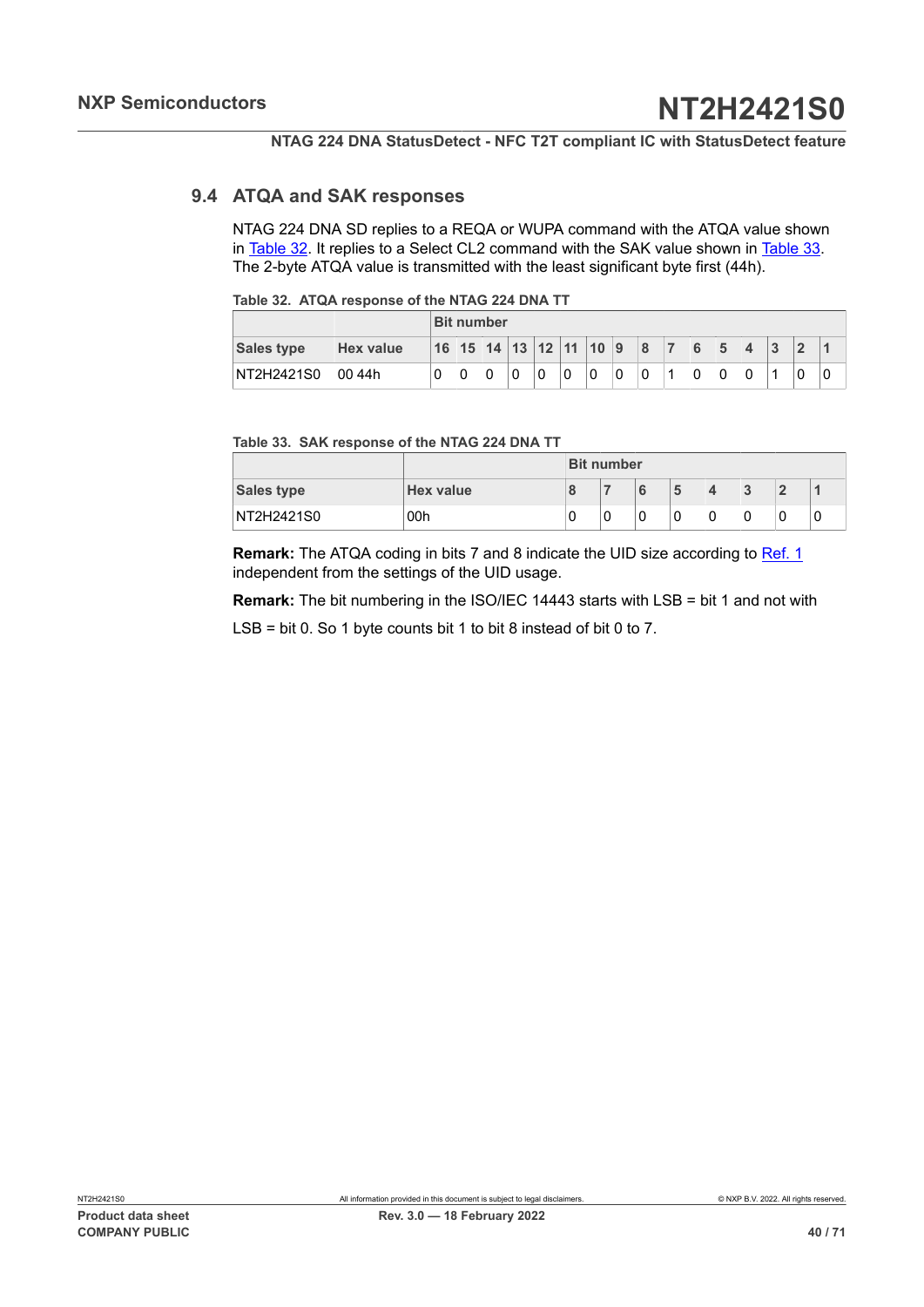## <span id="page-40-4"></span>**10 NTAG commands**

## **10.1 GET\_VERSION**

<span id="page-40-2"></span>The GET\_VERSION command is used to retrieve information on the NTAG family, the product version, storage size and other product data required to identify the specific NTAG IC.

This command is also available on other NTAG products to have a common way of identifying products across platforms and evolution steps.

The GET\_VERSION command has no arguments and replies the version information for the specific NTAG IC type. The command structure is shown in [Figure](#page-40-0) 11 and [Table](#page-40-1) 34.

<span id="page-40-0"></span>

| NFC device                     | Cmd | CRC         |                  |            |            |  |  |  |  |  |  |
|--------------------------------|-----|-------------|------------------|------------|------------|--|--|--|--|--|--|
| NTAG "ACK"                     |     |             |                  | Data       | <b>CRC</b> |  |  |  |  |  |  |
|                                |     | $283 \mu s$ | <b>TACK</b>      |            | 868 µs     |  |  |  |  |  |  |
|                                |     |             |                  |            |            |  |  |  |  |  |  |
| NTAG ,, NAK"                   |     |             |                  | <b>NAK</b> |            |  |  |  |  |  |  |
|                                |     |             | <b>TNAK</b>      | $57 \mu s$ |            |  |  |  |  |  |  |
|                                |     |             |                  |            |            |  |  |  |  |  |  |
|                                |     |             |                  |            |            |  |  |  |  |  |  |
| Time out                       |     |             | <b>T</b> TimeOut |            | aaa-006987 |  |  |  |  |  |  |
| Figure 11. GET_VERSION command |     |             |                  |            |            |  |  |  |  |  |  |

[Table](#page-41-0) 37 shows the required timing.

<span id="page-40-1"></span>

|  | Table 34. GET VERSION command |
|--|-------------------------------|
|  |                               |

| <b>Name</b> | Code | <b>Description</b>      | Length  |
|-------------|------|-------------------------|---------|
| Cmd         | 60h  | Get product version     | 1 byte  |
| <b>CRC</b>  |      | CRC according to Ref. 1 | 2 bytes |

<span id="page-40-3"></span>

|  |  | Table 35. GET_VERSION response |  |
|--|--|--------------------------------|--|
|--|--|--------------------------------|--|

| <b>Name</b> | Code         | <b>Description</b>                            | Length  |
|-------------|--------------|-----------------------------------------------|---------|
| Data        |              | Product version information (see<br>Table 36) | 8 bytes |
| <b>CRC</b>  |              | CRC according to Ref. 1                       | 2 bytes |
| <b>NAK</b>  | see Table 31 | see Section 9.3                               | 4 bits  |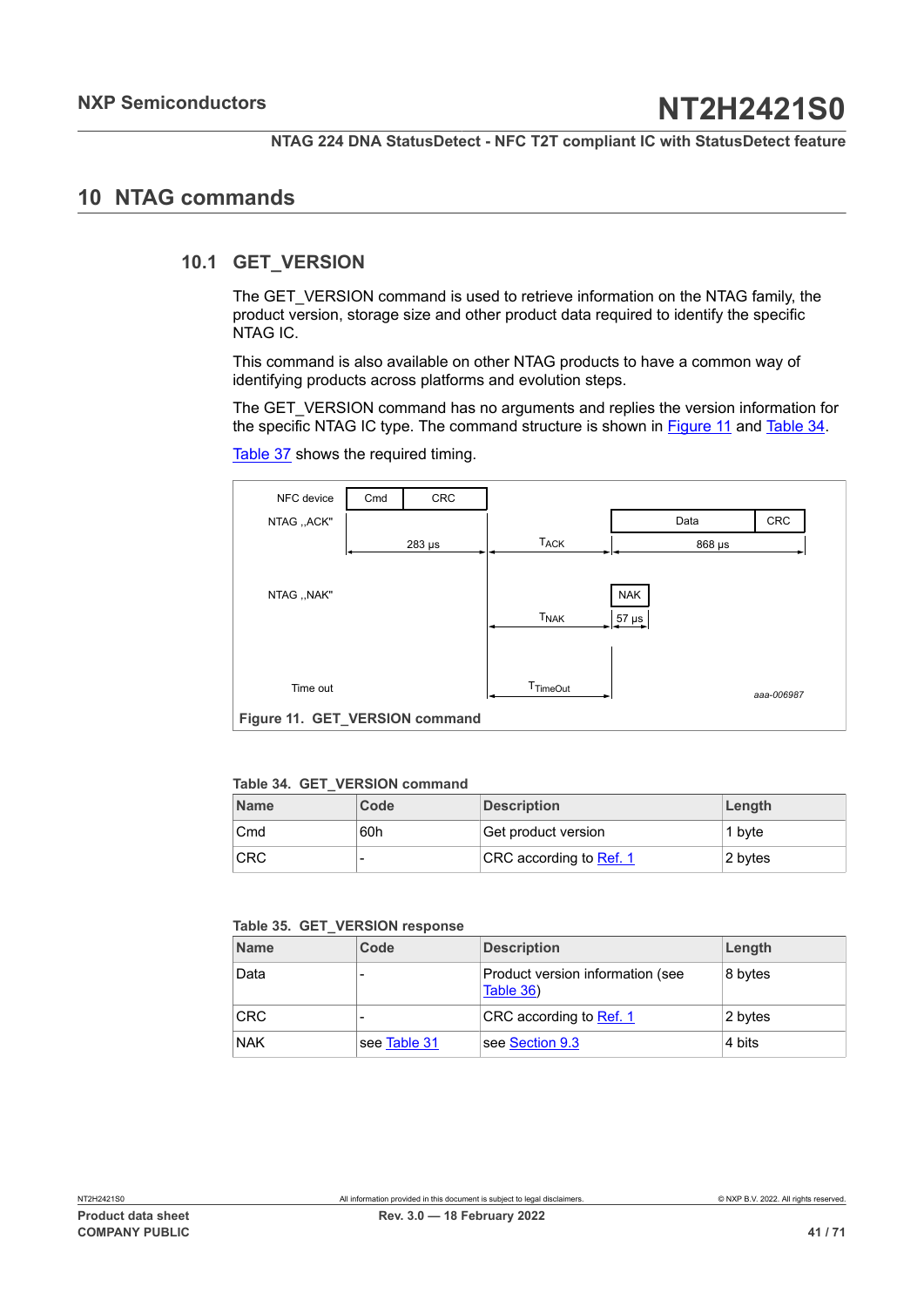| Byte no. | <b>Description</b>    | <b>NTAG 224</b><br><b>DNA SD</b> | Interpretation               |
|----------|-----------------------|----------------------------------|------------------------------|
| 0        | fixed Header          | 00h                              |                              |
|          | vendor ID             | 04h                              | <b>NXP Semiconductors</b>    |
| 2        | product type          | 04h                              | <b>NTAG</b>                  |
| 3        | product subtype       | 08h                              | 50 pF and tag tamper feature |
| 4        | major product version | 05h                              | 5                            |
| 5        | minor product version | 00 <sub>h</sub>                  | V <sub>0</sub>               |
| 6        | storage size          | 10 <sub>h</sub>                  | 208 byte user memory         |
| 7        | protocol type         | 03h                              | ISO/IEC 14443-3 compliant    |

<span id="page-41-1"></span>**Table 36. GET\_VERSION data response for NTAG 224 DNA SD**

**Remark:** For the NTAG 224 DNA SD, the calculation formula from other NTAG types for the user memory size out of the storage size byte cannot be used.

#### <span id="page-41-0"></span>**Table 37. GET\_VERSION timing**

*These times exclude the end of communication of the NFC device.*

|                              | T <sub>ACK/NAK</sub> min | T <sub>ACK/NAK</sub> max | TimeOut         |
|------------------------------|--------------------------|--------------------------|-----------------|
| <b>VERSION</b><br><b>GET</b> | n=9 <sup>⊔.</sup>        | <b>TimeOut</b>           | 5 <sub>ms</sub> |

<span id="page-41-3"></span>[1] Refer to **[Section 9.2.](#page-37-3)** 

## **10.2 READ**

The READ command requires a start page address, and returns 16 bytes of four NTAG 224 DNA SD pages. For example, if address (Addr) is 03h then the content pages 03h, 04h, 05h, 06h are returned. So call roll-over mechanism applies if the READ command address is near the end of the accessible memory area. The same mechanism also applies if at least part of the addressed pages is within an authentication protected area. For details on the command structure, refer to **Figure 12** and [Table](#page-42-0) 38.

[Table](#page-42-1) 40 shows the required timing.

<span id="page-41-2"></span>

| NFC device              | Cmd | Addr        | CRC |                        |            |            |
|-------------------------|-----|-------------|-----|------------------------|------------|------------|
| NTAG ,, ACK"            |     |             |     |                        | Data       | <b>CRC</b> |
|                         |     | $368 \mu s$ |     | <b>T<sub>ACK</sub></b> |            | 1548 µs    |
|                         |     |             |     |                        |            |            |
| NTAG ,, NAK"            |     |             |     |                        | <b>NAK</b> |            |
|                         |     |             |     | <b>T<sub>NAK</sub></b> | $57 \mu s$ |            |
|                         |     |             |     |                        |            |            |
|                         |     |             |     |                        |            |            |
| Time out                |     |             |     | T <sub>TimeOut</sub>   |            | aaa-006988 |
| Figure 12. READ command |     |             |     |                        |            |            |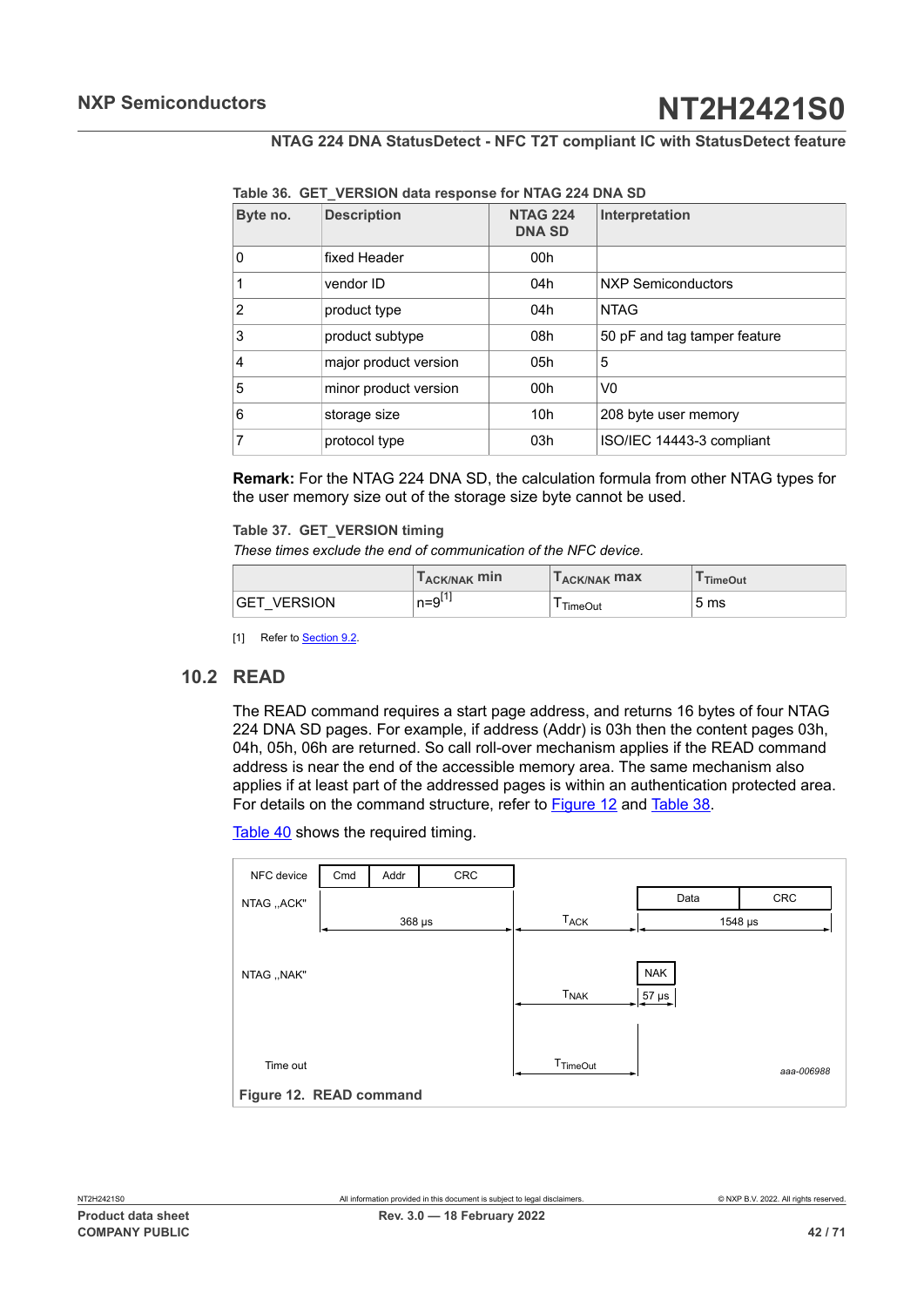#### <span id="page-42-0"></span>**Table 38. READ command**

| <b>Name</b> | Code | <b>Description</b>      | Length  |
|-------------|------|-------------------------|---------|
| Cmd         | 30h  | read four pages         | 1 byte  |
| Addr        |      | start page address      | 1 byte  |
| <b>CRC</b>  |      | CRC according to Ref. 1 | 2 bytes |

#### <span id="page-42-2"></span>**Table 39. READ response**

| <b>Name</b> | Code         | <b>Description</b>                  | Length   |
|-------------|--------------|-------------------------------------|----------|
| Data        |              | Data content of the addressed pages | 16 bytes |
| <b>CRC</b>  |              | CRC according to Ref. 1             | 2 bytes  |
| <b>NAK</b>  | see Table 31 | see Section 9.3                     | 4 bits   |

#### <span id="page-42-1"></span>**Table 40. READ timing**

*These times exclude the end of communication of the NFC device.*

|             | T <sub>ACK/NAK</sub> min | <b>LACK/NAK MAX</b> | <sup>I</sup> TimeOut |
|-------------|--------------------------|---------------------|----------------------|
| <b>READ</b> | $n = 9^{11}$             | TimeOut             | 5 <sub>ms</sub>      |

[1] Refer to [Section 9.2.](#page-37-3)

In the initial state of NTAG 224 DNA SD, all memory pages in the range from 00h until 4Bh are allowed as Addr parameter to the READ command.

Addressing a memory page beyond address 4Bh results in a NAK response from NTAG 224 DNA TT.

A roll-over mechanism is implemented to continue reading from page 00h once the end of the accessible memory is reached. For example reading from address 49h on an NTAG 224 DNA SD results in pages 49h, 4Ah, 4Bh and 00h being returned.

The following conditions apply if part of the memory is authentication protected for read access:

- **•** if NTAG 224 DNA SD is in the ACTIVE state
	- **–** addressing a page which is equal or higher than AUTH0 results in a NAK response
	- **–** addressing a page lower than AUTH0 results in data being returned with the roll-over mechanism occurring just one page before the AUTH0 defined page
- **•** if NTAG 224 DNA SD is in the AUTHENTICATED state
	- **–** the READ command behaves like on an NTAG 224 DNA SD without access protection

**Remark: SUNCMAC\_KEY and AES\_KEY values cannot be read out of the memory.** When reading from the pages holding those two values, all 00h bytes are replied to the NFC device instead.

## **10.3 FAST\_READ**

<span id="page-42-3"></span>The FAST\_READ command requires a start page address and an end page address and returns the bytes of the addressed pages. For example if the start address is 03h and the end address is 07h then pages 03h, 04h, 05h, 06h and 07h are returned. If either start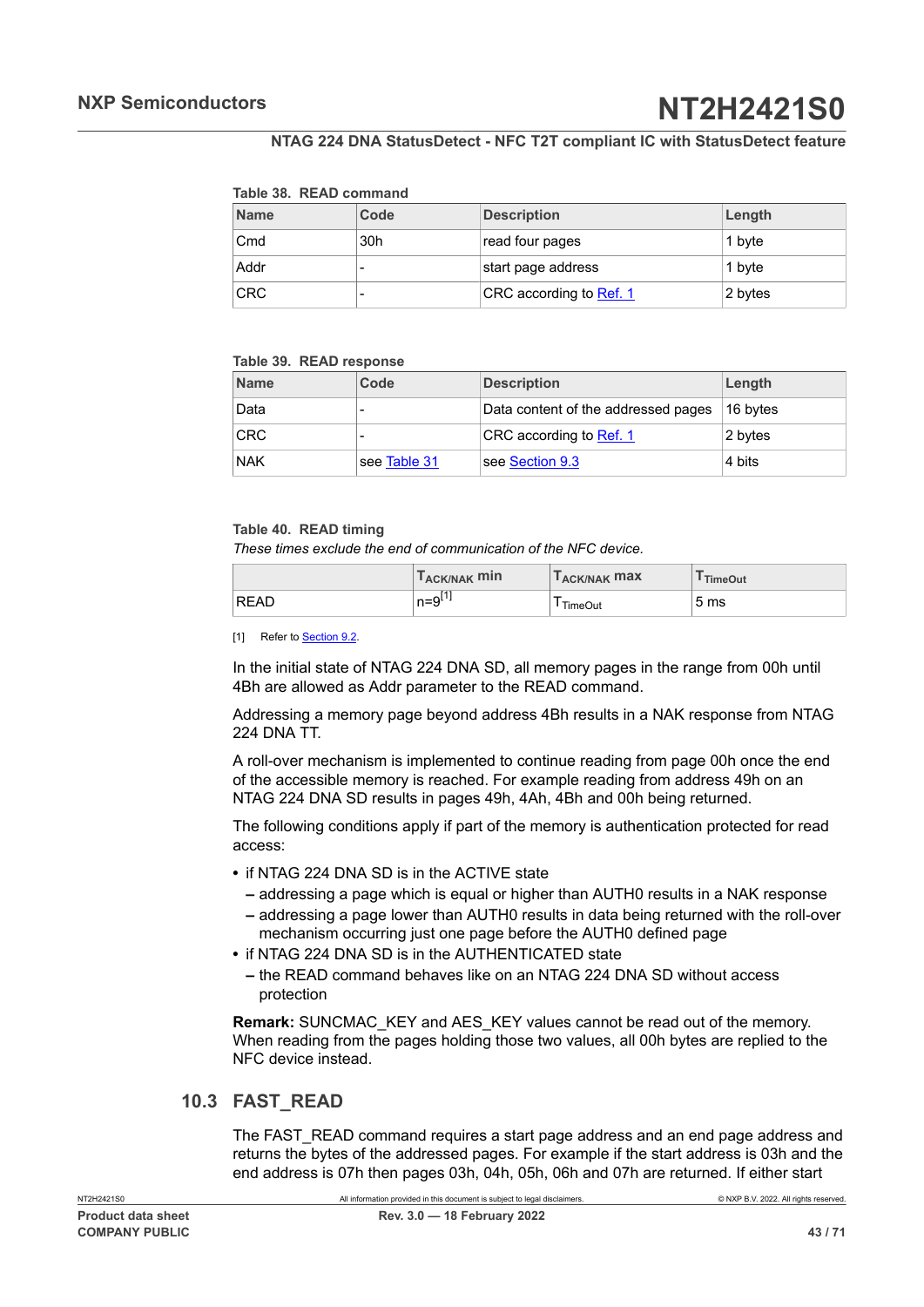### **NTAG 224 DNA StatusDetect - NFC T2T compliant IC with StatusDetect feature**

<span id="page-43-3"></span>or end address is outside the accessible area, NTAG 224 DNA SD replies a NAK. For details on the command structure, refer to [Figure 13](#page-43-0) and [Table](#page-43-1) 41.

<span id="page-43-0"></span>

[Table](#page-43-2) 43 shows the required timing.

#### <span id="page-43-1"></span>**Table 41. FAST\_READ command**

| <b>Name</b> | Code | <b>Description</b>      | Length  |
|-------------|------|-------------------------|---------|
| Cmd         | 3Ah  | read multiple pages     | 1 byte  |
| StartAddr   |      | start page address      | 1 byte  |
| EndAddr     |      | end page address        | 1 byte  |
| <b>CRC</b>  |      | CRC according to Ref. 1 | 2 bytes |

#### <span id="page-43-4"></span>**Table 42. FAST\_READ response**

| <b>Name</b> | Code         | <b>Description</b>                  | Length     |
|-------------|--------------|-------------------------------------|------------|
| Data        | -            | data content of the addressed pages | ⊺n*4 b∨tes |
| <b>CRC</b>  | -            | CRC according to Ref. 1             | 2 bytes    |
| <b>NAK</b>  | see Table 31 | see Section 9.3                     | 4 bits     |

## <span id="page-43-2"></span>**Table 43. FAST\_READ timing**

*These times exclude the end of communication of the NFC device.*

|                  | $T_{ACK/NAK}$ min | $\mathsf{L}_{\mathsf{ACK}/\mathsf{NAK}}$ max | <sup>I</sup> TimeOut |
|------------------|-------------------|----------------------------------------------|----------------------|
| <b>FAST READ</b> | $n = 9^{[1]}$     | TimeOut                                      | 5 <sub>ms</sub>      |

[1] Refer to **Section 9.2** 

In the initial state of NTAG 224 DNA SD, all memory pages in the range from 00h to 4Bh are allowed as StartAddr parameter to the FAST\_READ command.

Addressing a memory page beyond address 4Bh results in a NAK response from NTAG 224 DNA TT.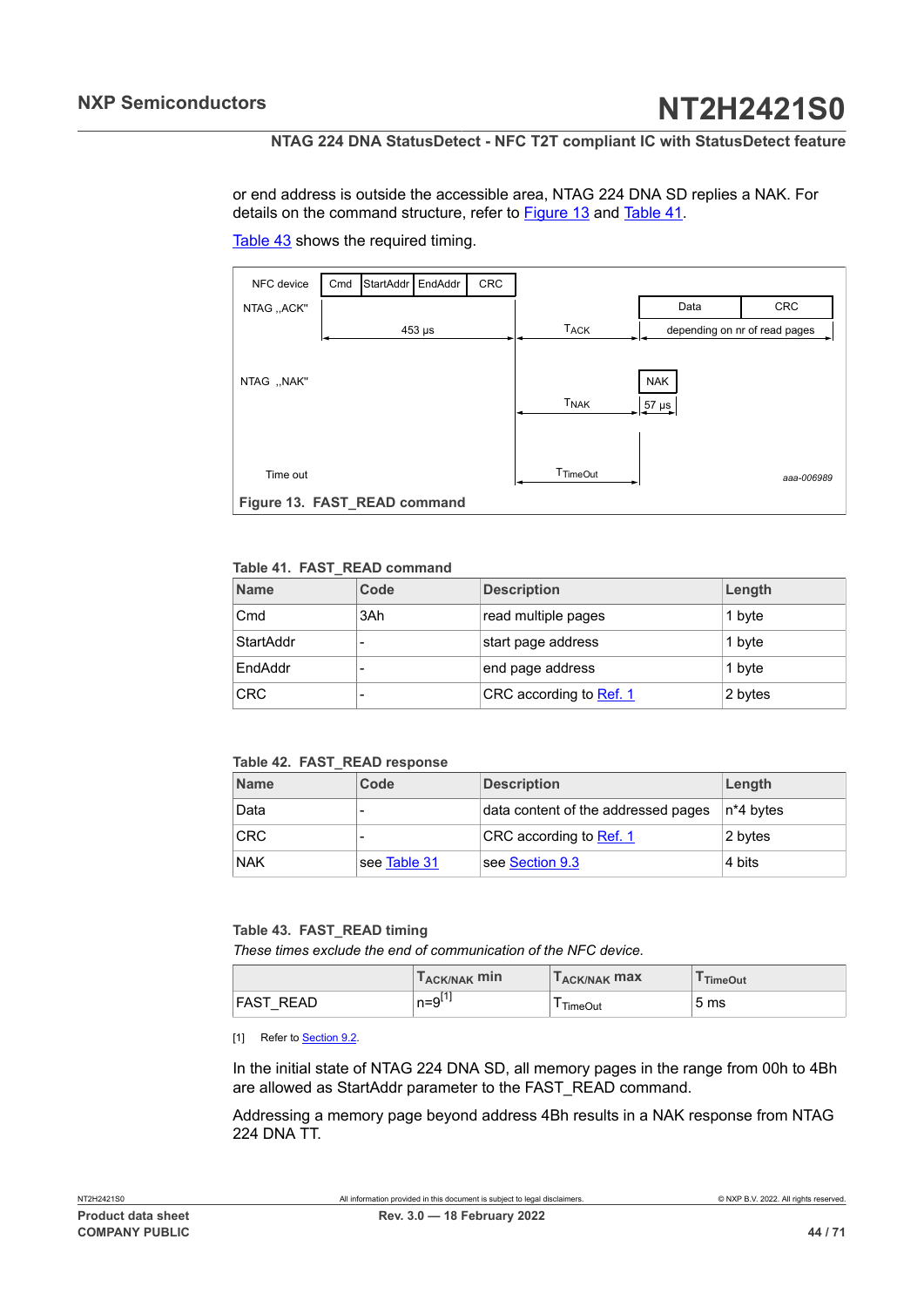The EndAddr parameter must be equal to or higher than the StartAddr otherwise NAK response is provided.

The following conditions apply if part of the memory is authentication protected for read access:

- **•** if NTAG 224 DNA SD is in the ACTIVE state
	- **–** if any requested page address is equal or higher than AUTH0 a NAK is replied
- **•** if NTAG 224 DNA SD is in the AUTHENTICATED state
	- **–** the FAST\_READ command behaves like on an NTAG 224 DNA SD without access protection

**Remark:** SUNCMAC\_KEY and AES\_KEY values cannot be read out of the memory. When reading from pages holding those two values, all 00h bytes are replied to the NFC device instead.

**Remark:** The FAST\_READ command is able to read out the whole accessible memory. Nevertheless, receive buffer of the NFC device must be able to handle the requested amount of data as there is no chaining possibility.

## **10.4 WRITE**

<span id="page-44-2"></span>The WRITE command requires a block address, and writes 4 bytes of data into the addressed NTAG 224 DNA TT page. The WRITE command is shown in [Figure 14](#page-44-0) and [Table](#page-44-1) 44.

<span id="page-44-0"></span>

| NFC device               | Cmd Addr | Data   | CRC |                        |                   |
|--------------------------|----------|--------|-----|------------------------|-------------------|
| NTAG "ACK"               |          |        |     |                        | <b>ACK</b>        |
|                          |          | 708 µs |     | <b>TACK</b>            | $\frac{57}{1}$ µs |
|                          |          |        |     |                        |                   |
| NTAG ,, NAK"             |          |        |     |                        | <b>NAK</b>        |
|                          |          |        |     | <b>T<sub>NAK</sub></b> | 57 µs             |
|                          |          |        |     |                        |                   |
|                          |          |        |     |                        |                   |
| Time out                 |          |        |     | T <sub>TimeOut</sub>   | aaa-006990        |
| Figure 14. WRITE command |          |        |     |                        |                   |

[Table](#page-45-0) 46 shows the required timing.

#### <span id="page-44-1"></span>**Table 44. WRITE command**

| <b>Name</b> | Code             | <b>Description</b>      | Length  |
|-------------|------------------|-------------------------|---------|
| Cmd         | A <sub>2</sub> h | write one page          | 1 byte  |
| Addr        |                  | page address            | 1 byte  |
| Data        |                  | data                    | 4 bytes |
| <b>CRC</b>  | -                | CRC according to Ref. 1 | 2 bytes |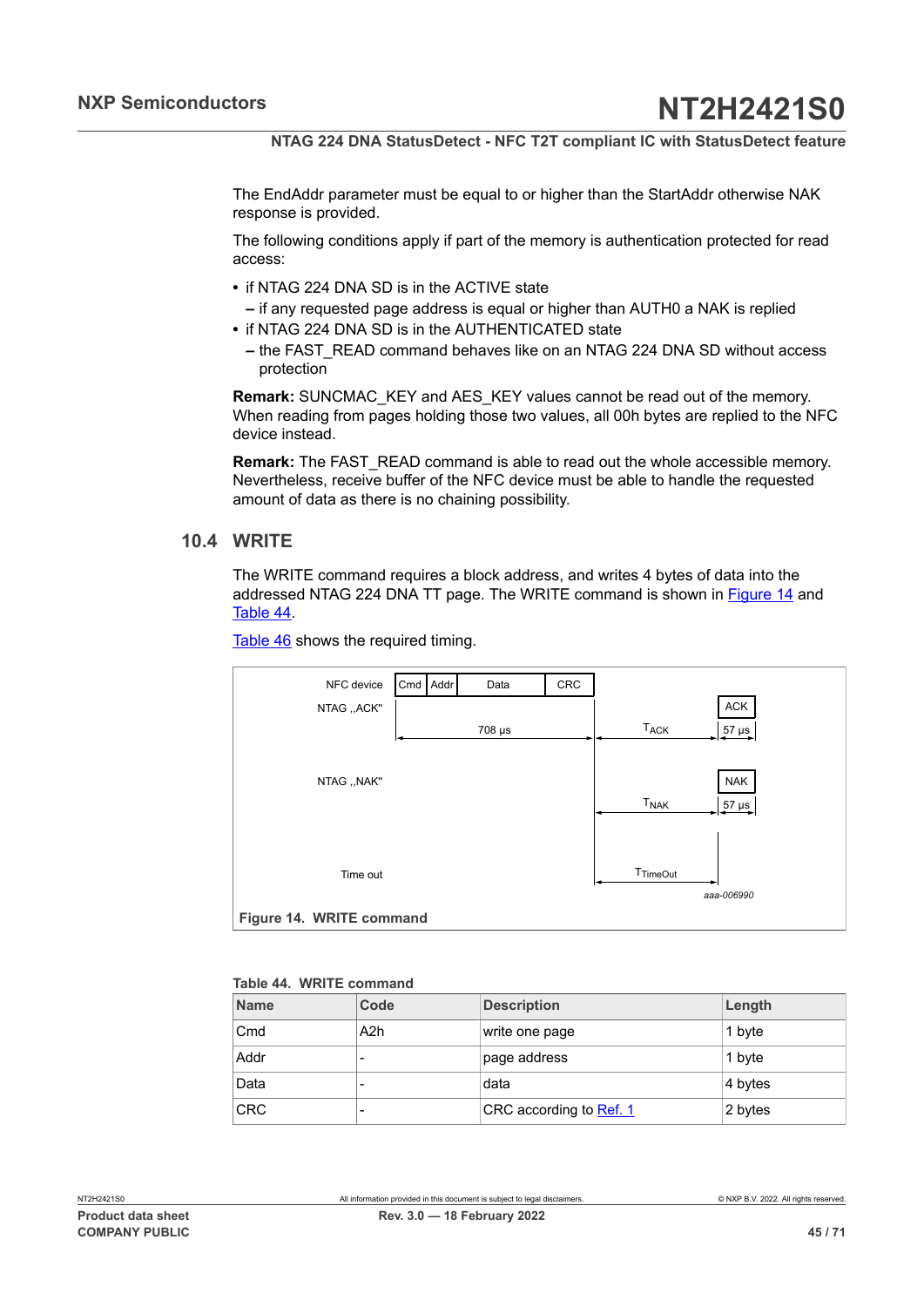#### <span id="page-45-1"></span>**Table 45. WRITE response**

| <b>Name</b>    | Code         | <b>Description</b> | Length |
|----------------|--------------|--------------------|--------|
| <b>ACK/NAK</b> | see Table 31 | see Section 9.3    | 4 bits |

#### <span id="page-45-0"></span>**Table 46. WRITE timing**

*These times exclude the end of communication of the NFC device.*

|              | T <sub>ACK/NAK</sub> min   | T <sub>ACK/NAK</sub> max | <sup>I</sup> TimeOut |
|--------------|----------------------------|--------------------------|----------------------|
| <b>WRITE</b> | <b>F41</b><br>$n = 9^{11}$ | <b>TimeOut</b>           | 10 <sub>ms</sub>     |

[1] Refer to **[Section 9.2.](#page-37-3)** 

In the initial state of NTAG 224 DNA SD, page address 02h to 4Bh are valid Addr parameters to the WRITE command.

Addressing a memory page beyond address 4Bh results in a NAK response from NTAG 224 DNA SD.

Pages which are locked against writing cannot be reprogrammed using WRITE command. The locking mechanisms include static and dynamic lock bits as well as specific lock bits of different configuration elements.

The following conditions apply if part of the memory is authentication protected for write access:

- **•** if NTAG 224 DNA SD is in the ACTIVE state
	- **–** writing to a page which address is equal or higher than AUTH0 results in a NAK response
- **•** if NTAG 224 DNA SD is in the AUTHENTICATED state
	- **–** the WRITE command behaves like on an NTAG 224 DNA SD without access protection

NTAG 224 DNA SD features tearing protected write operations to specific memory content. The following pages are protected against tearing events during a WRITE operation:

- **•** page 02h containing static lock bits
- **•** page 03h containing CC bits
- <span id="page-45-2"></span>**•** page 38h containing the additional dynamic lock bits for the NTAG 224 DNA SD

## **10.5 READ\_CNT**

The READ\_CNT command is used to read out the current value of the NFC one-way counter of the NTAG 224 DNA SD. The command has a single argument specifying the counter number and returns the 24-bit counter value of the corresponding counter. The command structure is shown in [Figure 15](#page-46-1) and [Table](#page-46-2) 47.

[Table](#page-46-3) 49 shows the required timing.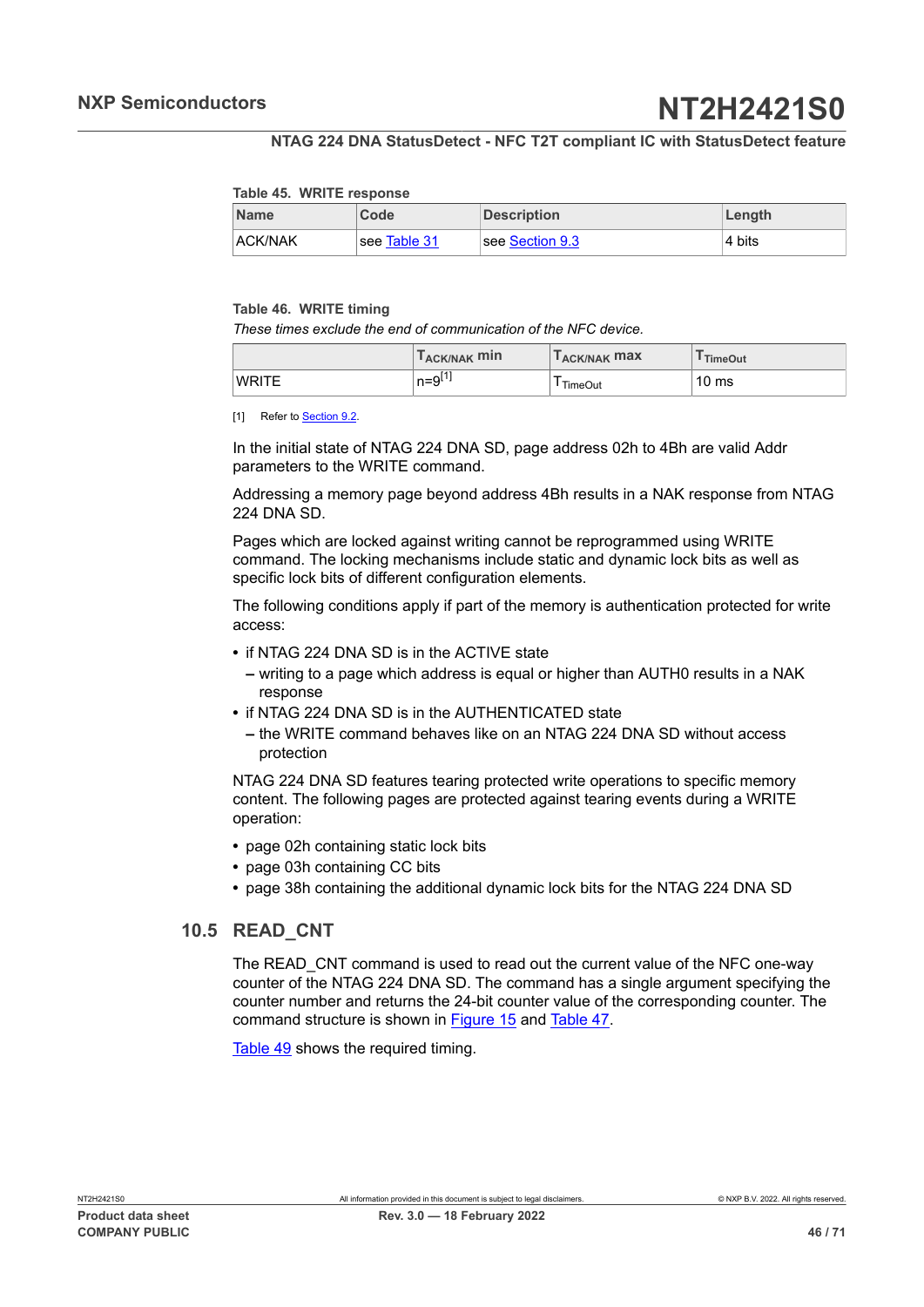## **NTAG 224 DNA StatusDetect - NFC T2T compliant IC with StatusDetect feature**

<span id="page-46-4"></span><span id="page-46-1"></span>

#### <span id="page-46-2"></span>**Table 47. READ\_CNT command**

| <b>Name</b> | Code            | <b>Description</b>      | Length  |
|-------------|-----------------|-------------------------|---------|
| Cmd         | 39h             | ⊺read counter           | 1 byte  |
| Addr        | 02 <sub>h</sub> | NFC counter address     | 1 byte  |
| <b>CRC</b>  |                 | CRC according to Ref. 1 | 2 bytes |

#### <span id="page-46-5"></span>**Table 48. READ\_CNT response**

| <b>Name</b> | Code         | <b>Description</b>      | Length  |
|-------------|--------------|-------------------------|---------|
| Data        |              | counter value           | 3 bytes |
| <b>CRC</b>  |              | CRC according to Ref. 1 | 2 bytes |
| <b>NAK</b>  | see Table 31 | see Section 9.3         | 4 bits  |

#### <span id="page-46-3"></span>**Table 49. READ\_CNT timing**

*These times exclude the end of communication of the NFC device.*

|                 | T <sub>ACK/NAK</sub> min | T <sub>ACK/NAK</sub> max | <sup>I</sup> TimeOut |
|-----------------|--------------------------|--------------------------|----------------------|
| <b>READ CNT</b> | $n = 9L+1$               | <b>TimeOut</b>           | 5 <sub>ms</sub>      |

<span id="page-46-0"></span>[1] Refer to **[Section 9.2.](#page-37-3)** 

## **10.6 AUTHENTICATE**

**Description:** The authentication process is detailed in **Section 8.10.** 

Executing an HLTA command results in losing the authentication status.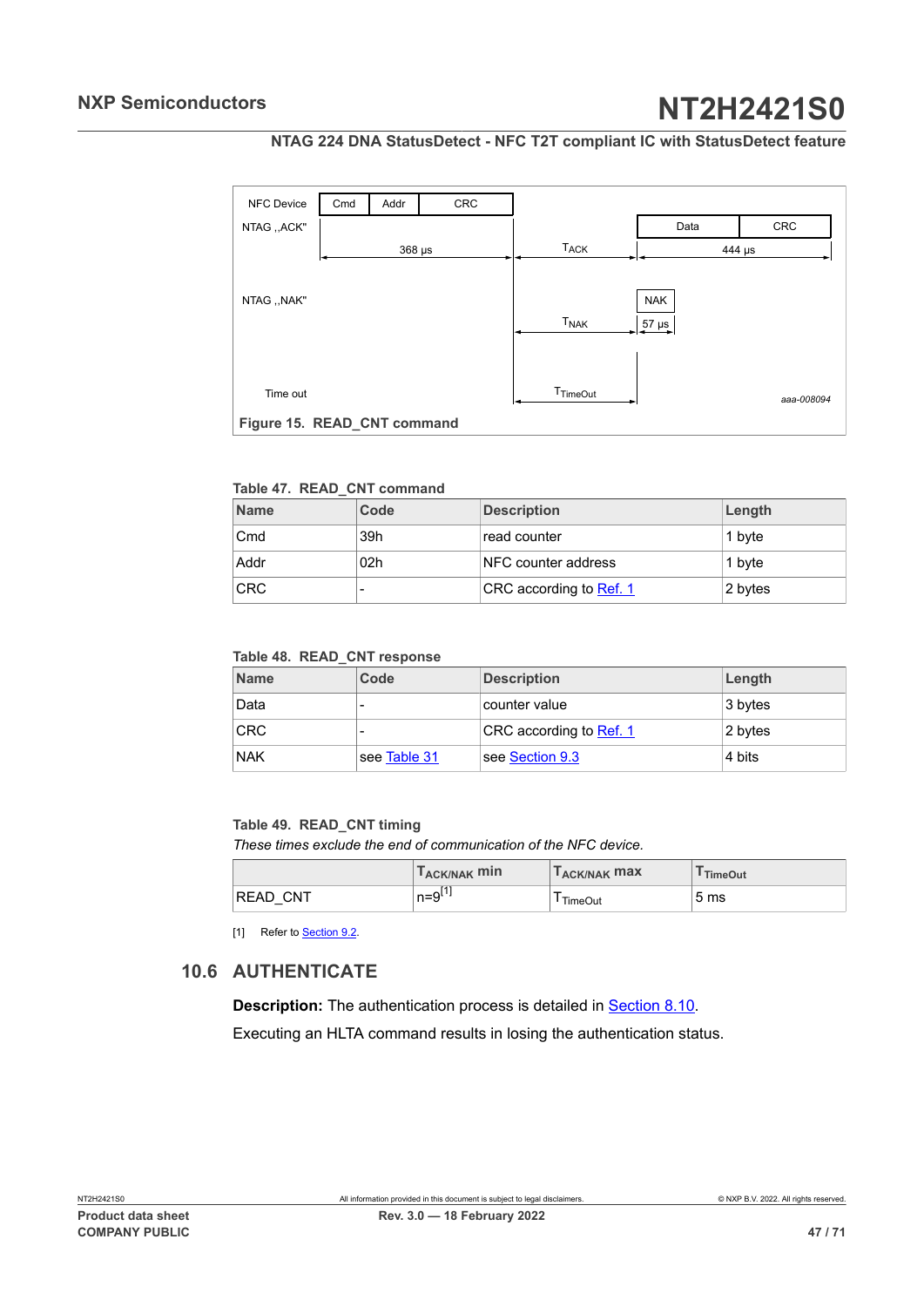## **NTAG 224 DNA StatusDetect - NFC T2T compliant IC with StatusDetect feature**

<span id="page-47-4"></span>

#### <span id="page-47-0"></span>**Table 50. AUTHENTICATE part 1 command**

| <b>Name</b> | Code | <b>Description</b>          | Length  |
|-------------|------|-----------------------------|---------|
| Cmd         | 1Ah  | authentication part 1       | 1 byte  |
| Arg         | 00h  | fixed value 00h as argument | 1 byte  |
| <b>CRC</b>  |      | CRC according to Ref. 1     | 2 bytes |

#### <span id="page-47-1"></span>**Table 51. AUTHENTICATE part 1 response**

| <b>Name</b> | Code         | <b>Description</b>                                                                              | Length   |
|-------------|--------------|-------------------------------------------------------------------------------------------------|----------|
| <b>AFh</b>  | AFh          | first response byte indicates that<br>the authentication process needs a<br>second command part | 1 byte   |
| ek(RndB)    |              | 16-byte encrypted NTAG random<br>number RndB                                                    | 16 bytes |
| <b>CRC</b>  | -            | CRC according to Ref. 1                                                                         | 2 bytes  |
| <b>NAK</b>  | see Table 31 | see Section 9.3                                                                                 | 4-bit    |

#### <span id="page-47-2"></span>**Table 52. AUTHENTICATE part 1 timing**

*These times exclude the end of communication of the NFC device.*

|                            | $T_{\rm ACK}$ min | $T_{ACK}$ max | T <sub>NAK min</sub> | I NAK max | <sup>I</sup> TimeOut |
|----------------------------|-------------------|---------------|----------------------|-----------|----------------------|
| <b>AUTHENTICATE part 1</b> | $n=9$             | TimeOut       | $n = 9$              | TimeOut   | 10 <sub>ms</sub>     |

### <span id="page-47-3"></span>**Table 53. AUTHENTICATE Step 2**

|      | Code Parameter | Data           | Integrity mechanism | Response         |
|------|----------------|----------------|---------------------|------------------|
| ∣AFh | -              | ek(RndA+RndB') | Parity, CRC         | '00' + ek(RndA') |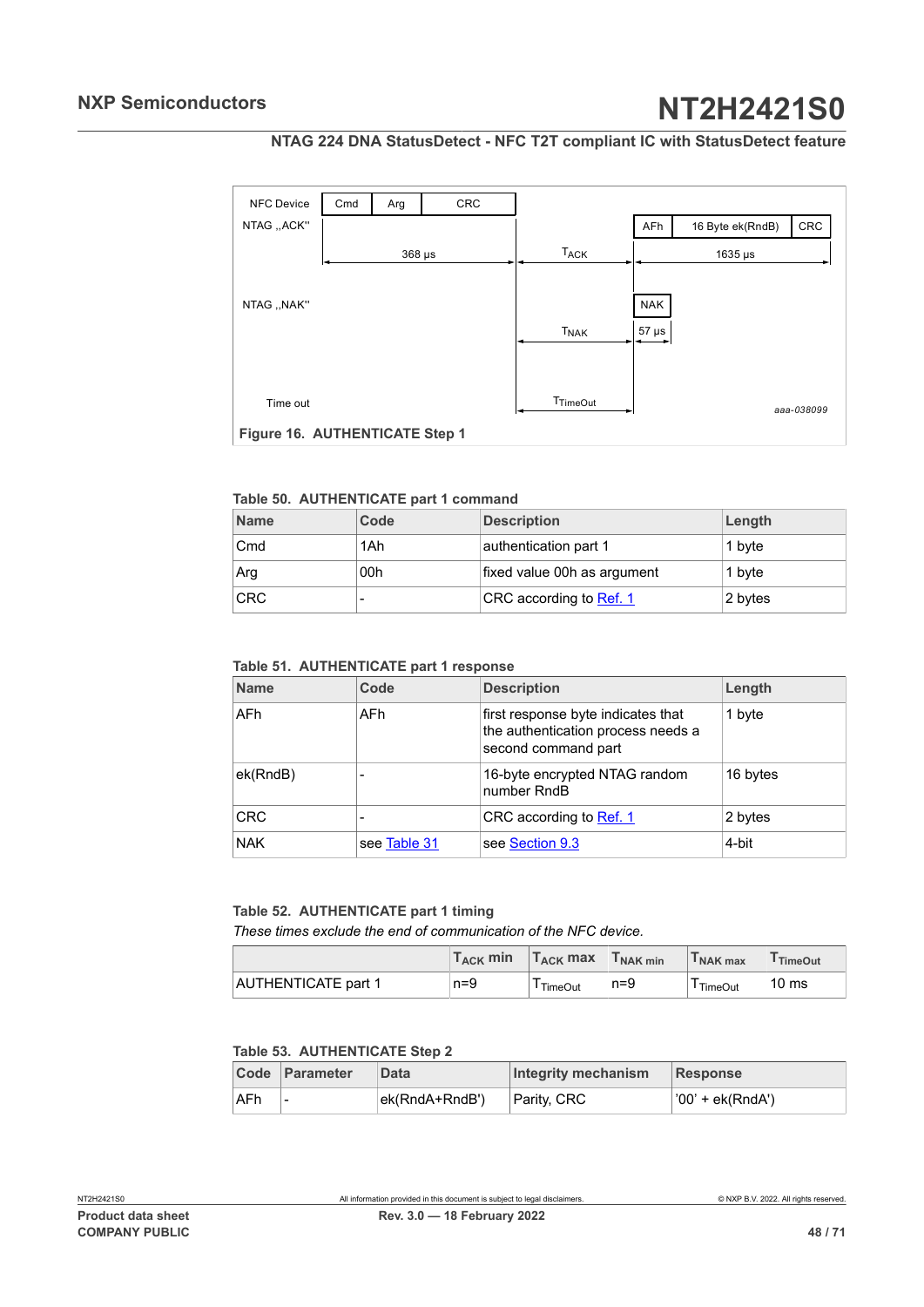## **NTAG 224 DNA StatusDetect - NFC T2T compliant IC with StatusDetect feature**

<span id="page-48-3"></span>

#### <span id="page-48-0"></span>**Table 54. AUTHENTICATE part 2 command**

| <b>Name</b>          | Code | <b>Description</b>                                             | Length   |
|----------------------|------|----------------------------------------------------------------|----------|
| Cmd                  | AFh  | fixed first byte for the<br><b>AUTHENTICATE part 2 command</b> | 1 byte   |
| ek(RndA    RndB')  - |      | 32-byte encrypted random numbers<br>RNDA concatenated by RndB' | 32 bytes |
| <b>CRC</b>           | -    | CRC according to Ref. 1                                        | 2 bytes  |

#### <span id="page-48-1"></span>**Table 55. AUTHENTICATE part 2 response**

| <b>Name</b> | Code                     | <b>Description</b>                                                                                 | Length   |
|-------------|--------------------------|----------------------------------------------------------------------------------------------------|----------|
| 00h         | 00h                      | first response byte indicates that the<br>authentication process is finished<br>after this command | 1 byte   |
| ek(RndA')   |                          | 16-byte encrypted, shifted NFC<br>device random number RndA'                                       | 16 bytes |
| <b>CRC</b>  | $\overline{\phantom{0}}$ | CRC according to Ref. 1                                                                            | 2 bytes  |
| <b>NAK</b>  | see Table 31             | see Section 9.3                                                                                    | 4-bit    |

#### <span id="page-48-2"></span>**Table 56. AUTHENTICATE part 2 timing**

*These times exclude the end of communication of the NFC device.*

|                            | T <sub>ACK</sub> min | $T_{ACK}$ max | T <sub>NAK min</sub> | I NAK max | <sup>I</sup> TimeOut |
|----------------------------|----------------------|---------------|----------------------|-----------|----------------------|
| <b>AUTHENTICATE part 2</b> | $n=9$                | TimeOut       | $n = 9$              | TimeOut   | 10 <sub>ms</sub>     |

## **10.7 READ\_SIG**

<span id="page-48-4"></span>The READ SIG command returns an IC-specific, 48 byte ECC signature, to verify the originality signature with the public key. The signature is pre-programmed at chip production and can be changed (see [Section 10.8\)](#page-49-0) if the originality signature has been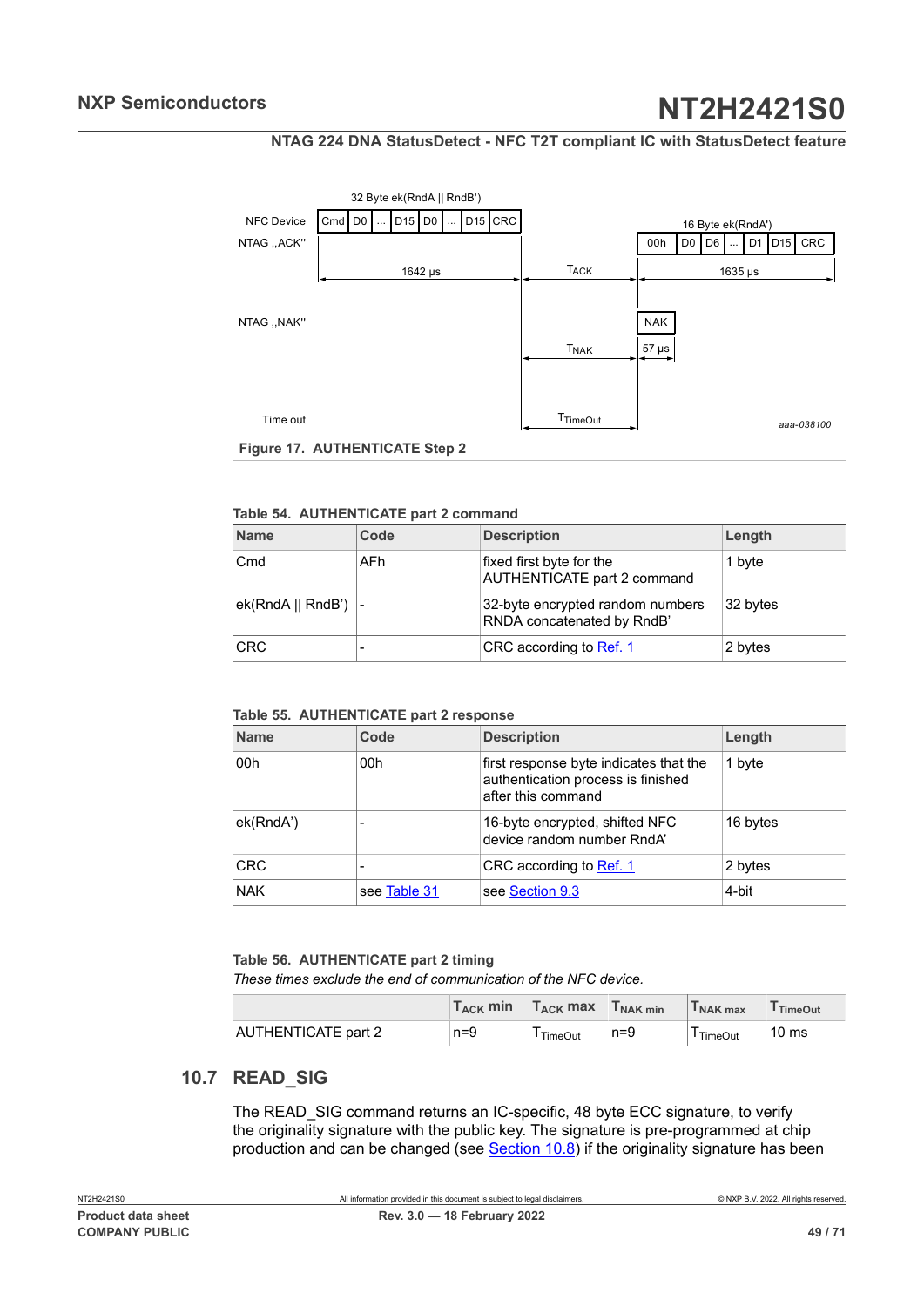<span id="page-49-4"></span>unlocked with the LOCK\_SIG command (see [Section 10.9](#page-51-0)). The command structure is shown in [Figure 18](#page-49-1) and [Table](#page-49-2) 57.

<span id="page-49-1"></span>

#### [Table](#page-49-3) 59 shows the required timing.

#### <span id="page-49-2"></span>**Table 57. READ\_SIG command**

| <b>Name</b> | Code | <b>Description</b>      | Length  |
|-------------|------|-------------------------|---------|
| Cmd         | 3Ch  | read ECC signature      | 1 byte  |
| Addr        | 00h  | RFU, is set to 00h      | 1 byte  |
| <b>CRC</b>  |      | CRC according to Ref. 1 | 2 bytes |

#### <span id="page-49-5"></span>**Table 58. READ\_SIG response**

| <b>Name</b> | Code         | <b>Description</b>      | Length   |
|-------------|--------------|-------------------------|----------|
| Signature   |              | ECC signature           | 48 bytes |
| <b>CRC</b>  |              | CRC according to Ref. 1 | 2 bytes  |
| <b>NAK</b>  | see Table 31 | see Section 9.3         | 4 bits   |

#### <span id="page-49-3"></span>**Table 59. READ\_SIG timing**

*These times exclude the end of communication of the NFC device.*

|                                | T <sub>ACK/NAK</sub> min             | ACK/NAK <b>MAX</b> | <b>TimeOut</b>  |
|--------------------------------|--------------------------------------|--------------------|-----------------|
| <b>SIG</b><br><b>READ</b><br>_ | <b>641</b><br>$n = 0$<br>$11-$<br>ت. | <b>TimeOut</b>     | 5 <sub>ms</sub> |

[1] Refer to **[Section 9.2.](#page-37-3)** 

Details on how to check that the signature value is provided in the following Application note ([Ref. 5](#page-63-9)).

## **10.8 WRITE\_SIG**

<span id="page-49-0"></span>The WRITE\_SIG command allows the writing of a customized originality signature into the dedicated originality signature memory.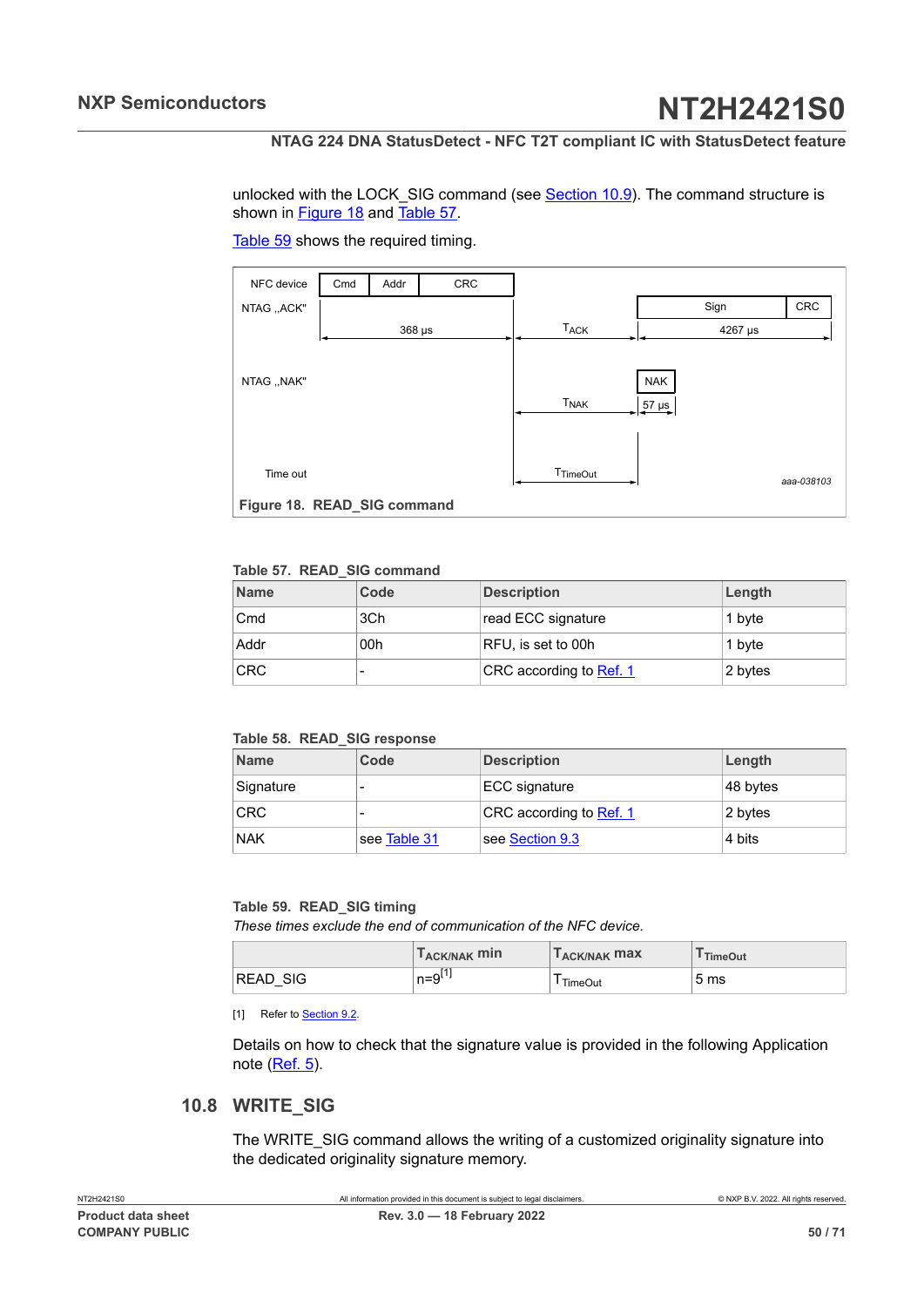<span id="page-50-3"></span>The WRITE\_SIG command requires an originality signature block address (see [Table](#page-51-1) 63), and writes 4 bytes of data into the addressed originality signature block. The WRITE\_SIG command is shown in **Figure 19** and [Table](#page-50-1) 60.

[Table](#page-50-2) 62 shows the required timing.

<span id="page-50-0"></span>

### <span id="page-50-1"></span>**Table 60. WRITE\_SIG command**

| <b>Name</b> | Code | <b>Description</b>                    | Length  |
|-------------|------|---------------------------------------|---------|
| Cmd         | A9h  | write one originality signature block | 1 byte  |
| Addr        |      | block address                         | 1 byte  |
| Data        |      | signature bytes to be written         | 4 bytes |
| <b>CRC</b>  |      | CRC according to Ref. 1               | 2 bytes |

#### <span id="page-50-4"></span>**Table 61. WRITE\_SIG response**

| <b>Name</b>    | Code         | <b>Description</b> | ∣Length |
|----------------|--------------|--------------------|---------|
| <b>ACK/NAK</b> | see Table 31 | see Section 9.3    | ∣4 bits |

#### <span id="page-50-2"></span>**Table 62. WRITE\_SIG timing**

*These times exclude the end of communication of the NFC device.*

|                  | T <sub>ACK/NAK</sub> min                                         | <b>I ACK/NAK MAX</b> | <b>TimeOut</b>   |
|------------------|------------------------------------------------------------------|----------------------|------------------|
| <b>WRITE SIG</b> | QL'<br>$\overline{\phantom{0}}$<br>$\overline{\phantom{0}}$<br>u | <b>TimeOut</b>       | 10 <sub>ms</sub> |

[1] Refer to [Section 9.2.](#page-37-3)

In the initial state of NTAG 224 DNA SD, the originality signature block address 00h to 0Bh are valid Addr parameters to the WRITE\_SIG command.

Addressing a memory block beyond address 0Bh results in a NAK response from NTAG 224 DNA SD.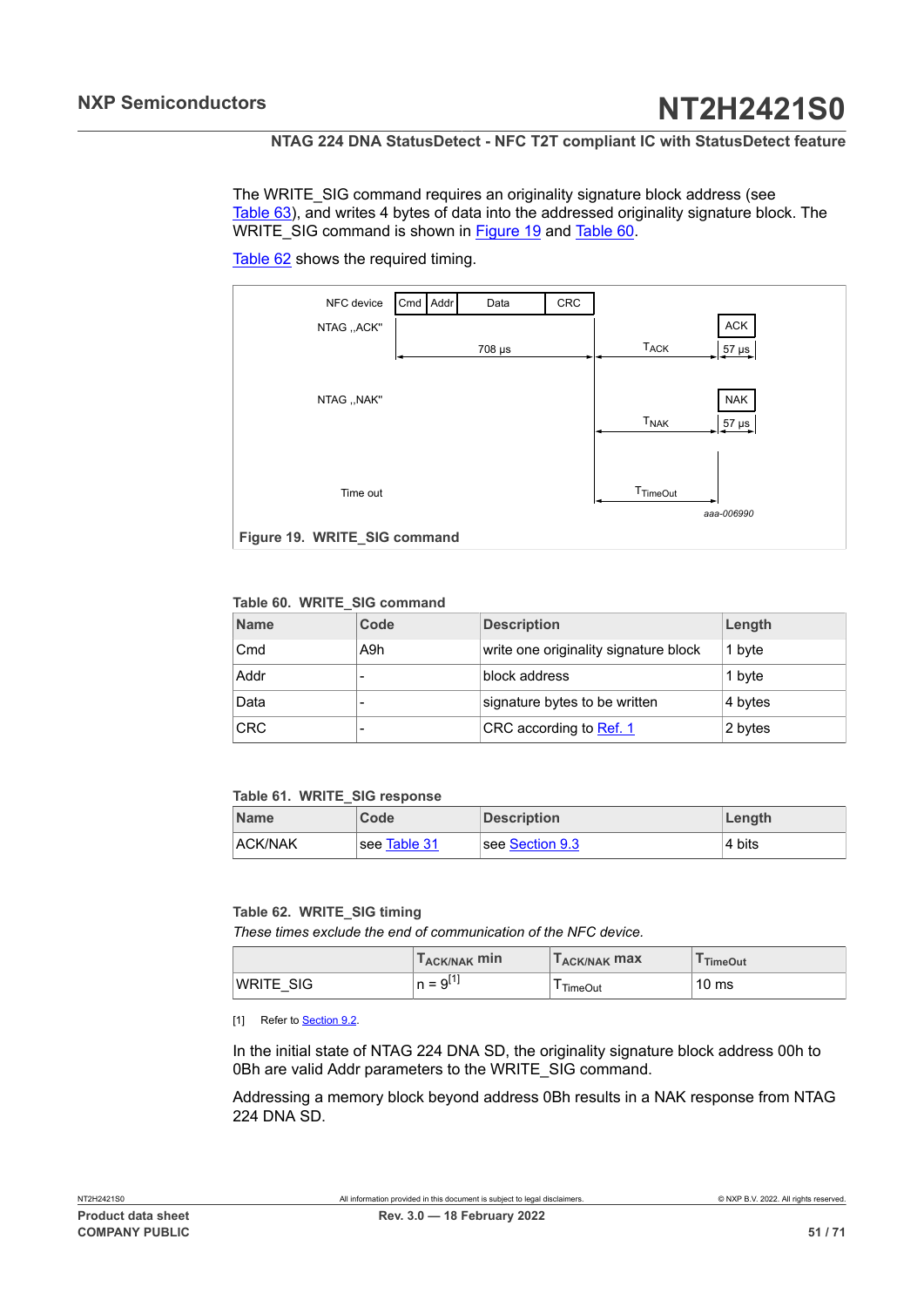<span id="page-51-1"></span>

| Originality<br>signature block | byte 0 | byte 1 | byte 2 | byte 3 |
|--------------------------------|--------|--------|--------|--------|
| 00h                            | LSByte |        |        |        |
| 01h                            |        |        |        |        |
| $\cdots$                       |        |        |        |        |
| 0Ah                            |        |        |        |        |
| 0Bh                            |        |        |        | MSByte |

## **10.9 LOCK\_SIG**

<span id="page-51-0"></span>The LOCK\_SIG command allows the user to unlock, lock or permanently lock the dedicated originality signature memory.

The originality signature memory can only be unlocked if the originality signature memory is not permanently locked.

Permanently locking of the originality signature with the LOCK-SIG command is irreversible and the originality signature memory can never be unlocked and reprogrammed again.

The LOCK\_SIG command is shown in [Figure 20](#page-51-2) and [Table](#page-51-3) 64.

[Table](#page-52-1) 66 shows the required timing.

<span id="page-51-2"></span>

<span id="page-51-3"></span>

|  |  |  |  | Table 64. LOCK SIG command |
|--|--|--|--|----------------------------|
|--|--|--|--|----------------------------|

| Length |  |  |  |  |  |  |
|--------|--|--|--|--|--|--|
| 1 byte |  |  |  |  |  |  |
| 1 byte |  |  |  |  |  |  |
|        |  |  |  |  |  |  |
|        |  |  |  |  |  |  |
|        |  |  |  |  |  |  |
|        |  |  |  |  |  |  |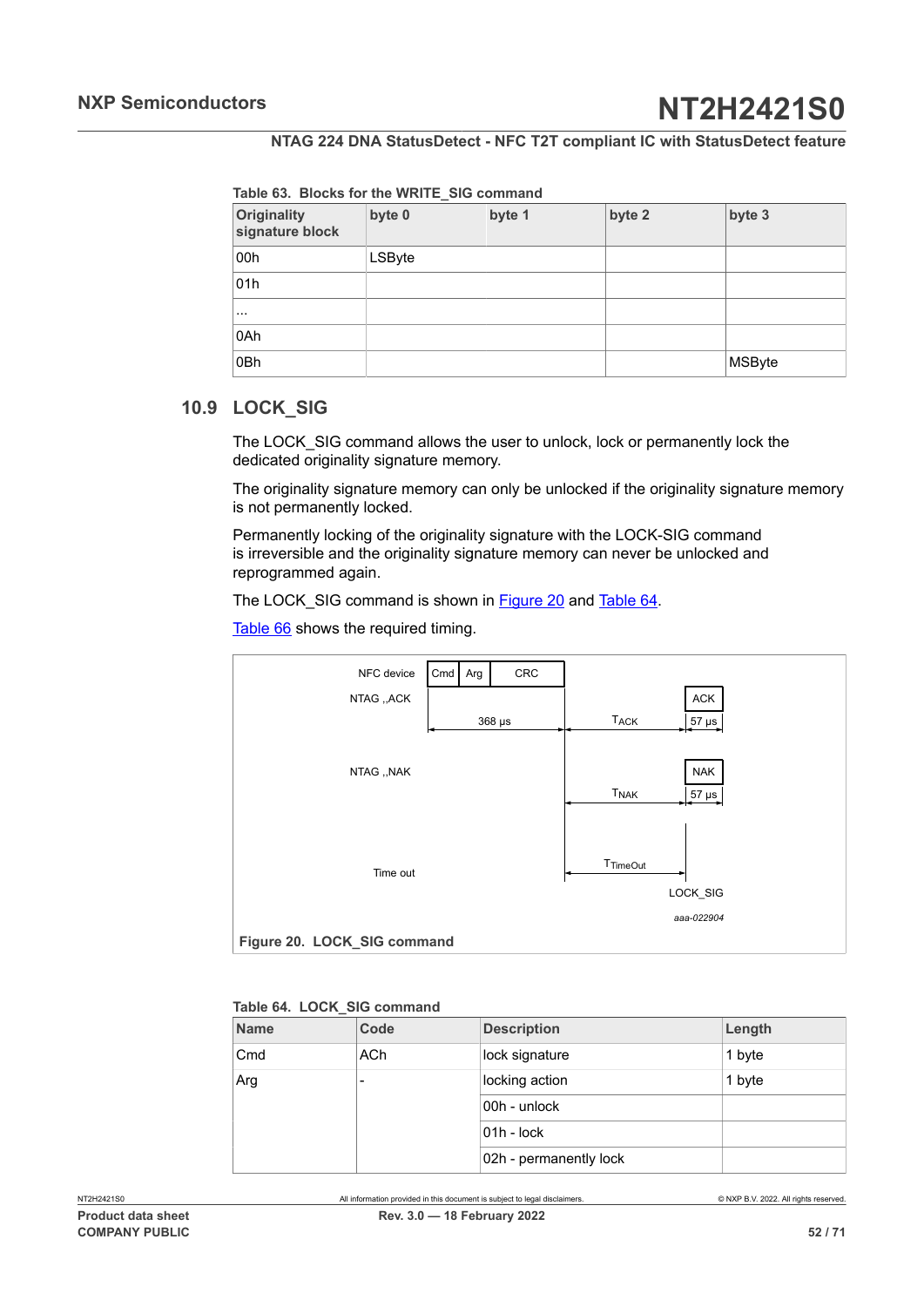#### **NTAG 224 DNA StatusDetect - NFC T2T compliant IC with StatusDetect feature**

#### <span id="page-52-2"></span>**Table 64. LOCK\_SIG command***...continued*

| <b>Name</b> | Code | <b>Description</b>             | Length  |
|-------------|------|--------------------------------|---------|
| <b>CRC</b>  |      | CRC according to <b>Ref. 1</b> | 2 bytes |

#### <span id="page-52-5"></span>**Table 65. LOCK\_SIG response**

| <b>Name</b>    | Code         | <b>Description</b>            | Length |
|----------------|--------------|-------------------------------|--------|
| <b>ACK/NAK</b> | see Table 31 | $\sf l$ see Section 9.3 $\sf$ | 4 bits |

#### <span id="page-52-1"></span>**Table 66. LOCK\_SIG timing**

*These times exclude the end of communication of the NFC device.*

|          | T <sub>ACK/NAK</sub> min | T <sub>ACK/NAK</sub> max | <sup>I</sup> TimeOut |
|----------|--------------------------|--------------------------|----------------------|
| LOCK SIG | $n = 9^{11}$             | <b>TimeOut</b>           | 10 <sub>ms</sub>     |

<span id="page-52-0"></span>[1] Refer to [Section 9.2.](#page-37-3)

## **10.10 READ\_TT\_STATUS**

The READ TT Status command provides the information about the tag tamper status which is detected when the NTAG 224 DNA SD is powered by an RF field. The response on The READ\_TT\_STATUS includes

- **•** 1 byte about the actual and stored status of the tag tamper detected during start-up
- In capacitive mode (RTT\_CTT\_SEL is set to 1b) 4 byte of measured capacitance parameters, if CTT\_SHOW\_VALUE is set to 1b, otherwise 4 byte are fixed to all 00h. In resistive tag tamper mode (RTT\_CTT\_SEL is set to 0b), 4 byte are fixed to all 00h.

For details on those cases and the command structure, refer to [Figure 21](#page-52-3) and [Table](#page-52-4) 67.

[Table](#page-53-1) 69 shows the required timing.

<span id="page-52-3"></span>

| NFC device                        | Cmd | Addr        | CRC |                        |             |            |
|-----------------------------------|-----|-------------|-----|------------------------|-------------|------------|
| NTAG ,, ACK"                      |     |             |     |                        | Data        | CRC        |
|                                   |     | $368 \mu s$ |     | <b>T<sub>ACK</sub></b> | $602 \mu s$ |            |
|                                   |     |             |     |                        |             |            |
| NTAG, , NAK"                      |     |             |     |                        | <b>NAK</b>  |            |
|                                   |     |             |     | <b>T<sub>NAK</sub></b> | $57 \mu s$  |            |
|                                   |     |             |     |                        |             |            |
|                                   |     |             |     |                        |             |            |
| Time out                          |     |             |     | T <sub>TimeOut</sub>   |             | aaa-026784 |
| Figure 21. READ_TT_STATUS command |     |             |     |                        |             |            |

#### <span id="page-52-4"></span>**Table 67. READ\_TT\_STATUS command**

| <b>Name</b> | Code | <b>Description</b>     | Length |
|-------------|------|------------------------|--------|
| Cmd         | A4h  | read Tag Tamper Status | 1 byte |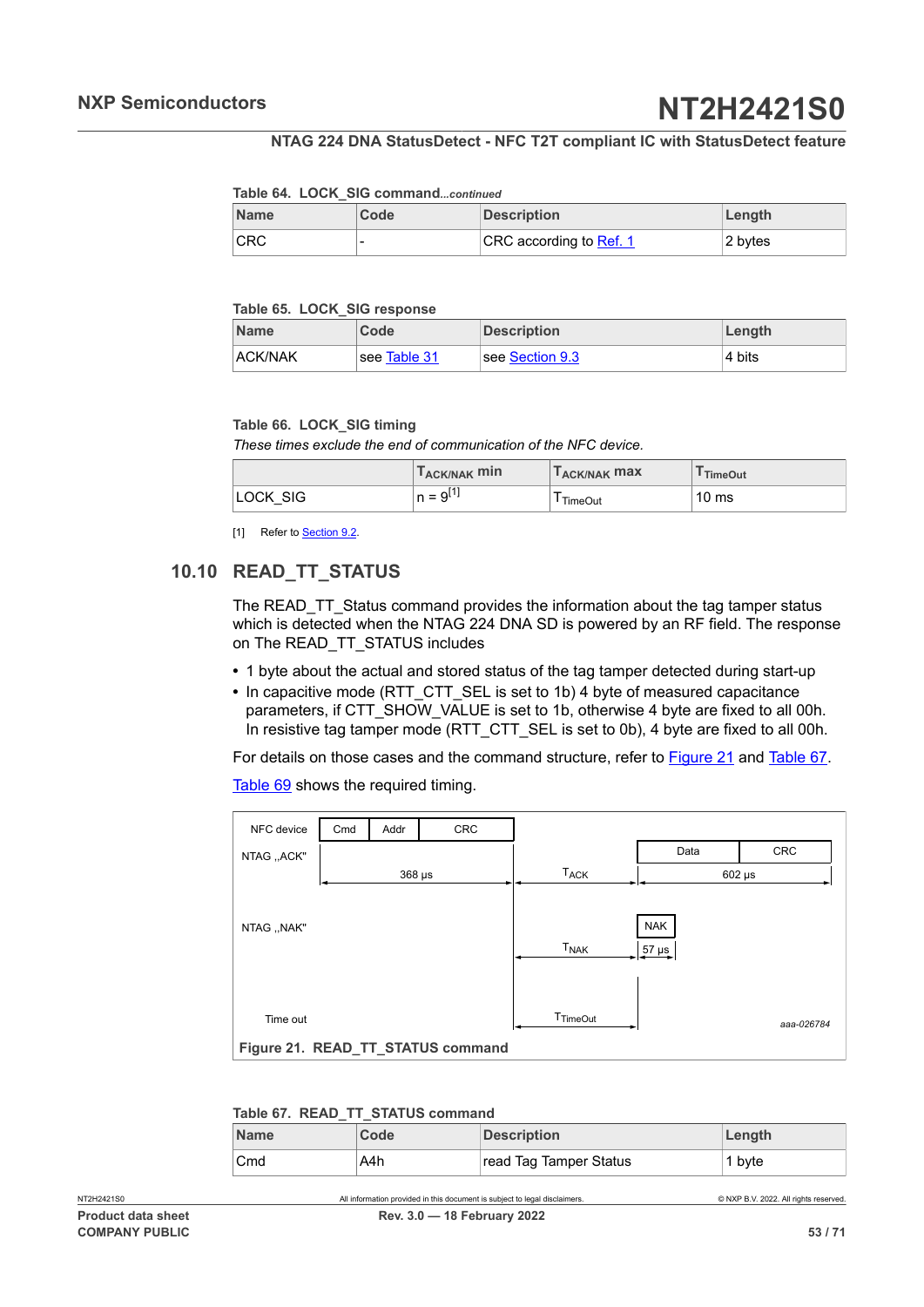## **NTAG 224 DNA StatusDetect - NFC T2T compliant IC with StatusDetect feature**

#### <span id="page-53-2"></span>**Table 67. READ\_TT\_STATUS command***...continued*

| <b>Name</b> | Code | <b>Description</b>      | Length  |
|-------------|------|-------------------------|---------|
| Addr        | 00h  | RFU, is set to 00h      | 1 byte  |
| <b>CRC</b>  |      | CRC according to Ref. 1 | 2 bytes |

## <span id="page-53-3"></span>**Table 68. READ\_TT\_STATUS response**

| <b>Name</b> | Code         | <b>Description</b>       | Length  |
|-------------|--------------|--------------------------|---------|
| Data        |              | <b>Tag Tamper Status</b> | 5 bytes |
| <b>CRC</b>  |              | CRC according to Ref. 1  | 2 bytes |
| <b>NAK</b>  | see Table 31 | see Section 9.3          | 4 bits  |

#### <span id="page-53-1"></span>**Table 69. READ\_TT\_STATUS timing**

*These times exclude the end of communication of the NFC device.*

|      | T <sub>ACK/NAK</sub> min | <b>TACK/NAK MAX</b> | TimeOut         |
|------|--------------------------|---------------------|-----------------|
| READ | E41<br>$n=9L+1$          | l TimeOut           | 5 <sub>ms</sub> |

[1] Refer to **[Section 9.2.](#page-37-3)** 

| Byte no. $\vert$ | <b>Description</b> | <b>Bits</b> | Interpretation                                                                                                                                                                                                                                                                                                                 |
|------------------|--------------------|-------------|--------------------------------------------------------------------------------------------------------------------------------------------------------------------------------------------------------------------------------------------------------------------------------------------------------------------------------|
| $0 - 3$          | TT0 - TT3          | $7-0$       | 00h fixed value                                                                                                                                                                                                                                                                                                                |
| 4                | <b>TTS</b> stored  | 7-4         | Stored Tag Tamper status, if SHOW STORED<br>TT STATUS is enabled<br>3h  Stored Tag Tamper Status was CLOSED at<br>one start-up<br>Fh  Stored Tag Tamper Status was OPEN at one<br>start-up<br>If SHOW STORED TT STATUS is disabled, the<br>value is masked with 0x0h                                                           |
|                  | TTS actual         | $3-0$       | Actual Tag Tamper status at last start-up, if<br>SHOW ACT_TT_STATUS is enabled<br>3h  Tag Tamper Status was CLOSED at last<br>start-up<br>Fh  Tag Tamper Status was OPEN at last start-<br>up<br>9h  Tag Tamper Status was INVALID at last start-<br>up<br>If SHOW ACT TT STATUS is disabled, the value<br>is masked with 0x0h |

### <span id="page-53-0"></span>**Table 70. READ\_TT\_STATUS response in RTT mode**

**Remark:** The status of the tag tamper wire is only measured during the start-up phase of the NTAG 224 DNA SD.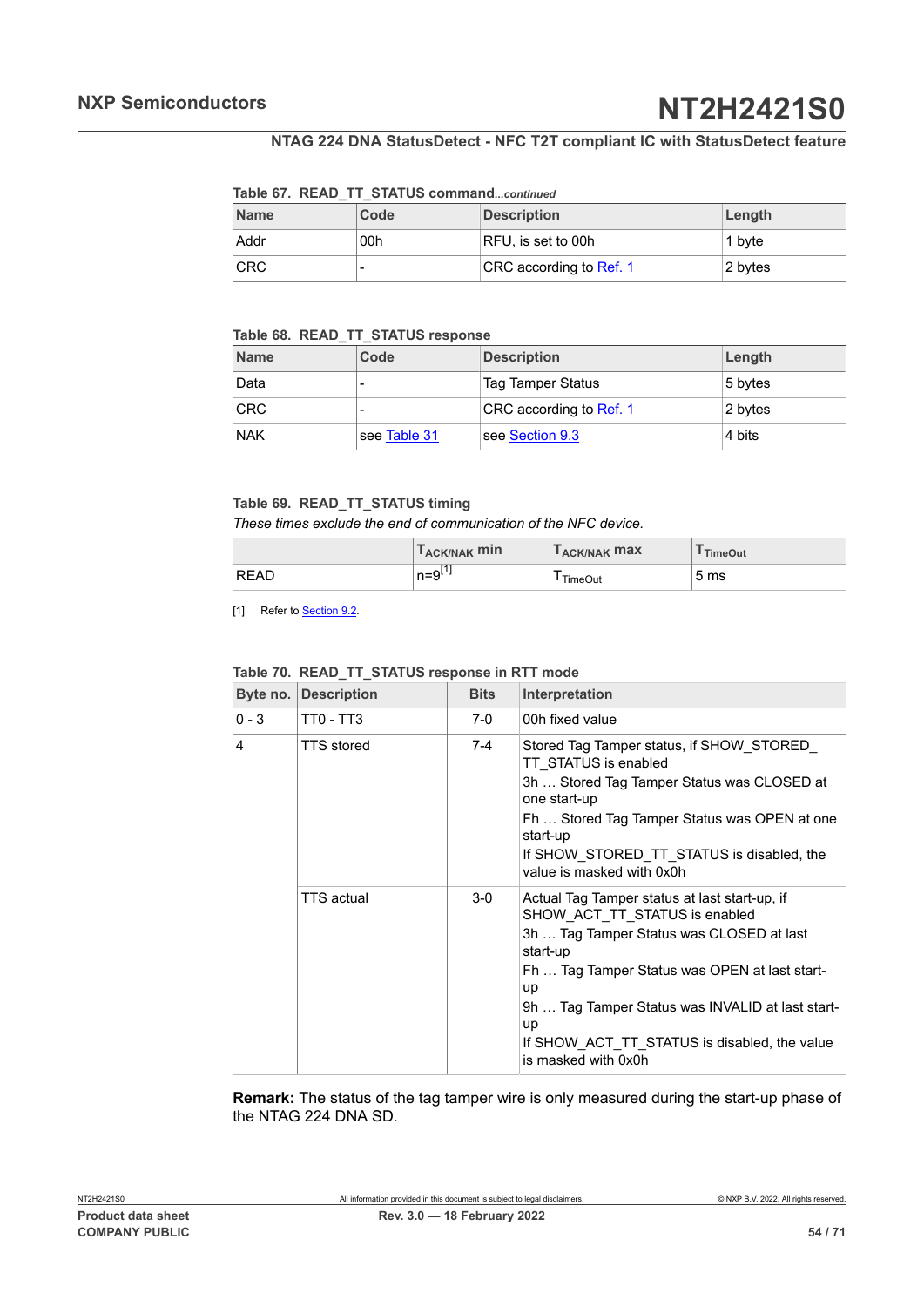| Byte no.       | <b>Description</b> | <b>Bits</b>   | Interpretation                                                                 |
|----------------|--------------------|---------------|--------------------------------------------------------------------------------|
| $\Omega$       | TT <sub>0</sub>    | $7 - 3$       | Measurement current setting from value CTT<br>CURR_TRIM                        |
|                |                    | $\mathcal{P}$ | Double measurement range setting form MEAS<br><b>DBL RANGE</b>                 |
|                |                    | $1 - 0$       | Internal ballast capacitor settings from CTT CFILT                             |
| 1              | TT1                | $7-2$         | DifferenceMeasurement [5-0]                                                    |
|                |                    | $1 - 0$       | <b>RFU</b>                                                                     |
| $\overline{2}$ | TT <sub>2</sub>    | $7-6$         | CounterValue2_ext [1-0]                                                        |
|                |                    | $5-0$         | DifferenceMeasurement [11-6]                                                   |
| 3              | TT <sub>3</sub>    | $7-0$         | CounterValue2_ext [9-2]                                                        |
| 4              | <b>TTS</b> stored  | $7-4$         | Stored Tag Tamper status, if SHOW STORED<br>TT STATUS is enabled               |
|                |                    |               | 3h  Stored Tag Tamper Status was CLOSED at<br>one start-up                     |
|                |                    |               | Fh  Stored Tag Tamper Status was OPEN at one<br>start-up                       |
|                |                    |               | If SHOW STORED TT STATUS is disabled, the<br>value is masked with 0x0h         |
|                | <b>TTS</b> actual  | $3-0$         | Actual Tag Tamper status at last start-up, if<br>SHOW ACT TT STATUS is enabled |
|                |                    |               | 3h  Tag Tamper Status was CLOSED at last<br>start-up                           |
|                |                    |               | Fh  Tag Tamper Status was OPEN at last start-<br>up                            |
|                |                    |               | 9h  Tag Tamper Status was INVALID at last start-<br>up                         |
|                |                    |               | If SHOW_ACT_TT_STATUS is disabled, the value<br>is masked with 0x0h            |

<span id="page-54-0"></span>**Table 71. READ\_TT\_STATUS response in CTT mode**

**Remark:** CTT is only measured during the start-up phase of the NTAG 224 DNA SD.

If CTT\_SHOW\_VALUE is disabled, TT0 to TT3 are masked with 00h in ACTIVE state and provide the details of the last measurement in AUTHENTICATED state.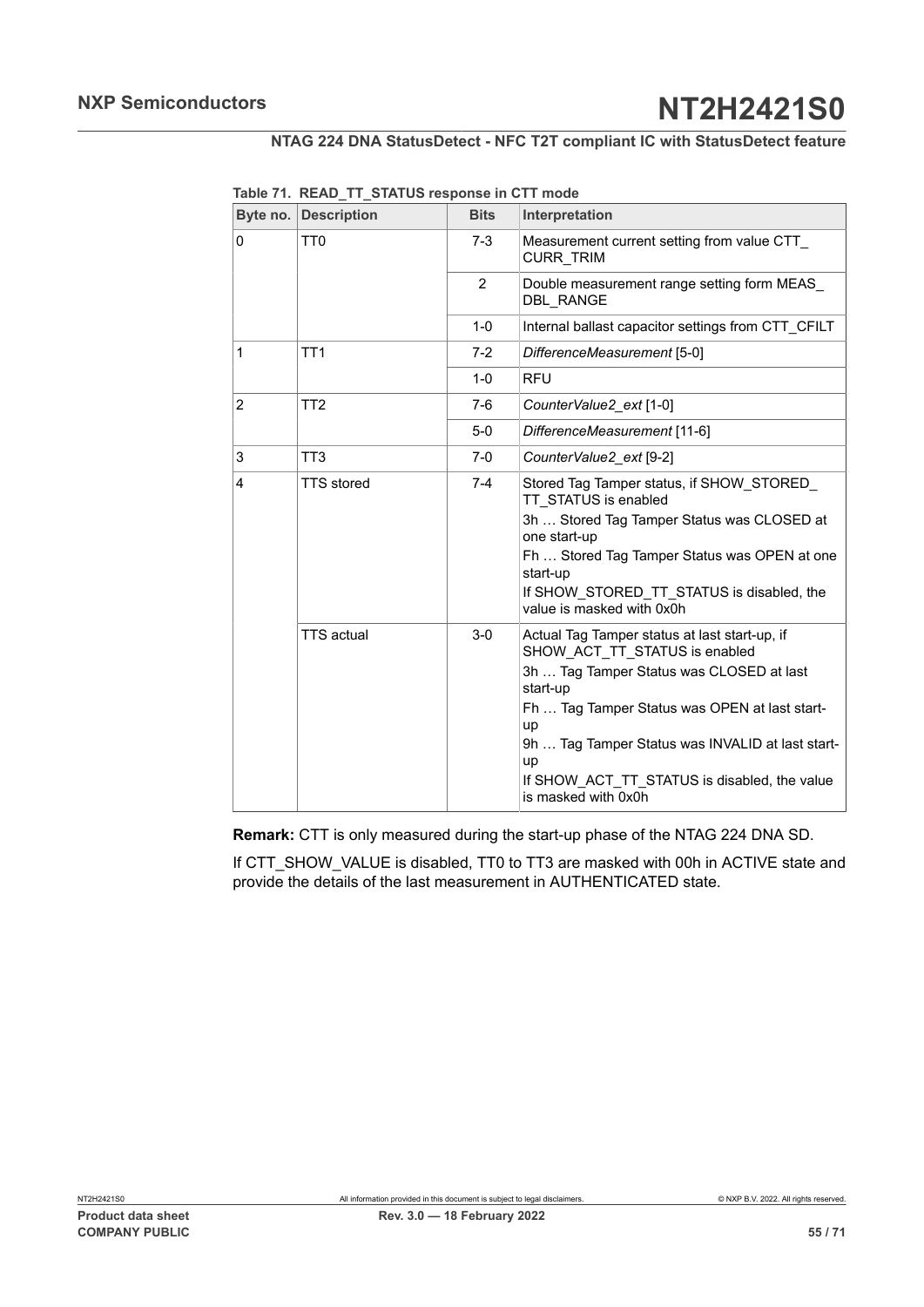## <span id="page-55-2"></span>**11 Limiting values**

<span id="page-55-0"></span>Stresses exceeding one or more of the limiting values can cause permanent damage to the device. Exposure to limiting values for extended periods can affect device reliability.

<span id="page-55-1"></span>**Table 72. Limiting values**

| In accordance with the Absolute Maximum Rating System (IEC 60134). |                                                        |       |       |                |             |  |  |  |
|--------------------------------------------------------------------|--------------------------------------------------------|-------|-------|----------------|-------------|--|--|--|
| Symbol                                                             | <b>Parameter</b>                                       |       | Min   | <b>Max</b>     | <b>Unit</b> |  |  |  |
| $P_{d,max}$                                                        | maximum power dissipation                              |       |       | 120            | mW          |  |  |  |
| $I_{LA-LB,max}$                                                    | maximum input current                                  |       |       | 40             | mA          |  |  |  |
| $V_{ind}$                                                          | maximum voltage on DP in resistive tag<br>tamper mode  |       |       | 0.5            | v           |  |  |  |
|                                                                    | maximum voltage on DP in capacitive tag<br>tamper mode |       |       | 0.25           | v           |  |  |  |
| $T_{\text{stg}}$                                                   | storage temperature                                    |       | $-55$ | 125            | °C          |  |  |  |
| $T_{amb}$                                                          | ambient temperature                                    |       | $-25$ | $+70$          | °C          |  |  |  |
| V <sub>ESD</sub>                                                   | electrostatic discharge voltage on LA/LB,<br>DP/GND    | $[1]$ |       | $\overline{2}$ | kV          |  |  |  |

[1] ANSI/ESDA/JEDEC JS-001; Human body model: C = 100 pF, R = 1.5 k $\Omega$ 

### **CAUTION**



This device has limited built-in ElectroStatic Discharge (ESD) protection. The leads should be shorted together or the device placed in conductive foam during storage or handling to prevent electrostatic damage to the gates.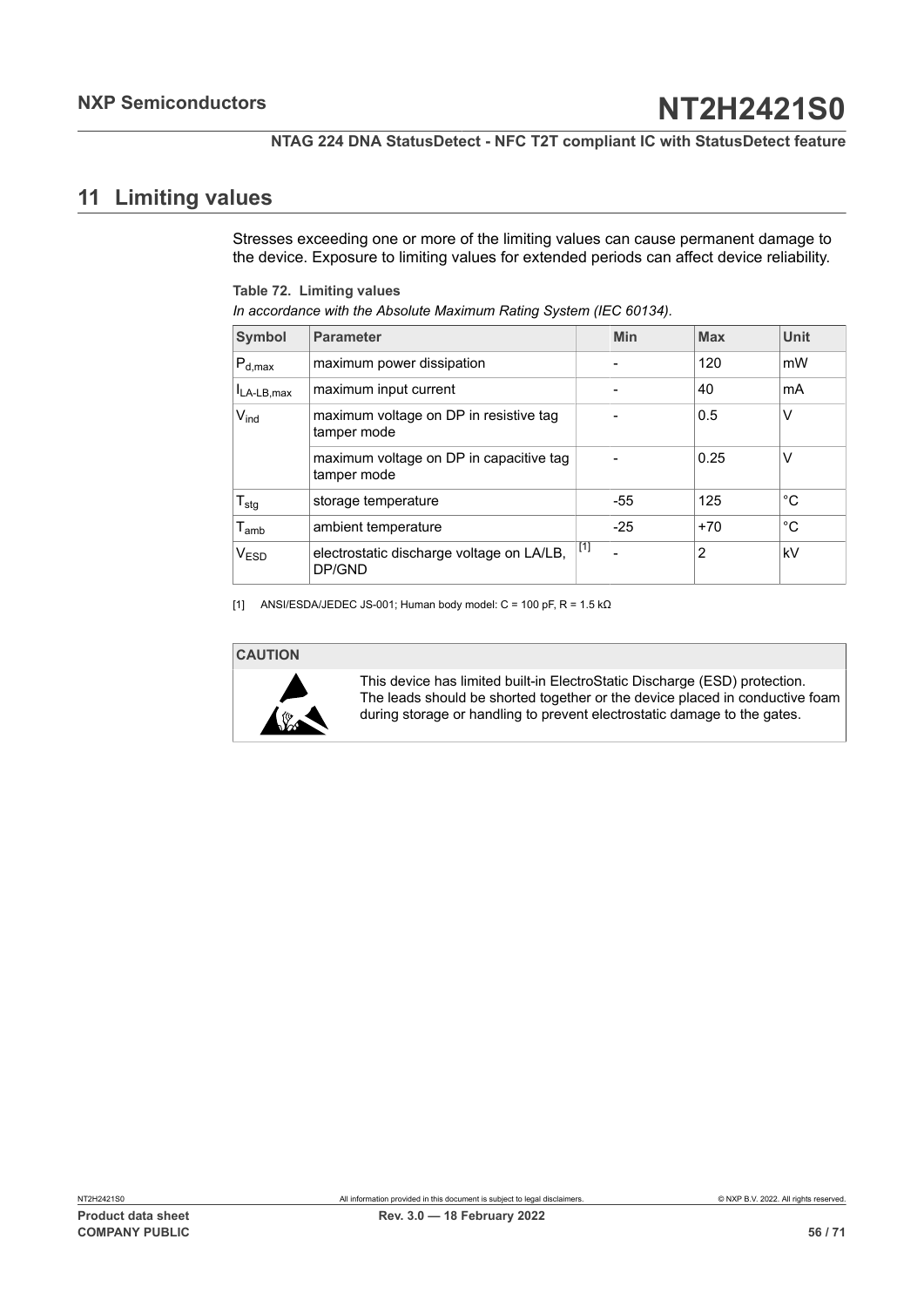## <span id="page-56-0"></span>**12 Characteristics**

<span id="page-56-3"></span><span id="page-56-2"></span><span id="page-56-1"></span>

|                  | <b>Table 73. Electrical Characteristics</b> |                                                                                                                                                  |                          |                |                          |            |
|------------------|---------------------------------------------|--------------------------------------------------------------------------------------------------------------------------------------------------|--------------------------|----------------|--------------------------|------------|
| <b>Symbol</b>    | <b>Parameter</b>                            | <b>Conditions</b>                                                                                                                                | Min                      | <b>Typ</b>     | <b>Max</b>               | Unit       |
| $f_i$            | input frequency                             |                                                                                                                                                  | $\overline{a}$           | 13.56          | $\overline{a}$           | <b>MHz</b> |
| $C_i$            | input capacitance <sup>[1]</sup>            | $T_{amb}$ = 22 °C                                                                                                                                | $\overline{a}$           | 50.0           |                          | pF         |
| $R_{on}$         | resistance tag taper<br>closed              | DP - GND                                                                                                                                         |                          |                | 50                       | Ω          |
| $R_{\text{off}}$ | resistance tag tamper<br>open               | DP - GND                                                                                                                                         | 1 M                      |                |                          | Ω          |
| $C_{ext}$        | capacitive sensing<br>range                 | DP - GND                                                                                                                                         | 0                        |                | 11                       | pF         |
|                  | capacitive<br>sensing resolution            | DP - GND                                                                                                                                         |                          | 10             |                          | bit        |
|                  | capacitive sensitivity <sup>[2]</sup>       | ideal regression<br>sensitivity curve                                                                                                            |                          | 0.13           | $\overline{\phantom{0}}$ | pF         |
|                  | $noise^{[2]}$                               | RMS noise at<br>$T_{amb}$ = 22 °C                                                                                                                | $\overline{\phantom{0}}$ | 0.086          | $\overline{\phantom{0}}$ | pF         |
|                  | integral non-linearity <sup>[2]</sup>       | error between<br>the measured<br>capacitance<br>and best fit line<br>on 25%-85%of<br>the sensing<br>capacitance<br>range at $T_{amb}$ =<br>22 °C |                          | 0.15           | $\overline{a}$           | pF         |
|                  | effective number of bits<br>$(ENOB)^{[2]}$  |                                                                                                                                                  |                          | 6              | -                        | bit        |
|                  | <b>EEPROM characteristics</b>               |                                                                                                                                                  |                          |                |                          |            |
| $t_{\rm ret}$    | retention time                              | $T_{amb}$ = 22 °C                                                                                                                                | 10                       | $\blacksquare$ | $\overline{\phantom{0}}$ | year       |
| $N_{endu(W)}$    | write endurance                             | $T_{amb}$ = 22 °C                                                                                                                                | 100.000                  | $\overline{a}$ |                          | cycle      |

 $[1]$  f<sub>i</sub> = 13.56 MHz; 2 V RMS

[2] Parameter applies to *DifferenceMeasurement* with same *CTT\_CURR\_TRIM* value as after calibration (see [Section 8.6.3](#page-26-1))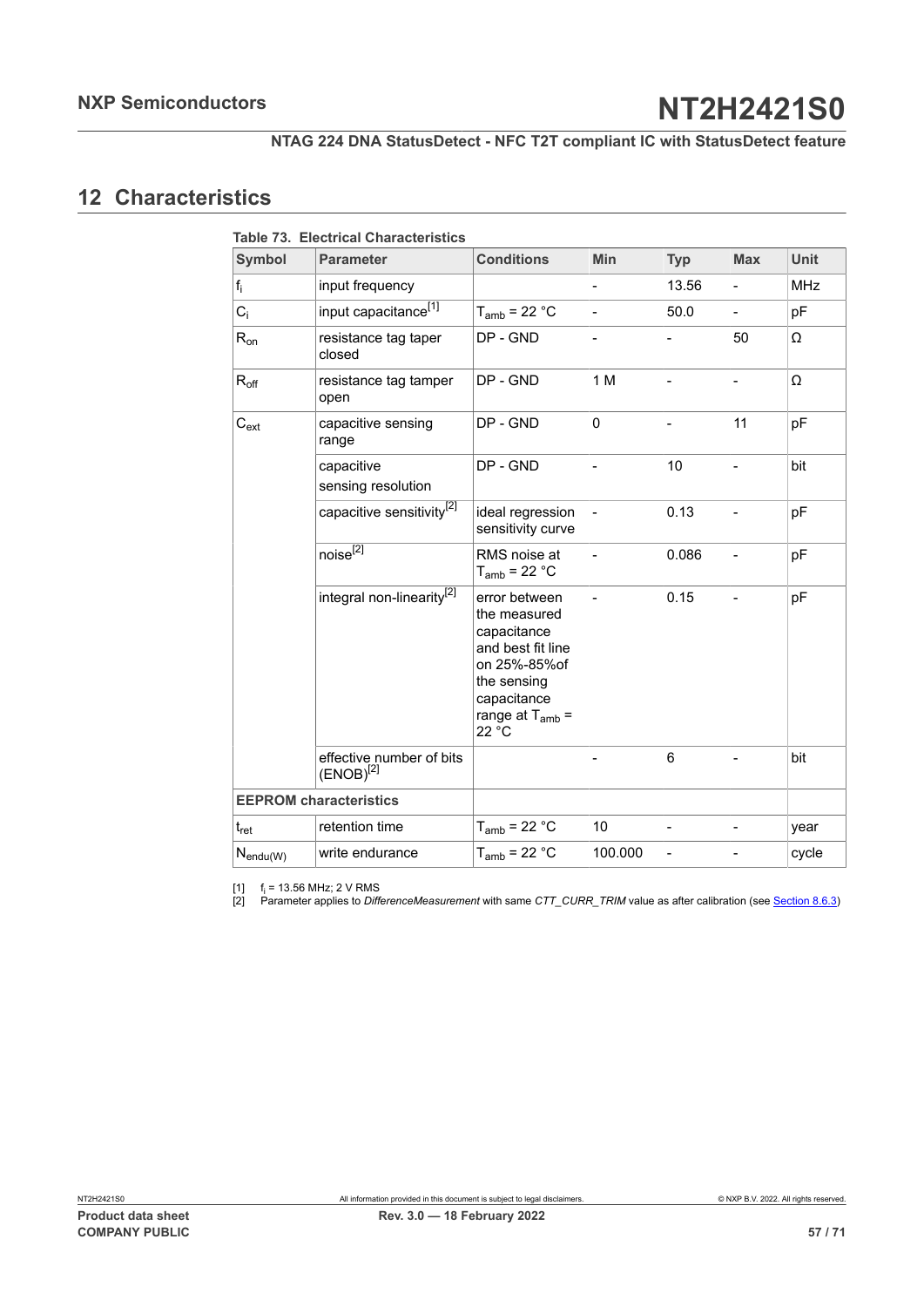## <span id="page-57-2"></span>**13 Wafer specification**

<span id="page-57-0"></span>For more details on the wafer delivery forms, see Ref. 6.

<span id="page-57-1"></span>**Table 74. Wafer specifications NTAG 224 DNA TT**

| <b>Wafer</b>                          |                                           |
|---------------------------------------|-------------------------------------------|
| diameter                              | 200 mm typical (8 inches)                 |
| maximum diameter after foil expansion | 210 mm                                    |
| thickness                             |                                           |
| NT2H2421S0DUD                         | 120 µm ± 15 µm                            |
| flatness                              | not applicable                            |
| Potential Good Dies per Wafer (PGDW)  | 42521                                     |
| <b>Wafer backside</b>                 |                                           |
| material                              | Si                                        |
| treatment                             | ground and stress relieve                 |
| roughness                             | $R_a$ max = 0.5 µm                        |
|                                       | $R_t$ max = 5 µm                          |
| <b>Chip dimensions</b>                |                                           |
| step size <sup>[1]</sup>              | $x = 832 \mu m$                           |
|                                       | $y = 832 \mu m$                           |
| gap between chips[1]                  | typical = $20 \mu m$                      |
|                                       | minimum = $5 \mu m$                       |
| <b>Passivation</b>                    |                                           |
| type                                  | sandwich structure                        |
| material                              | PSG / nitride                             |
| thickness                             | 500 nm / 600 nm                           |
| Au bump (substrate connected to VSS)  |                                           |
| material                              | > 99.9 % pure Au                          |
| hardness                              | 35 to 80 HV 0.005                         |
| shear strength                        | > 70 MPa                                  |
| height                                | $18 \mu m$                                |
| height uniformity                     | within a die = $\pm 2 \mu m$              |
|                                       | within a wafer = $\pm 3 \mu m$            |
|                                       | wafer to wafer = $±4 \mu m$               |
| flatness                              | minimum = $\pm$ 1.5 µm                    |
| size                                  | LA, LB, GND, DP = 60 $\mu$ m × 60 $\mu$ m |
| size variation                        | $±5 \mu m$                                |
| under bump metallization              | sputtered TiW                             |

[1] The step size and the gap between chips may vary due to changing foil expansion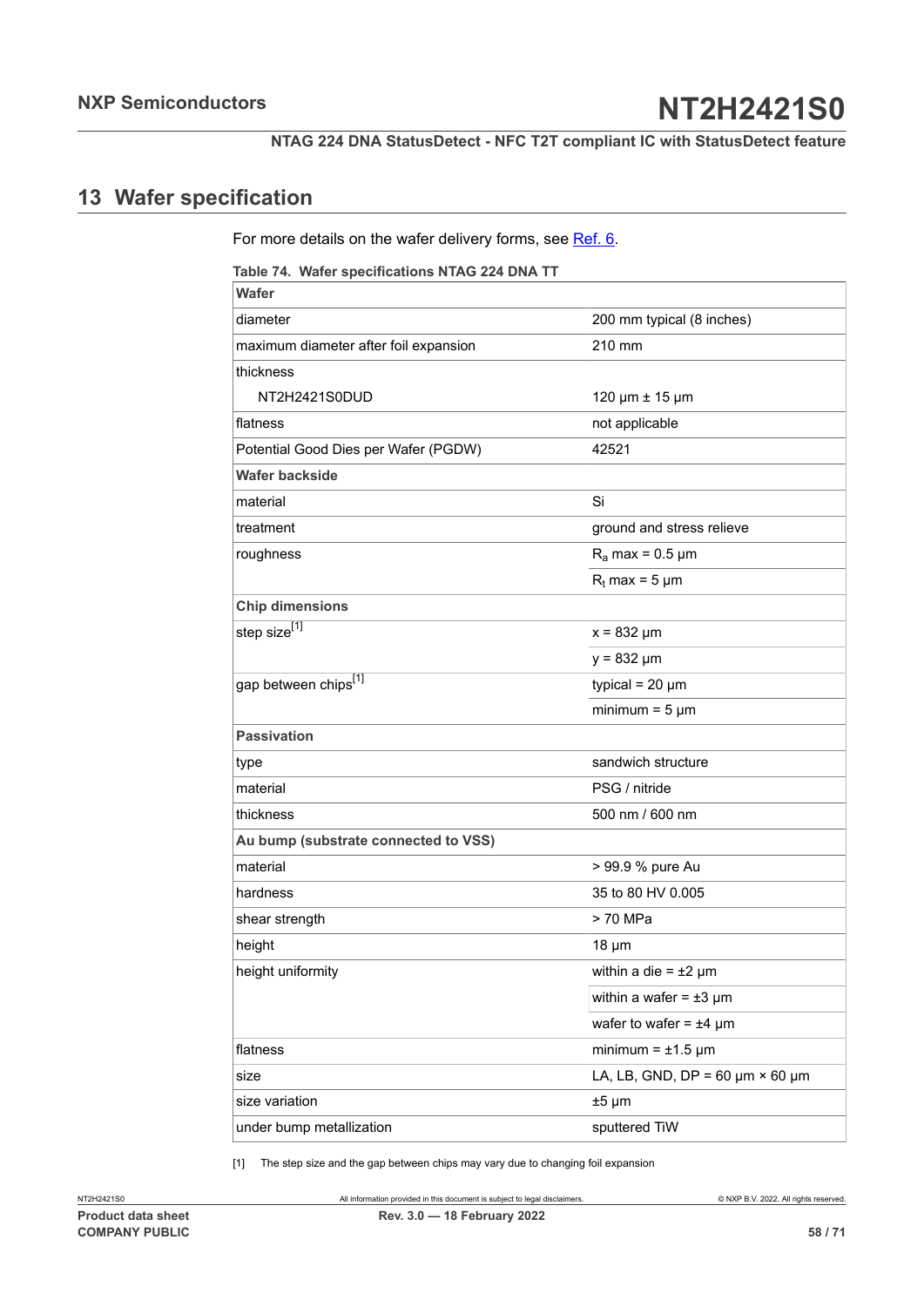## **13.1 Fail die identification**

<span id="page-58-0"></span>Electronic wafer mapping covers the electrical test results and additionally the results of mechanical/visual inspection. No ink dots are applied.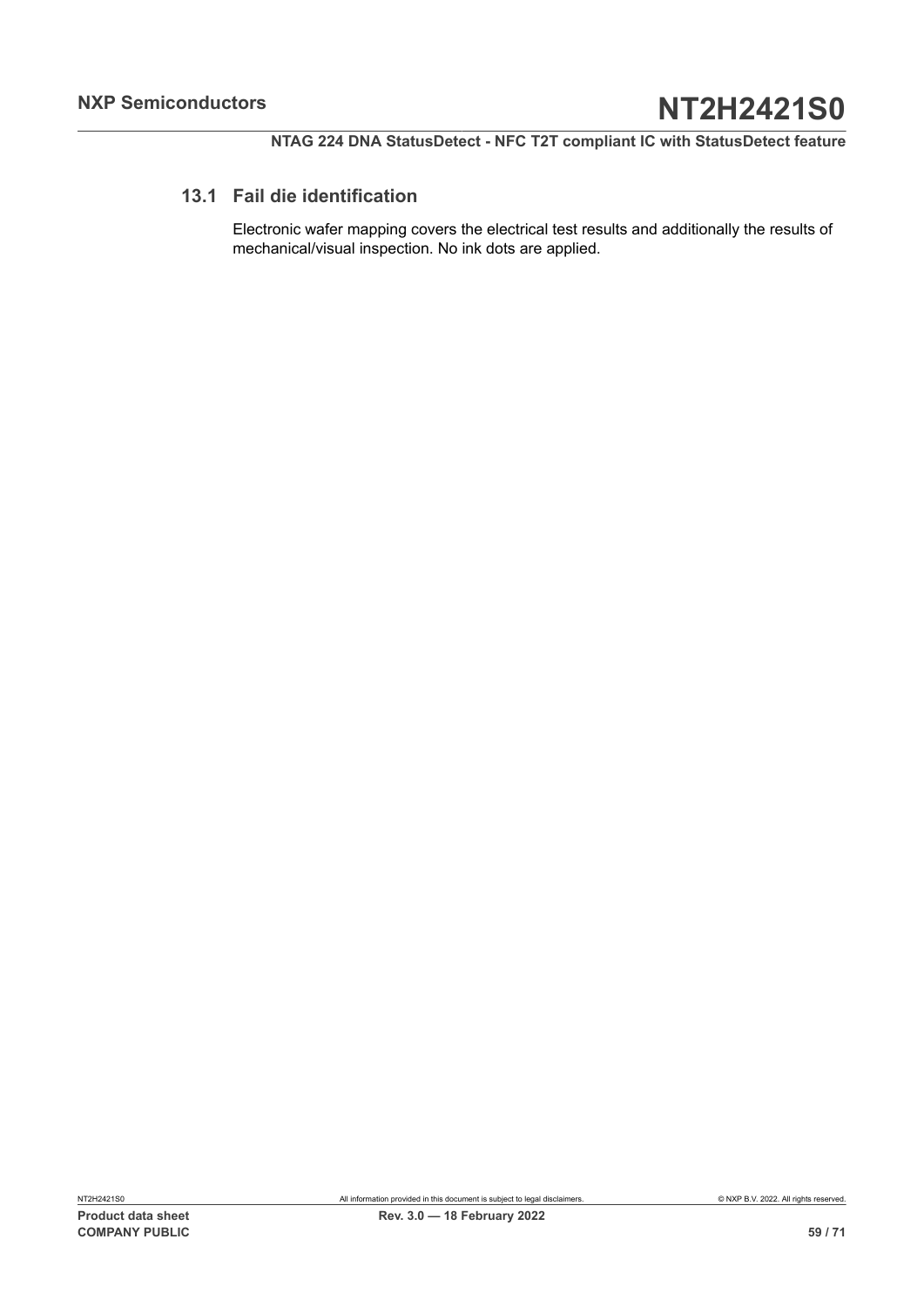## <span id="page-59-2"></span>**14 Delivery**

The customer purchasing a product of the NTAG 224 DNA SD family has to make sure that they receive the evaluated version. This section describes the measures that are needed to ensure delivery of the evaluated version.

The evaluated version of the NTAG 224 DNA SD can be ordered from NXP by referencing the respective commercial type name as listed in [Section 5.](#page-6-0)

NXP offers two ways of delivery of the product:

- 1. The customer collects the product themselves at the NXP site.
- 2. The product is sent by NXP to the customer and protected by special measures.

<span id="page-59-3"></span>These methods are described in the **Section 14.2** and **[Section 14.3](#page-59-1)** respectively.

## **14.1 Delivery as a wafer**

When the product is delivered as wafer, there reside functional and non-functional ICs on the wafer. The non-functional ICs cannot be used but have to be handled securely, too. These ICs must be destroyed to such an extent that no analysis or misuse is possible after destruction. The non-functional ICs (scrap) shall be handled secure until the destruction.

Information about non-functional items is accessible via the eMAP-Portal [\(http://](http://wmt.nxp.com) [wmt.nxp.com\)](http://wmt.nxp.com). The Access sheet with the Login data is enclosed with the delivery to allow the download of the electronic wafer map file. In this case, the information about non-functional ICs is stored in a so-called wafer map file. The electronic wafer map file covers the electrical test results and additionally the results of mechanical/visual inspection.

## **14.2 Delivery Method One: The customer collects the product themselves**

<span id="page-59-0"></span>The customer fetches the product from the following location:

NXP Semiconductors (Thailand)

303 Chaengwattana Rd.Laksi

**Bangkok** 

10210 Thailand

<span id="page-59-1"></span>This method guarantees that the customer gets authentic products.

## **14.3 Delivery Method Two: The Product is sent by NXP and protected by special measures**

To guarantee that the product is not manipulated during the delivery, NXP has defined three security measures:

- 1. The product is delivered in parcels sealed with special tapes. The customer can examine these tapes in order to make sure that they have not been manipulated.
- 2. The customer shall identify the product as described in **[Section 10.1](#page-40-2)**.
- 3. The customer should check the originality by verification of the Originality Signature [Section](#page-36-0) 8.11.1.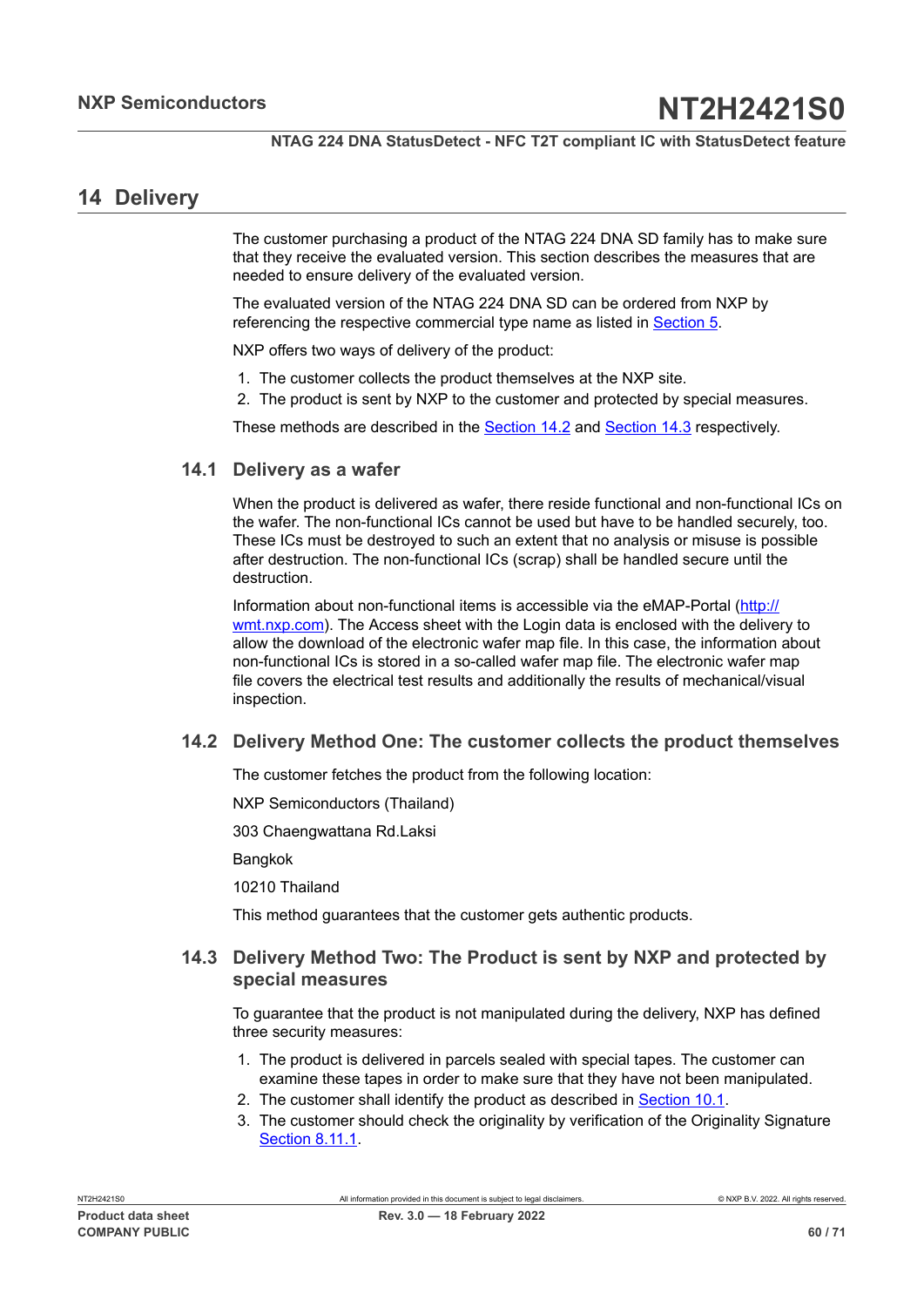These measures shall be applied to ensure that a genuine chip is in use. The product is delivered directly to the customer or via the Global Distribution Center:

NXP Semiconductors Netherlands B.V.

(Global Distribution Centre)

c/o CEVA Logistics (Malaysia) Sdn Bhd

Lot 9A Jalan Tiang U8/92, Bukit Jelutong Industrial Park, 40150 Shah Alam, Selangor Darul Ehsan, MALAYSIA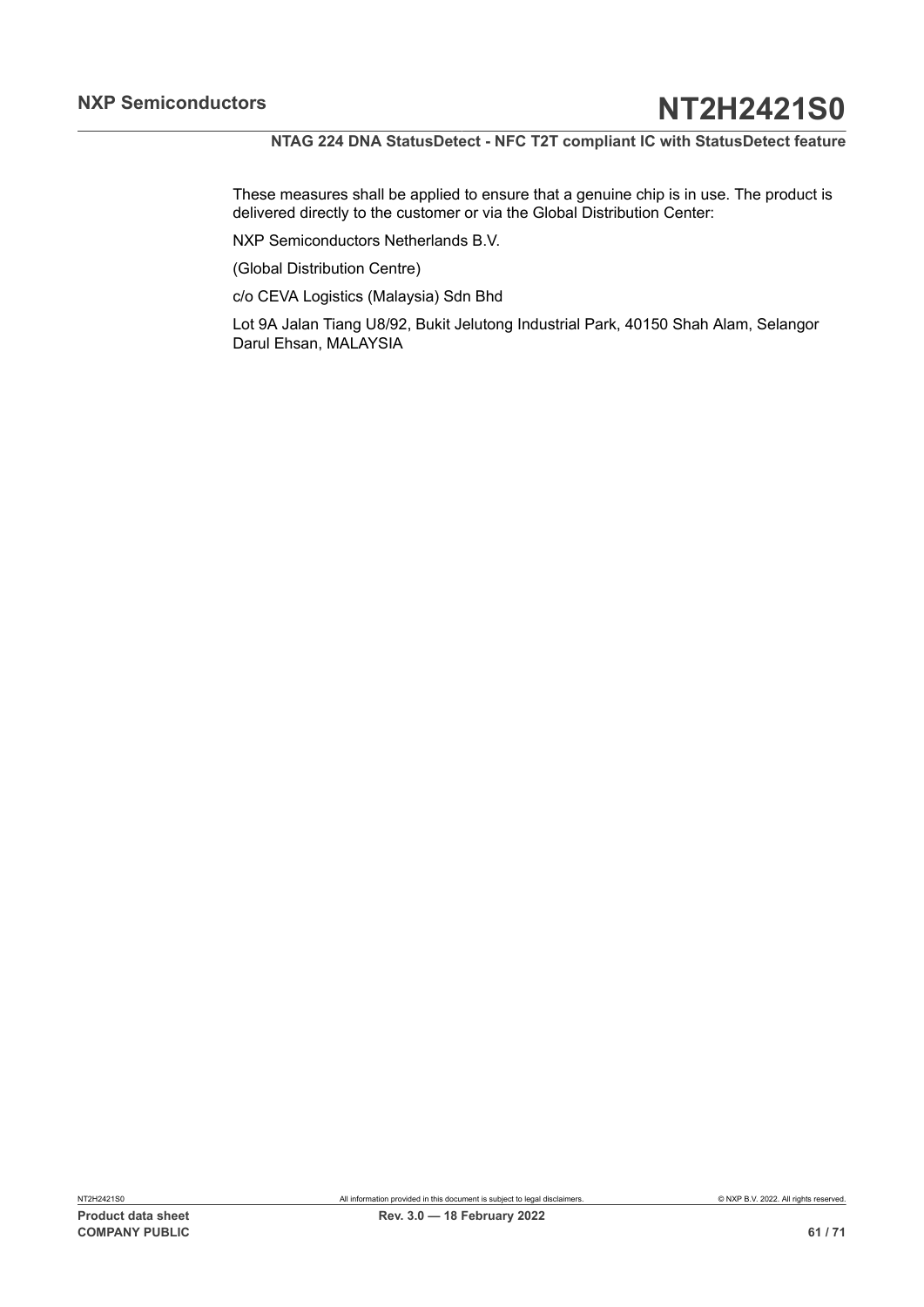## <span id="page-61-2"></span><span id="page-61-0"></span>**15 Bare die outline**

For more details on the wafer delivery forms, see Ref. 6.

<span id="page-61-1"></span>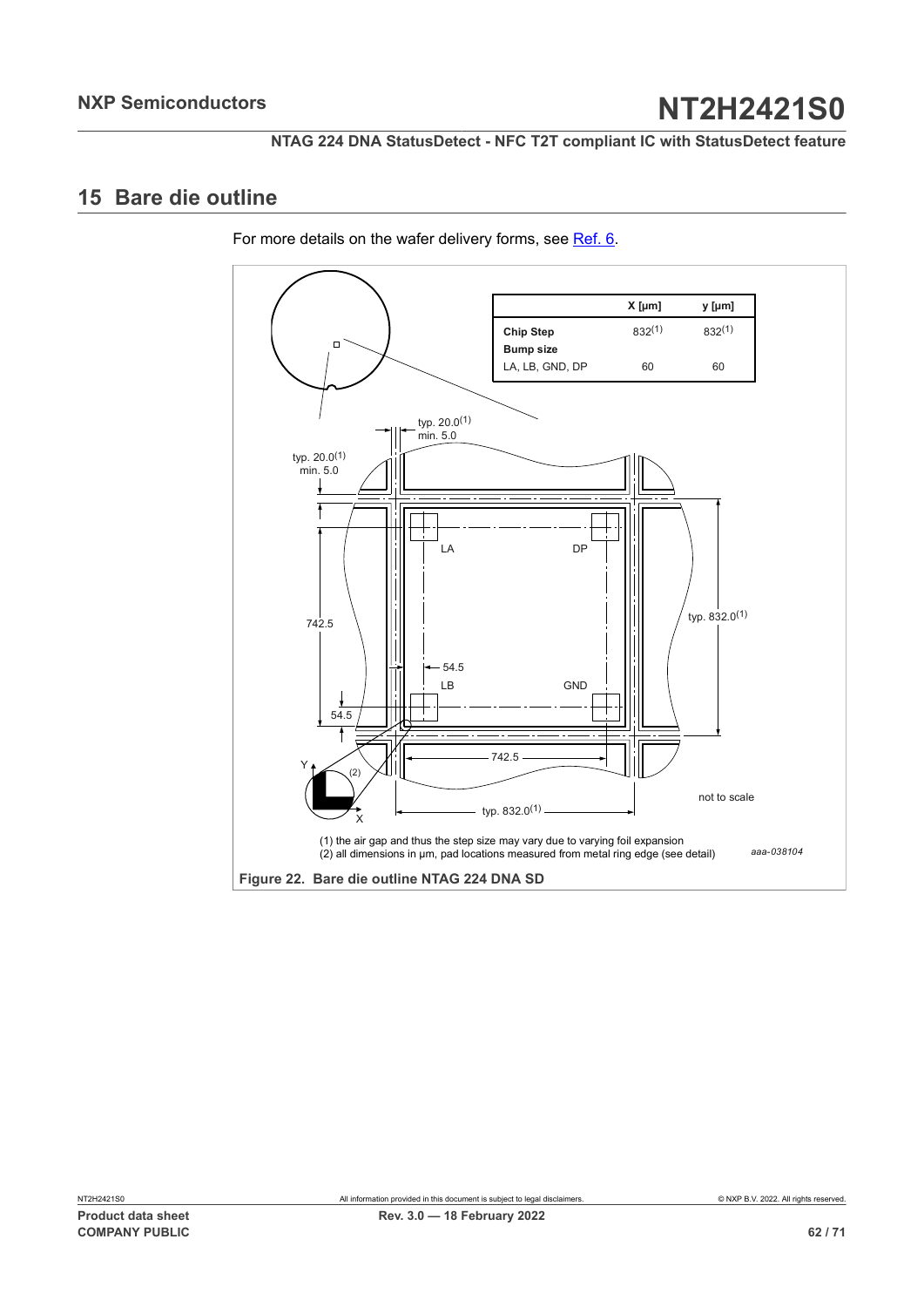## <span id="page-62-1"></span>**16 Abbreviations**

<span id="page-62-0"></span>

| Table 75. Abbreviations and symbols |                                                              |  |  |  |
|-------------------------------------|--------------------------------------------------------------|--|--|--|
| <b>Acronym</b>                      | <b>Description</b>                                           |  |  |  |
| <b>ACK</b>                          | Acknowledge                                                  |  |  |  |
| <b>ATQA</b>                         | Answer to request, Type A                                    |  |  |  |
| <b>CRC</b>                          | <b>Cyclic Redundancy Check</b>                               |  |  |  |
| CC                                  | Capability container                                         |  |  |  |
| <b>CT</b>                           | Cascade Tag (value 88h) as defined in ISO/IEC 14443-3 Type A |  |  |  |
| ECC                                 | Elliptic Curve Cryptography                                  |  |  |  |
| <b>EEPROM</b>                       | Electrically Erasable Programmable Read-Only Memory          |  |  |  |
| <b>FDT</b>                          | Frame Delay Time                                             |  |  |  |
| <b>FFC</b>                          | <b>Film Frame Carrier</b>                                    |  |  |  |
| IC                                  | <b>Integrated Circuit</b>                                    |  |  |  |
| <b>LSB</b>                          | Least Significant Bit                                        |  |  |  |
| <b>MSB</b>                          | Most Significant Bit                                         |  |  |  |
| <b>NAK</b>                          | Not Acknowledge                                              |  |  |  |
| NFC device                          | NFC Forum device                                             |  |  |  |
| NFC tag                             | NFC Forum tag                                                |  |  |  |
| <b>NV</b>                           | Non-Volatile memory                                          |  |  |  |
| <b>REQA</b>                         | Request command, Type A                                      |  |  |  |
| <b>RF</b>                           | Radio Frequency                                              |  |  |  |
| <b>RFUI</b>                         | Reserver for Future Use - Implemented                        |  |  |  |
| <b>RMS</b>                          | Root Mean Square                                             |  |  |  |
| <b>SAK</b>                          | Select acknowledge, type A                                   |  |  |  |
| SECS-II                             | SEMI Equipment Communications Standard part 2                |  |  |  |
| <b>TiW</b>                          | <b>Titanium Tungsten</b>                                     |  |  |  |
| <b>UID</b>                          | Unique IDentifier                                            |  |  |  |
| <b>WUPA</b>                         | Wake-up Protocol type A                                      |  |  |  |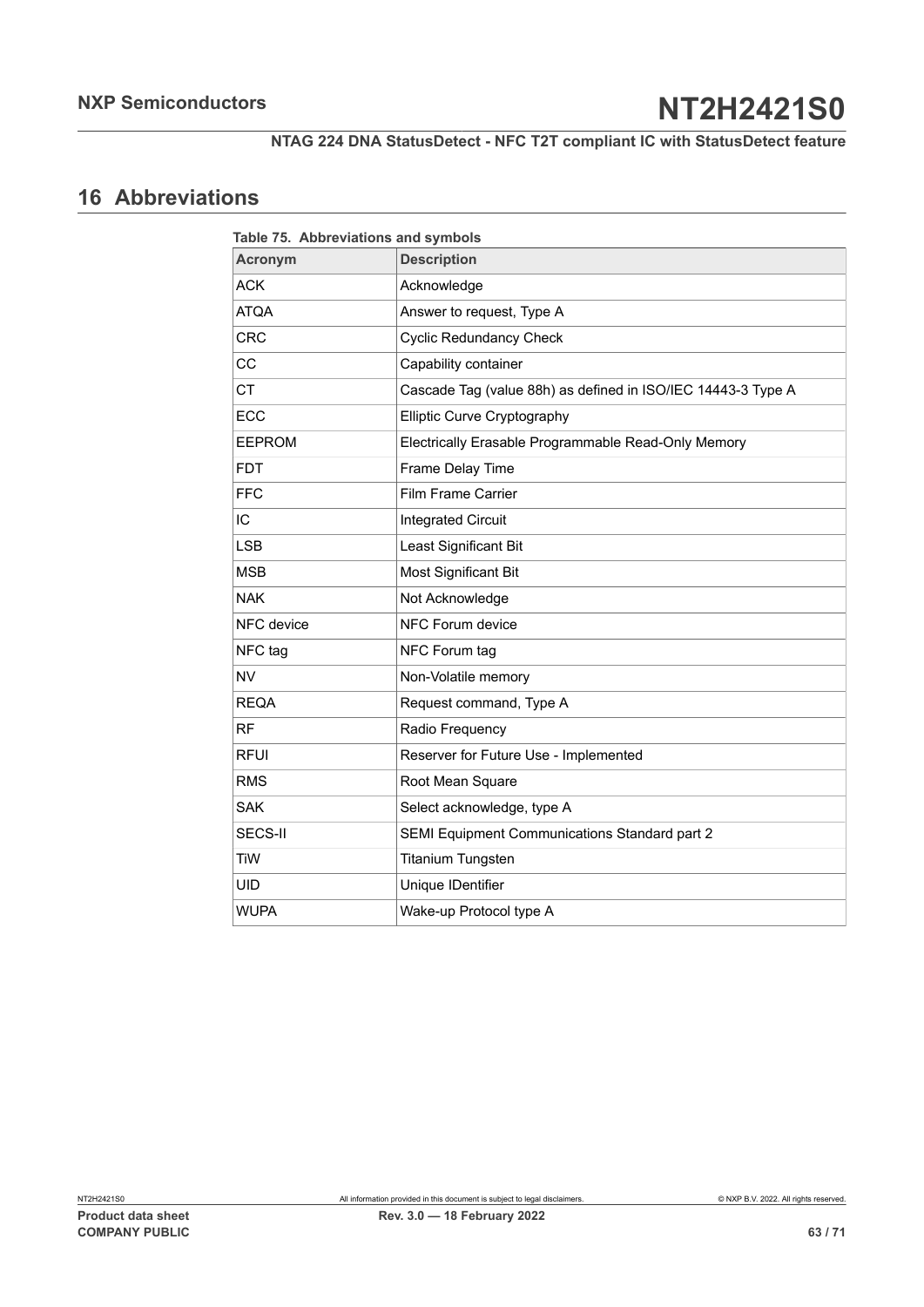**NTAG 224 DNA StatusDetect - NFC T2T compliant IC with StatusDetect feature**

## <span id="page-63-11"></span>**17 References**

## <span id="page-63-0"></span>[1] **ISO/IEC 14443**

International Organization for Standardization

<span id="page-63-1"></span>[2] **NFC Forum Tag 2 Type Operation, Technical Specification**

NFC Forum, 31.05.2011, Version 1.1

<span id="page-63-3"></span>[3] **NFC Data Exchange Format (NDEF), Technical Specification**

NFC Forum, 24.07.2006, Version 1.0

### <span id="page-63-2"></span>[4] **AN11276 NTAG Antenna Design Guide**

Application note, Document number 2421\*\*[1](#page-63-10)

#### <span id="page-63-9"></span>[5] **AN11350 NTAG Originality Signature Validation**

Application note, Document number 2604\*\*<sup>[1](#page-63-10)</sup>

#### [6] **General specification for 8" wafer on UV-tape; delivery types**

Delivery Type Description, Document number [1](#page-63-10)005\*\*<sup>1</sup>

#### <span id="page-63-8"></span>[7] **Certicom Research. SEC 2**

Recommended Elliptic Curve Domain Parameters, version 2.0, January 2010

#### <span id="page-63-7"></span>[8] **NIST Special Publication 800-38A**

National Institute of Standards and Technology (NIST).

Recommendation for BlockCipher Modes of Operation.

#### <span id="page-63-5"></span>[9] **NIST Special Publication 800-38B**

National Institute of Standards and Technology (NIST).

Recommendation for Block Cipher Modes of Operation: The CMAC Mode for Authentication.

<https://csrc.nist.gov/publications/detail/sp/800-38b/final>

#### [10] **NIST Special Publication 800-90B**

Recommendation for the Entropy Sources Used for Random Bit Generation, January 2018.

#### [11] **NIST Special Publication 800-108**

National Institute of Standards and Technology (NIST).

Recommendation for key derivation using pseudorandom functions.

#### <span id="page-63-6"></span>[12] **ISO/IEC 10116: Information technology - Security techniques - Modes of operation for an n-bit block cipher**

International Organization for Standardization, 2017,

### [13] **AN12998 NTAG 22x DNA and NTAG 22x DNA StatusDetect – Features and hints**

Application note, Document number 7094\*\*<sup>[1](#page-63-10)</sup>

#### <span id="page-63-4"></span>[14] **AN12999 NTAG 22x DNA StatusDetect - Capacitive sensing guidelines**

<span id="page-63-10"></span>1 \*\* ... document version number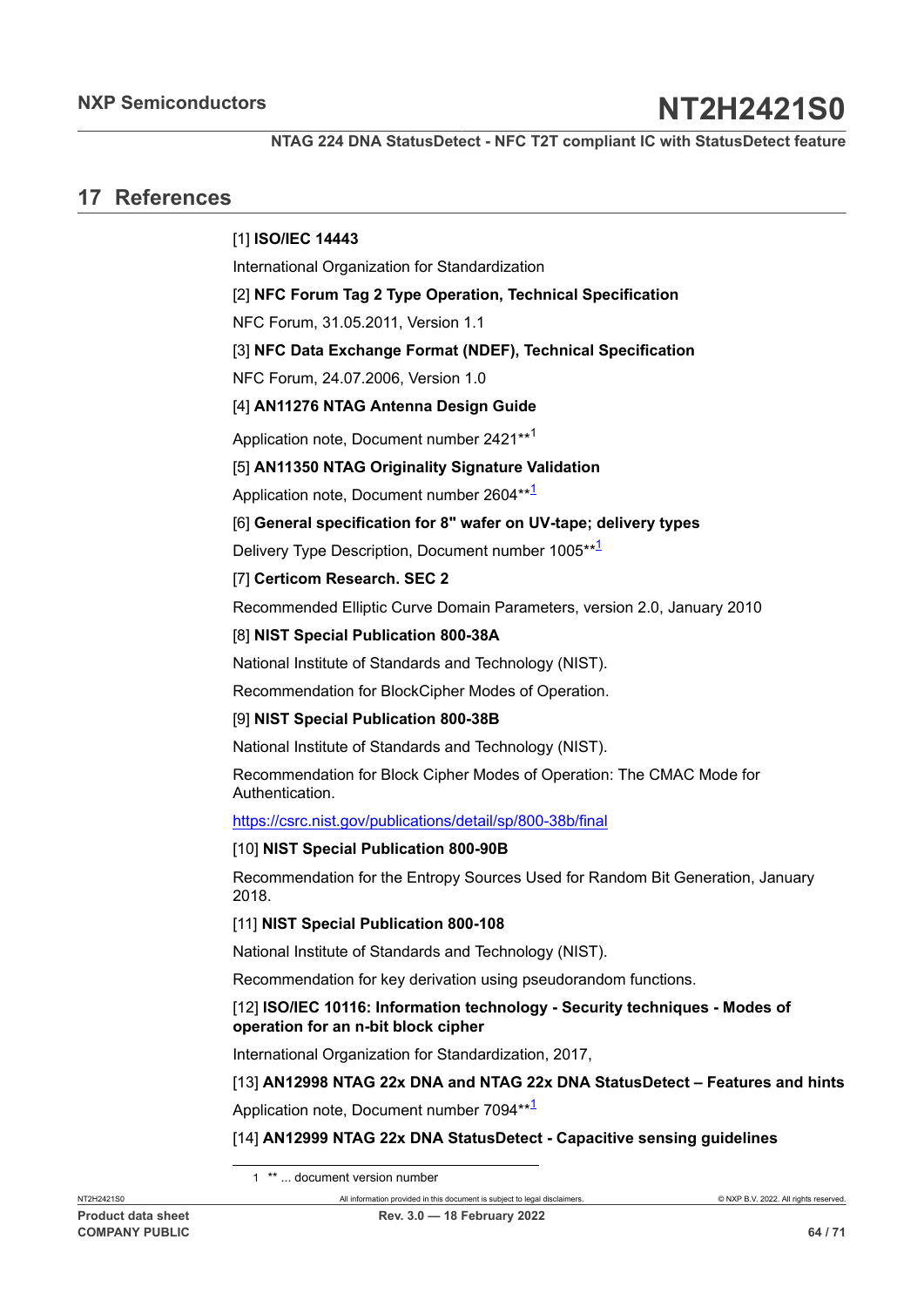**NTAG 224 DNA StatusDetect - NFC T2T compliant IC with StatusDetect feature**

Application note, Document number 7093\*\*[1](#page-63-10)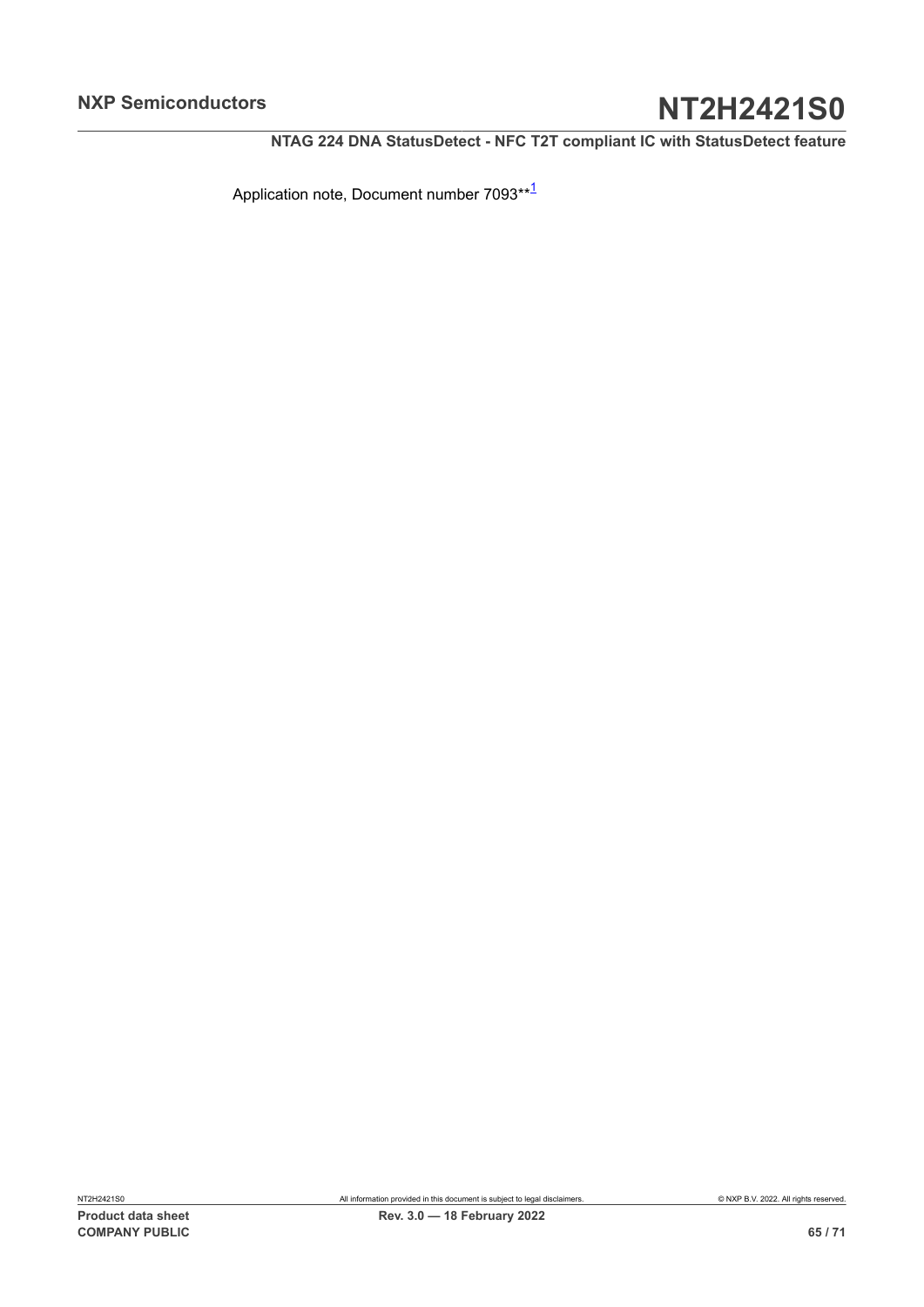## <span id="page-65-1"></span>**18 Revision history**

<span id="page-65-0"></span>

| <b>Document ID</b> | Release date        | Data sheet status                                                                                                                                                                                   | <b>Change notice</b> | <b>Supersedes</b> |
|--------------------|---------------------|-----------------------------------------------------------------------------------------------------------------------------------------------------------------------------------------------------|----------------------|-------------------|
| NT2H2421S0 v.3.0   | 20220218            | Product data sheet                                                                                                                                                                                  |                      | NT2H2421S0 v.2.0  |
| Modifications:     | public"             | • Data sheet status changed to "Product data sheet", security status changed to "Company                                                                                                            |                      |                   |
| NT2H2421S0 v.2.0   | 20220205            | Preliminary data sheet                                                                                                                                                                              |                      | NT2H2421S0 v.1.1  |
| Modifications:     | • Editorial changes | • Added value for "30h" in Table 23<br>• Updated formula for better fit between the absolute value of the measured capacitor between<br>single and double measurement range in <b>Section 8.6.3</b> |                      |                   |
| NT2H2421S0 v.1.1   | 20211220            | Objective data sheet                                                                                                                                                                                |                      | NT2H2421S0 v.1.0  |
| Modifications:     |                     | • Updated section "General description" (see <b>Section 1)</b><br>• Updated section "Applications" (see Section 3)<br>• PGDW updated in section "Wafer specification" (see Table 74)                |                      |                   |
| NT2H2421S0 v.1.0   | 20211125            | Objective data sheet                                                                                                                                                                                |                      | NT2H2421S0 v.0.4  |
| Modifications:     | • General update    |                                                                                                                                                                                                     |                      |                   |
| NT2H2421S0 v.0.4   | 20201028            | Objective data sheet                                                                                                                                                                                |                      |                   |
| Modifications:     | $\cdot$ First draft |                                                                                                                                                                                                     |                      |                   |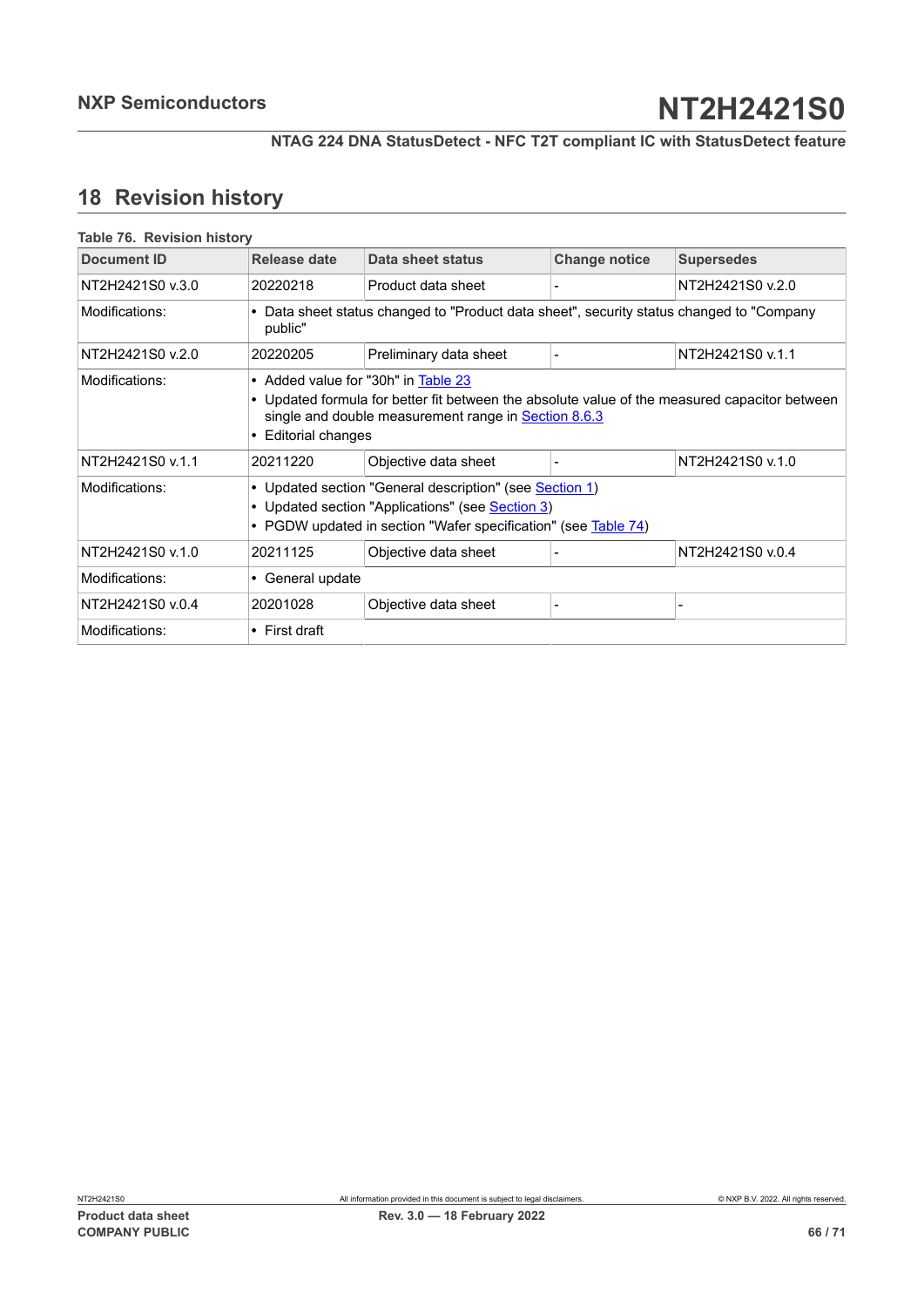## <span id="page-66-0"></span>**19 Legal information**

## **19.1 Data sheet status**

| Document status <sup>[1][2]</sup> | Product status <sup>[3]</sup> | <b>Definition</b>                                                                        |
|-----------------------------------|-------------------------------|------------------------------------------------------------------------------------------|
| Objective [short] data sheet      | Development                   | This document contains data from the objective specification for product<br>development. |
| Preliminary [short] data sheet    | Qualification                 | This document contains data from the preliminary specification.                          |
| Product [short] data sheet        | Production                    | This document contains the product specification.                                        |

[1] Please consult the most recently issued document before initiating or completing a design.<br>[2] The term 'short data sheet' is explained in section "Definitions".

[2] The term 'short data sheet' is explained in section "Definitions".<br>[2] The term 'short data sheet' is explained in section "Definitions".

[3] The product status of device(s) described in this document may have changed since this document was published and may differ in case of multiple devices. The latest product status information is available on the Internet at URL http://www.nxp.com.

## **19.2 Definitions**

**Draft** — A draft status on a document indicates that the content is still under internal review and subject to formal approval, which may result in modifications or additions. NXP Semiconductors does not give any representations or warranties as to the accuracy or completeness of information included in a draft version of a document and shall have no liability for the consequences of use of such information.

**Short data sheet** — A short data sheet is an extract from a full data sheet with the same product type number(s) and title. A short data sheet is intended for quick reference only and should not be relied upon to contain detailed and full information. For detailed and full information see the relevant full data sheet, which is available on request via the local NXP Semiconductors sales office. In case of any inconsistency or conflict with the short data sheet, the full data sheet shall prevail.

**Product specification** — The information and data provided in a Product data sheet shall define the specification of the product as agreed between NXP Semiconductors and its customer, unless NXP Semiconductors and customer have explicitly agreed otherwise in writing. In no event however, shall an agreement be valid in which the NXP Semiconductors product is deemed to offer functions and qualities beyond those described in the Product data sheet.

## **19.3 Disclaimers**

**Limited warranty and liability** — Information in this document is believed to be accurate and reliable. However, NXP Semiconductors does not give any representations or warranties, expressed or implied, as to the accuracy or completeness of such information and shall have no liability for the consequences of use of such information. NXP Semiconductors takes no responsibility for the content in this document if provided by an information source outside of NXP Semiconductors.

In no event shall NXP Semiconductors be liable for any indirect, incidental, punitive, special or consequential damages (including - without limitation lost profits, lost savings, business interruption, costs related to the removal or replacement of any products or rework charges) whether or not such damages are based on tort (including negligence), warranty, breach of contract or any other legal theory.

Notwithstanding any damages that customer might incur for any reason whatsoever, NXP Semiconductors' aggregate and cumulative liability towards customer for the products described herein shall be limited in accordance with the Terms and conditions of commercial sale of NXP Semiconductors.

**Right to make changes** — NXP Semiconductors reserves the right to make changes to information published in this document, including without limitation specifications and product descriptions, at any time and without notice. This document supersedes and replaces all information supplied prior to the publication hereof.

**Suitability for use** — NXP Semiconductors products are not designed, authorized or warranted to be suitable for use in life support, life-critical or safety-critical systems or equipment, nor in applications where failure or malfunction of an NXP Semiconductors product can reasonably be expected to result in personal injury, death or severe property or environmental damage. NXP Semiconductors and its suppliers accept no liability for inclusion and/or use of NXP Semiconductors products in such equipment or applications and therefore such inclusion and/or use is at the customer's own risk.

**Applications** — Applications that are described herein for any of these products are for illustrative purposes only. NXP Semiconductors makes no representation or warranty that such applications will be suitable for the specified use without further testing or modification.

Customers are responsible for the design and operation of their applications and products using NXP Semiconductors products, and NXP Semiconductors accepts no liability for any assistance with applications or customer product design. It is customer's sole responsibility to determine whether the NXP Semiconductors product is suitable and fit for the customer's applications and products planned, as well as for the planned application and use of customer's third party customer(s). Customers should provide appropriate design and operating safeguards to minimize the risks associated with their applications and products.

NXP Semiconductors does not accept any liability related to any default, damage, costs or problem which is based on any weakness or default in the customer's applications or products, or the application or use by customer's third party customer(s). Customer is responsible for doing all necessary testing for the customer's applications and products using NXP Semiconductors products in order to avoid a default of the applications and the products or of the application or use by customer's third party customer(s). NXP does not accept any liability in this respect.

**Limiting values** — Stress above one or more limiting values (as defined in the Absolute Maximum Ratings System of IEC 60134) will cause permanent damage to the device. Limiting values are stress ratings only and (proper) operation of the device at these or any other conditions above those given in the Recommended operating conditions section (if present) or the Characteristics sections of this document is not warranted. Constant or repeated exposure to limiting values will permanently and irreversibly affect the quality and reliability of the device.

**Terms and conditions of commercial sale** — NXP Semiconductors products are sold subject to the general terms and conditions of commercial sale, as published at http://www.nxp.com/profile/terms, unless otherwise agreed in a valid written individual agreement. In case an individual agreement is concluded only the terms and conditions of the respective agreement shall apply. NXP Semiconductors hereby expressly objects to applying the customer's general terms and conditions with regard to the purchase of NXP Semiconductors products by customer.

**No offer to sell or license** — Nothing in this document may be interpreted or construed as an offer to sell products that is open for acceptance or the grant, conveyance or implication of any license under any copyrights, patents or other industrial or intellectual property rights.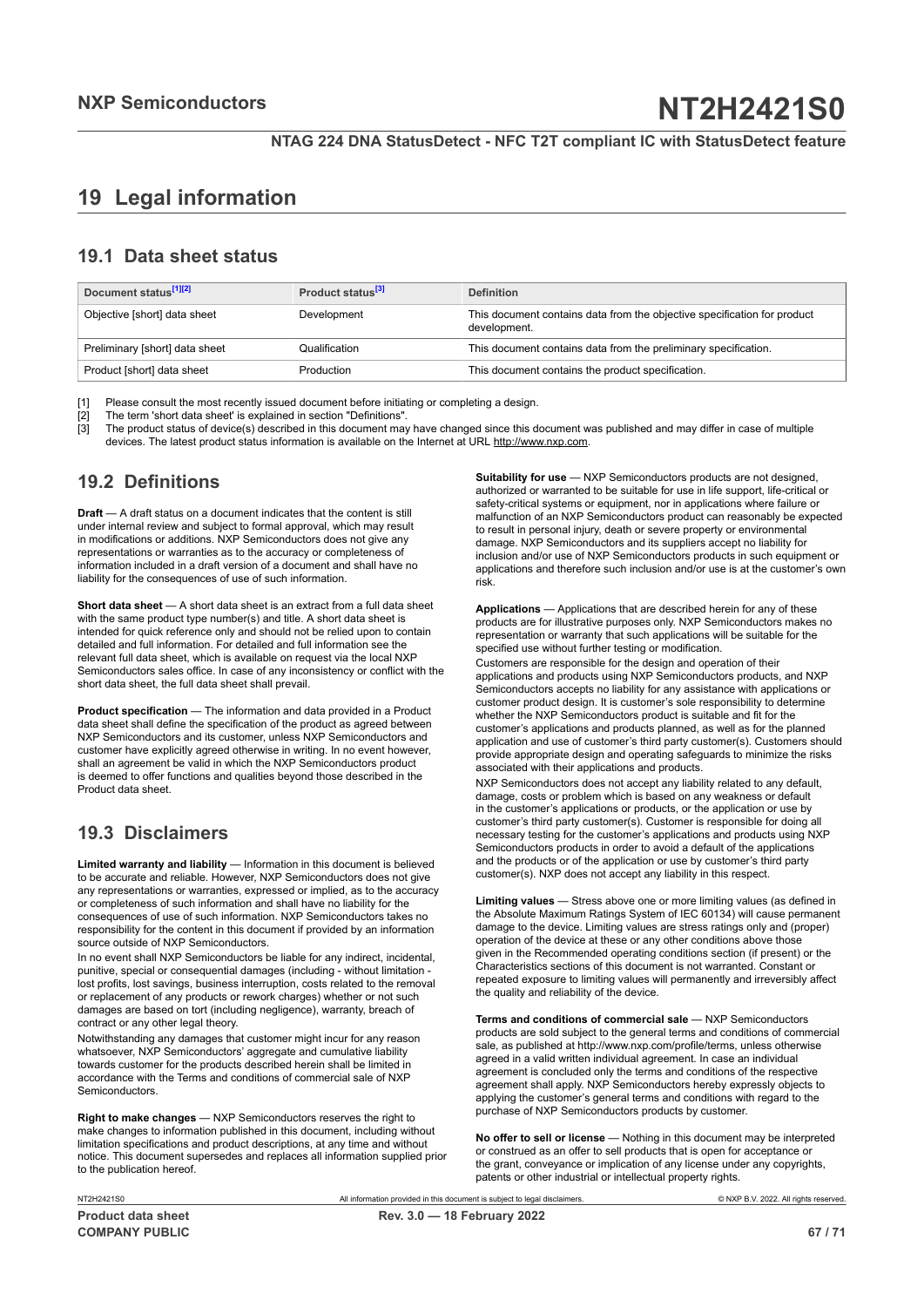## **NTAG 224 DNA StatusDetect - NFC T2T compliant IC with StatusDetect feature**

**Quick reference data** — The Quick reference data is an extract of the product data given in the Limiting values and Characteristics sections of this document, and as such is not complete, exhaustive or legally binding.

**Export control** — This document as well as the item(s) described herein may be subject to export control regulations. Export might require a prior authorization from competent authorities.

**Suitability for use in non-automotive qualified products** — Unless this data sheet expressly states that this specific NXP Semiconductors product is automotive qualified, the product is not suitable for automotive use. It is neither qualified nor tested in accordance with automotive testing or application requirements. NXP Semiconductors accepts no liability for inclusion and/or use of non-automotive qualified products in automotive equipment or applications.

In the event that customer uses the product for design-in and use in automotive applications to automotive specifications and standards, customer (a) shall use the product without NXP Semiconductors' warranty of the product for such automotive applications, use and specifications, and (b) whenever customer uses the product for automotive applications beyond NXP Semiconductors' specifications such use shall be solely at customer's own risk, and (c) customer fully indemnifies NXP Semiconductors for any liability, damages or failed product claims resulting from customer design and use of the product for automotive applications beyond NXP Semiconductors' standard warranty and NXP Semiconductors' product specifications.

## **19.4 Licenses**

**Purchase of NXP ICs with NFC technology** — Purchase of an NXP Semiconductors IC that complies with one of the Near Field Communication (NFC) standards ISO/IEC 18092 and ISO/IEC 21481 does not convey an implied license under any patent right infringed by implementation of any of those standards. Purchase of NXP Semiconductors IC does not include a license to any NXP patent (or other IP right) covering combinations of those products with other products, whether hardware or software.

## **19.5 Trademarks**

Notice: All referenced brands, product names, service names, and trademarks are the property of their respective owners.

**NXP** — wordmark and logo are trademarks of NXP B.V.

**NTAG** — is a trademark of NXP B.V.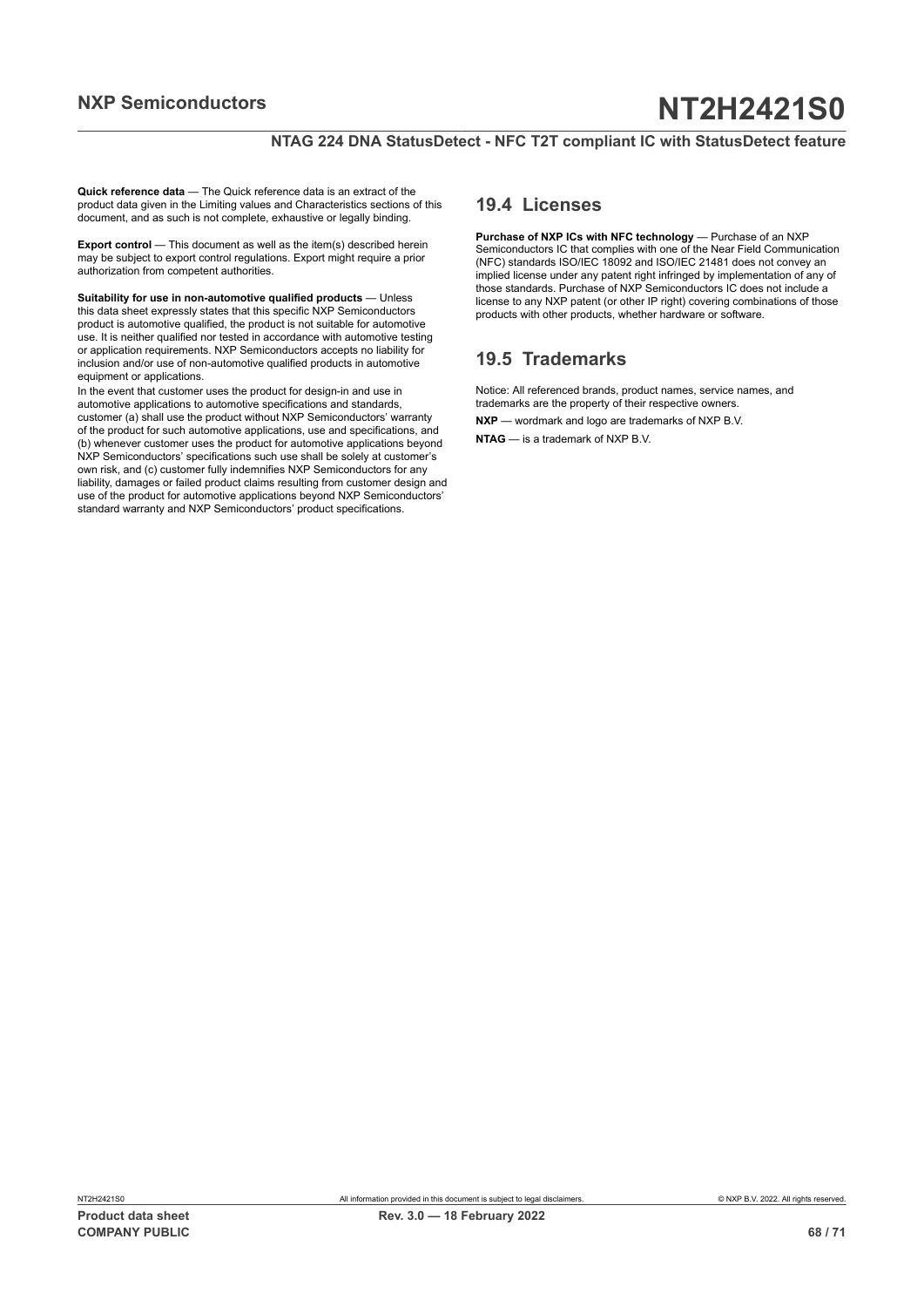**NTAG 224 DNA StatusDetect - NFC T2T compliant IC with StatusDetect feature**

## **Tables**

| Tab. 1.  |                                          |
|----------|------------------------------------------|
| Tab. 2.  |                                          |
| Tab. 3.  |                                          |
| Tab. 4.  | Memory organization NTAG 224 DNA SD 14   |
| Tab. 5.  |                                          |
| Tab. 6.  | Memory content at delivery NTAG 224      |
|          |                                          |
| Tab. 7.  |                                          |
| Tab. 8.  | CFG B0 configuration byte  19            |
| Tab. 9.  | TT (Tag Tamper) configuration byte  19   |
| Tab. 10. | User memory protection AUTH0             |
|          |                                          |
| Tab. 11. |                                          |
| Tab. 12. | AUTHLIM0 configuration byte  20          |
| Tab. 13. | AUTHLIM1 configuration byte  20          |
| Tab. 14. |                                          |
| Tab. 15. | TT CTT CFG configuration byte  20        |
| Tab. 16. | Configuration parameter descriptions 20  |
| Tab. 17. | Required memory placeholder space for    |
|          |                                          |
| Tab. 18. | Tag Tamper mirror bytes ASCII 29         |
| Tab. 19. | Tag Tamper status ASCII bytes 1 and byte |
|          |                                          |
| Tab. 20. | UID mirrored data example 31             |
| Tab. 21. |                                          |
|          | NFC counter mirrored data example 31     |
| Tab. 22. | TT information mirrored data example  31 |
| Tab. 23. |                                          |
| Tab. 24. | SUNCMAC KEY memory configuration 32      |
| Tab. 25. | SUNCMAC_KEY memory configuration         |
|          | based on example configuration  32       |
| Tab. 26. |                                          |
| Tab. 27. | Numerical AES authentication example  34 |
| Tab. 28. | AES key memory configuration 35          |
| Tab. 29. | AES key memory configuration based on    |
|          |                                          |
| Tab. 30. |                                          |
| Tab. 31. |                                          |
| Tab. 32. | ATQA response of the NTAG 224 DNA TT 40  |
| Tab. 33. | SAK response of the NTAG 224 DNA TT 40   |
| Tab. 34. | GET_VERSION command  41                  |
| Tab. 35. | GET VERSION response  41                 |
| Tab. 36. | GET VERSION data response for NTAG       |

| Tab. 37. |                                         |  |
|----------|-----------------------------------------|--|
| Tab. 38. |                                         |  |
| Tab. 39. |                                         |  |
| Tab. 40. |                                         |  |
| Tab. 41. | FAST READ command 44                    |  |
| Tab. 42. |                                         |  |
| Tab. 43. |                                         |  |
| Tab. 44. |                                         |  |
| Tab. 45. |                                         |  |
| Tab. 46. |                                         |  |
| Tab. 47. |                                         |  |
| Tab. 48. |                                         |  |
| Tab. 49. |                                         |  |
| Tab. 50. | AUTHENTICATE part 1 command  48         |  |
| Tab. 51. | AUTHENTICATE part 1 response  48        |  |
| Tab. 52. | AUTHENTICATE part 1 timing  48          |  |
| Tab. 53. | AUTHENTICATE Step 2  48                 |  |
| Tab. 54. | AUTHENTICATE part 2 command  49         |  |
| Tab. 55. | AUTHENTICATE part 2 response  49        |  |
| Tab. 56. | AUTHENTICATE part 2 timing  49          |  |
| Tab. 57. |                                         |  |
| Tab. 58. |                                         |  |
| Tab. 59. |                                         |  |
| Tab. 60. |                                         |  |
| Tab. 61. |                                         |  |
| Tab. 62. |                                         |  |
| Tab. 63. | Blocks for the WRITE_SIG command  52    |  |
| Tab. 64. |                                         |  |
| Tab. 65. |                                         |  |
| Tab. 66. |                                         |  |
| Tab. 67. | READ TT STATUS command 53               |  |
| Tab. 68. | READ TT STATUS response 54              |  |
| Tab. 69. | READ_TT_STATUS timing 54                |  |
| Tab. 70. | READ_TT_STATUS response in RTT          |  |
|          |                                         |  |
| Tab. 71. | READ TT STATUS response in CTT          |  |
|          |                                         |  |
| Tab. 72. |                                         |  |
| Tab. 73. |                                         |  |
| Tab. 74. | Wafer specifications NTAG 224 DNA TT 58 |  |
| Tab. 75. | Abbreviations and symbols  63           |  |
| Tab. 76. |                                         |  |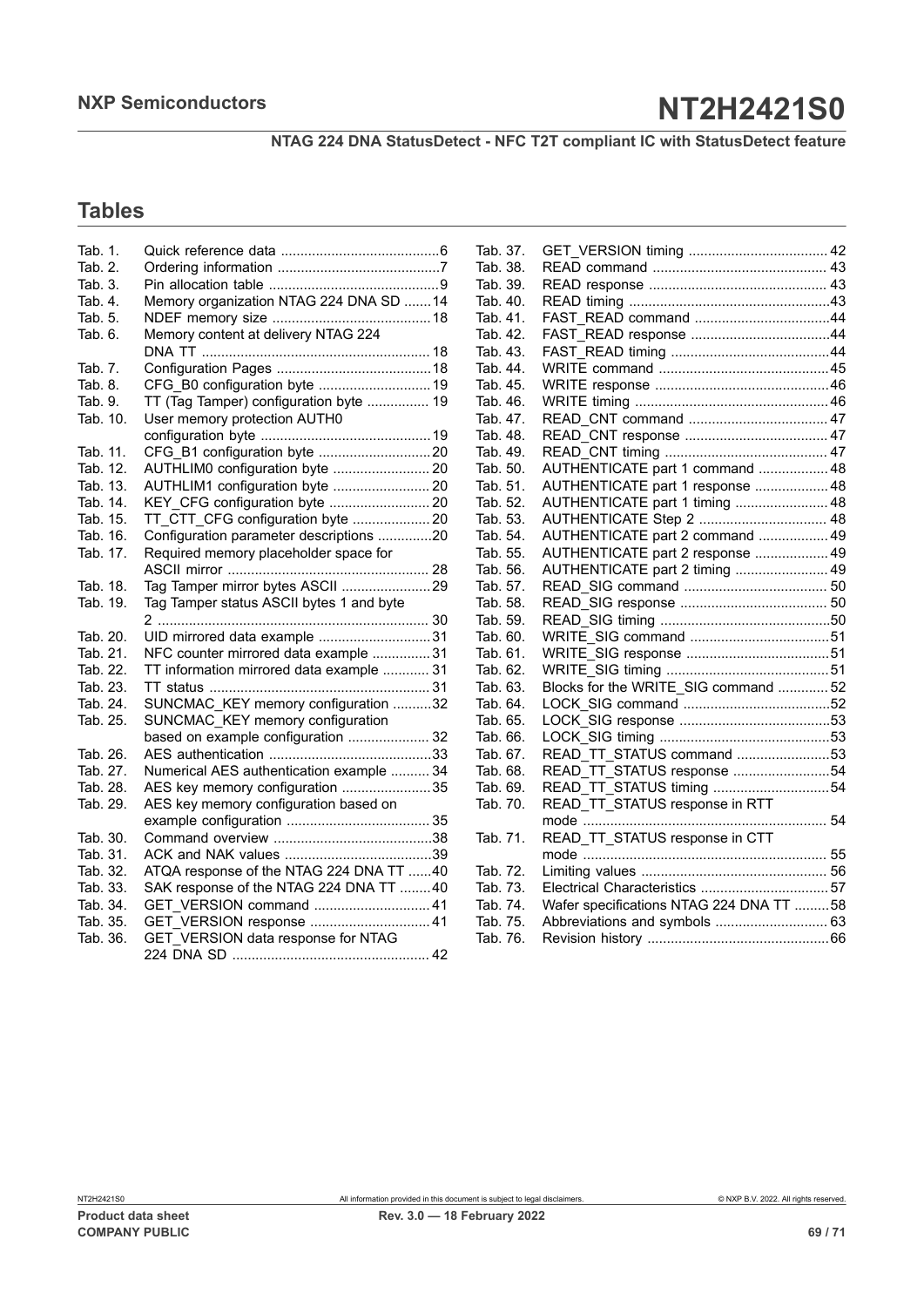**NTAG 224 DNA StatusDetect - NFC T2T compliant IC with StatusDetect feature**

## **Figures**

| Fig. 1. | Contactless NTAG 224 DNA SD system        |
|---------|-------------------------------------------|
|         |                                           |
| Fig. 2. | Contactless NTAG 224 DNA SD system        |
|         |                                           |
| Fig. 3. | Block diagram of NTAG 224 DNA SD with     |
|         |                                           |
| Fig. 4. | Block diagram of NTAG 224 DNA SD with     |
|         |                                           |
| Fig. 5. |                                           |
| Fig. 6. |                                           |
| Fig. 7. | Static lock bytes 0 and 1 (page addresses |
|         |                                           |
| Fig. 8. | NTAG 224 DNA SD Dynamic lock bytes 0,     |
|         | 1 and 2 (page addresses are decimal)  17  |
| Fig. 9. |                                           |

| Frame Delay Time (from NFC device to<br>Fig. 10. |  |
|--------------------------------------------------|--|
|                                                  |  |
| Fig. 11.                                         |  |
| Fig. 12.                                         |  |
| Fig. 13.                                         |  |
| Fig. 14.                                         |  |
| Fig. 15.                                         |  |
| AUTHENTICATE Step 1  48<br>Fig. 16.              |  |
| AUTHENTICATE Step 2  49<br>Fig. 17.              |  |
| Fig. 18.                                         |  |
| Fig. 19.                                         |  |
| Fig. 20.                                         |  |
| READ TT STATUS command 53<br>Fig. 21.            |  |
| Bare die outline NTAG 224 DNA SD 62<br>Fig. 22.  |  |